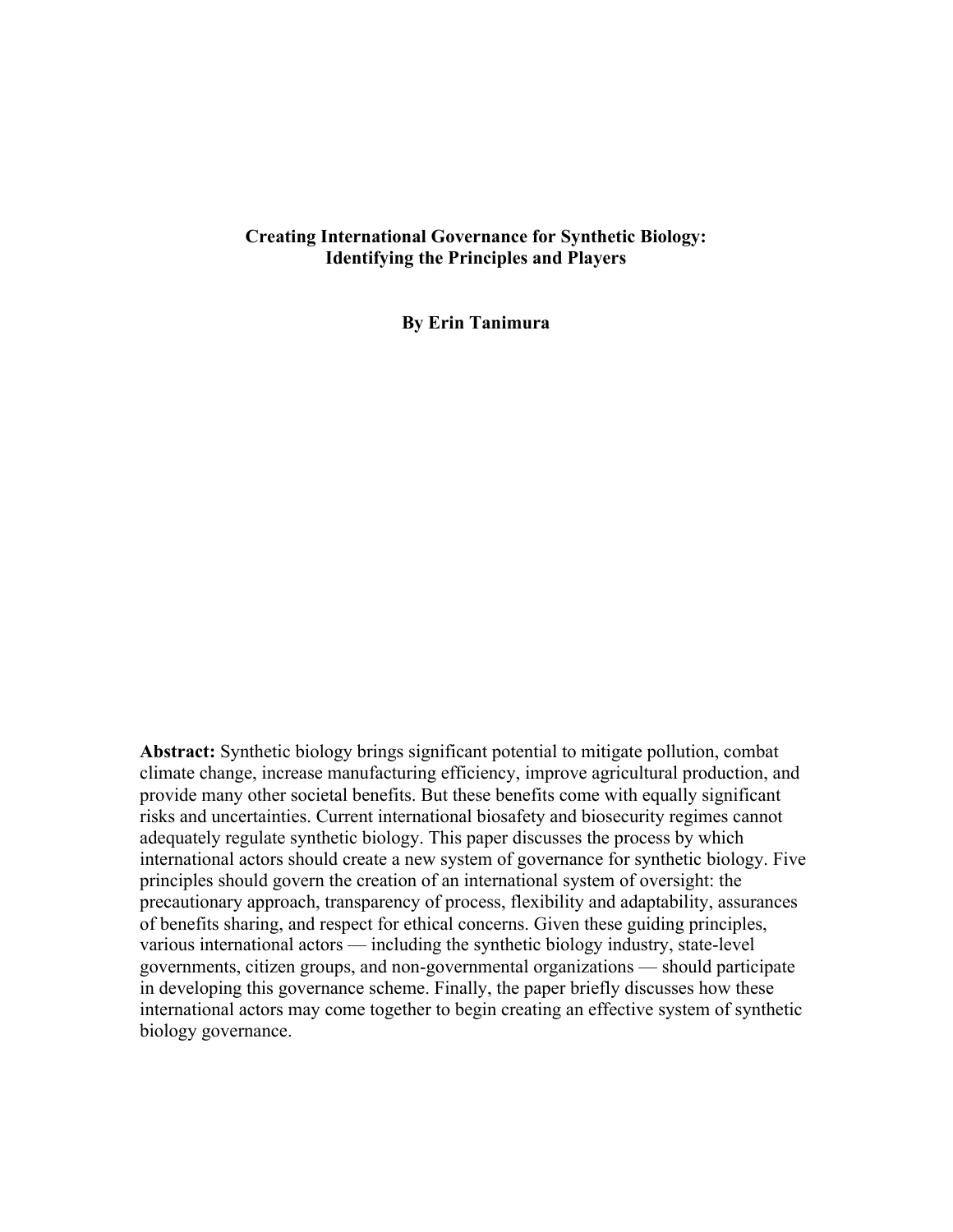#### **Introduction**

Synthetic biology encompasses both the "design and construction of new biological parts, devices<sup>[1]</sup>, and systems" and the "re-design of existing natural systems."<sup>1</sup> Scientists distinguish synthetic biology from other fields within the broad biology umbrella by its emphasis on engineering; practitioners in this field hope to literally build novel organisms from genetic building blocks.<sup>2</sup> Synthetic biology breaks down into various subfields and approaches, including: bioengineering, synthetic genomics, protocell synthetic biology, unnatural molecular biology, and *in silico* synthetic biology.<sup>3</sup> Each branch brings scientific advantages as well as health, safety, and security risks. Often, the exact risks are uncertain.

Synthetic biology brings technological advancements promising improvements for agriculture, pollution remediation and mitigation, fuel efficiency, and other environmental concerns.<sup>4</sup> "Synthetic microorganisms" may help to digest or neutralize hazardous pollutants, such as heavy metals, in the environment.<sup>5</sup> Engineered cells may help combat climate change through more efficient production of carbon-neutral

<sup>&</sup>lt;sup>1</sup> Joyce Tait, *Governing Synthetic Biology: Processes and Outcomes*, in SYNTHETIC BIOLOGY: THE TECHNOSCIENCE AND ITS SOCIETAL CONSEQUENCES 141, 143 (Markus Schmidt et al. eds. 2009); *see*  Markus Schmidt, *Do I Understand What I Can Create?*, in SYNTHETIC BIOLOGY: THE TECHNOSCIENCE AND ITS SOCIETAL CONSEQUENCES, *supra*, at 81, 83 (describing this as the most popular definition); *see also* Anna Deplazes, *Viewpoint: Piecing Together a Puzzle: An Exposition of Synthetic Biology*, 10 EUROPEAN MOLECULAR BIOLOGY ORG. REP. 428, 429 (2009) (stating four different but related definitions of synthetic biology).<br> $\frac{2}{3}$  See Tait, supra note 1, at 143.

<sup>&</sup>lt;sup>3</sup> Deplazes, *supra* note 1, at 428; *see also* Schmidt, *supra* note 1, at 83 (explaining that synthetic biology includes (1) engineering DNA based on biological circuits, by using biological parts: (2) finding the minimal genome; (3) constructing protocells; (4) chemical synthetic biology and creating orthogonal biological systems based on biochemistry not invented by evolution).

<sup>4</sup> Jennifer Kuzma & Todd Tanji, *Unpackaging Synthetic Biology: Identification of Oversight Policy Problems and Options*, 4 REG. & GOVERNANCE 92, 93 (2010). <sup>5</sup> *Id.*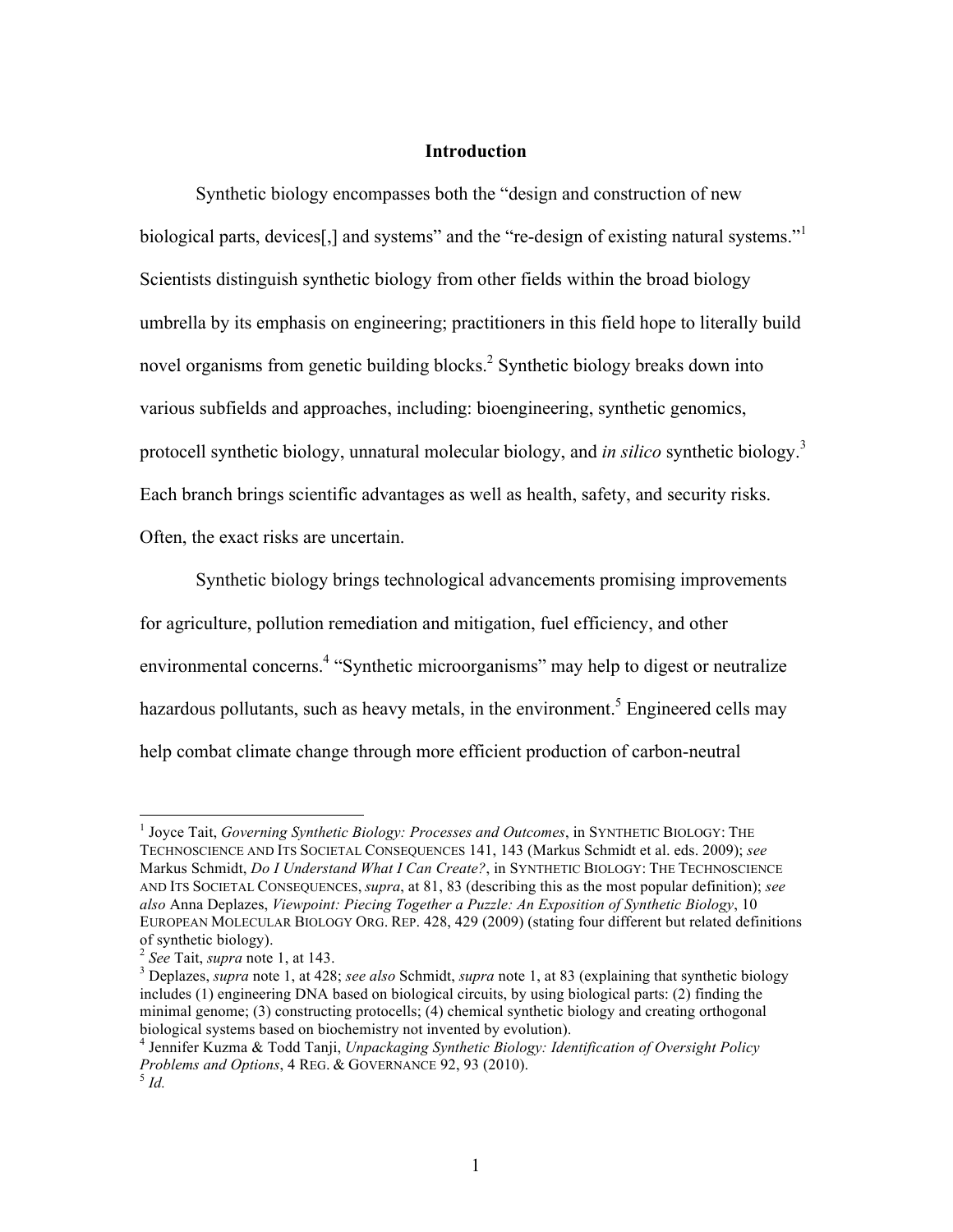biofuels.<sup>6</sup> New and improved synthesized pesticides could improve agricultural production.7 Synthetic biology research continuously adds to this array of environmental improvements.

But synthetic biology poses a substantial threat to the environment as well. In one report analyzing risks to traditional areas of regulatory concern, both "environmental application" and "food and agriculture production" face substantial IP, biosecurity, biosafety, and ethical concerns from almost all synthetic biology sectors.<sup>8</sup> Given these threats, a coalition of nongovernment public interest organizations recently called for a full "moratorium on the release and commercial use of synthetic organisms, cells, [and] genomes" for the time being.<sup>9</sup> A full moratorium is unlikely because of the technological advancement and the economic growth thus  $far<sup>10</sup>$  However, synthetic biology's high risks and uncertainties indicate that something must be done to combat the field's potential negative consequences.

 <sup>6</sup> *Id.*

<sup>7</sup> *Id.*

<sup>&</sup>lt;sup>8</sup> *Id.* at 97-98 (analyzing human health, consumer products, energy, food and agriculture production, chemical production, and environmental application).

 $9$  Friends of the Earth et al., The Principles for the Oversight of Synthetic Biology (2012), *available at*

http://libcloud.s3.amazonaws.com/93/ae/9/2287/1/Principles for the oversight of synthetic biology.pdf (listing various endorsing organizations) [hereinafter FRIENDS OF THE EARTH, PRINCIPLES FOR OVERSIGHT]; *see also* FRIENDS OF THE EARTH, SYNTHETIC BIOLOGY 101, *available at*

http://libcloud.s3.amazonaws.com/93/41/1/971/Issue\_brief\_-\_Synthetic\_biology\_101.pdf; FRIENDS OF THE EARTH, SYNTHETIC SOLUTIONS TO THE CLIMATE CRISIS: THE DANGERS OF SYNTHETIC BIOLOGY FOR BIOFUELS PRODUCTION, *available at* https://www.cbd.int/doc/emerging-issues/foe-synthetic-biology-forbiofuels-2011-013-en.pdf.<br><sup>10</sup> Gary E. Marchant, *The Growing Gap Between Emerging Technologies and the Law*, *in* THE GROWING

GAP BETWEEN EMERGING TECHNOLOGIES AND LEGAL-ETHICAL OVERSIGHT 19, 19-20 (Gary E. Marchant et al. eds. 2011) ("History indicates that [banning an emerging technology] is highly unlikely, especially with technologies that have significant economic, psychological, or military value."); Gautam Mukunda et al., *What Rough Beast?*, POL. & LIFE SCI., Sept. 2009, at 2, 18 (2009) ("An outright ban in one country would accomplish little except to hamper that nation's technological development and economic growth.").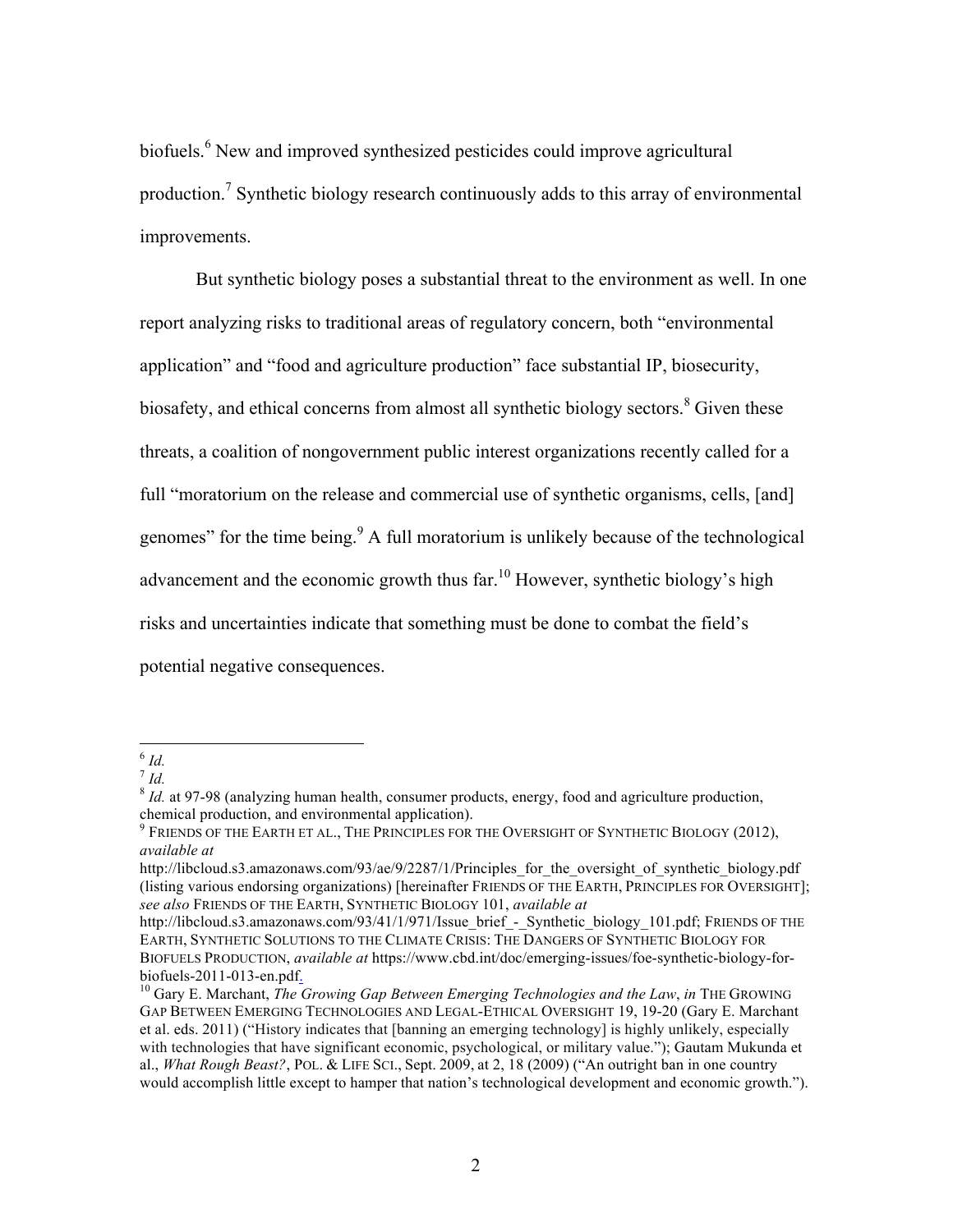Further, synthetic biology is outpacing regulatory regimes. Within the United States, federal agencies regulate emerging technologies based on the product type and usage rather than the process by which they were created.<sup>11</sup> For example, the Environmental Protection Agency, Food and Drug Administration, and Department of Agriculture regulate genetically modified organisms (GMOs) under various acts relating to food, drugs, and pesticides.<sup>12</sup> A limited treaty regime regulates some of these GMOs on the international stage.<sup>13</sup> These oversight mechanisms take time to create and implement — more time than scientific progress allows. Some form of governance, oversight, or regulation is necessary to combat synthetic biology's threats and potential threats. Fast-paced scientific developments, combined with "worldwide proliferation of life science research," hinder "traditional approaches of devising formal rules and regulations."<sup>14</sup> Traditional governing bodies and regulatory mechanisms simply cannot keep pace with synthetic biology's scientific progress.<sup>15</sup> Synthetic biology may require the international community to turn away from traditional regulatory regimes to a more flexible, workable, and practical system of governance.

This paper will discuss the process by which international actors should create this system of governance. Part I will discuss the characteristics of synthetic biology that make the field and its products both unique and exceptionally risky. These risks

<sup>&</sup>lt;sup>11</sup> Kuzma & Tanji, *supra* note 4, at 96.<br><sup>12</sup> *Id.* 13 Convention on Biological Diversity of the United Nations Conference on Environment and Development, *opened for signature* June 5, 1992, 31 I.L.M. 818 (entered into force Dec. 29, 1993) [hereinafter Convention on Biological Diversity].<br><sup>[4</sup> Brian Pannort, *D*.

<sup>14</sup> Brian Rappert, *Pacing Science and Technology with Codes of Conduct: Rethinking What Works*, *in* THE GROWING GAP BETWEEN EMERGING TECHNOLOGIES AND LEGAL-ETHICAL OVERSIGHT, *supra* note 10, at 109, 110.

<sup>15</sup> Marchant, *supra* note 10, at 25; Tait, *supra* note 1, at 148.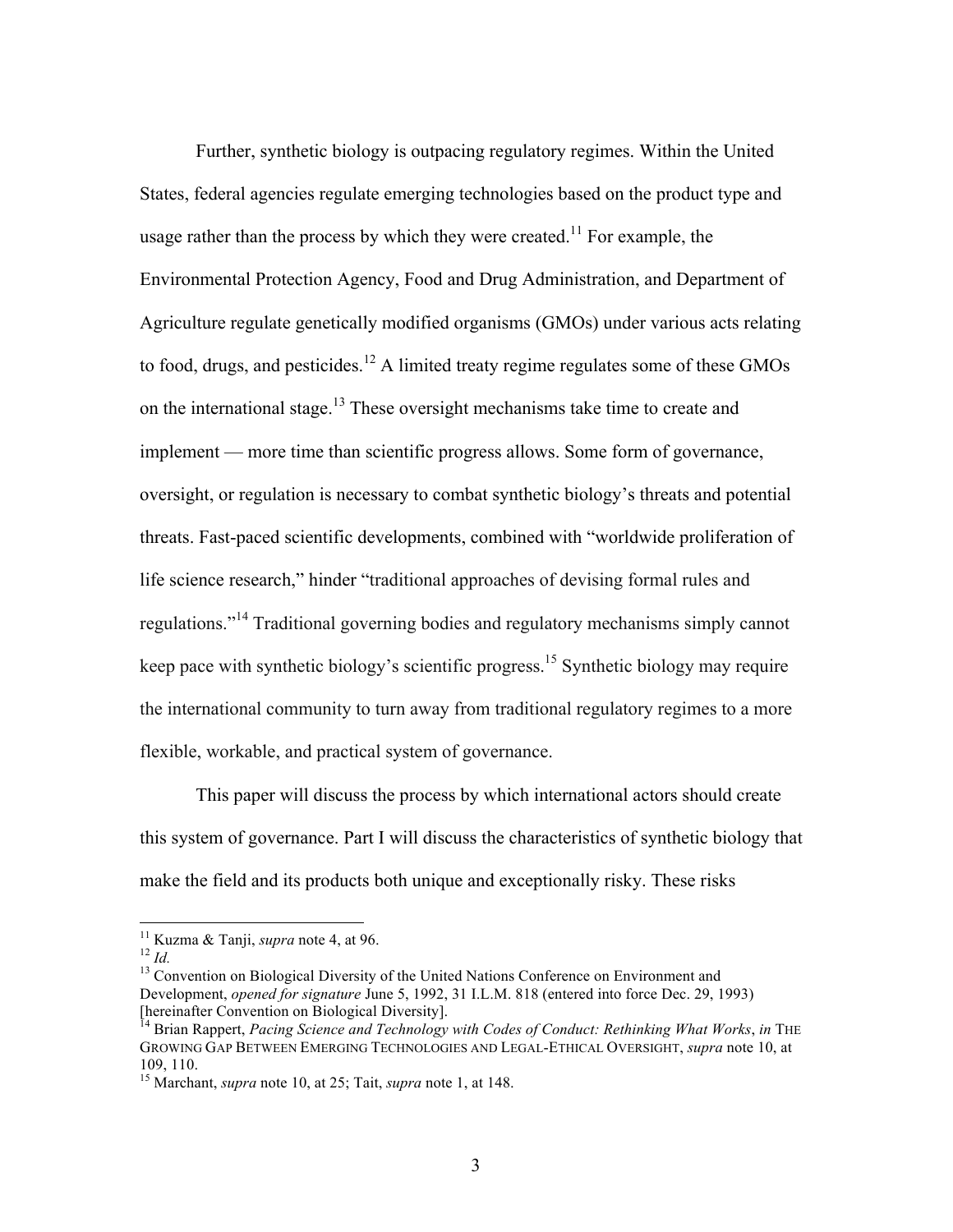exacerbate traditional biosafety, biosecurity, intellectual property, and ethical concerns. Part II will explain why current international biosafety and biosecurity regimes cannot adequately regulate synthetic biology. Part III will offer guiding principles to govern the creation of an international system for synthetic biology oversight. Part IV will discuss which international actors should participate in creating an international system of governance. Given the guiding principles, the oversight development process should include the synthetic biology industry, international governments, nongovernment organizations, and citizen groups. Part V will briefly discuss how these international actors may come together to begin creating a synthetic biology governance scheme.

#### **I. Risks of Synthetic Biology**

#### A. Characteristics of Synthetic Biology

Synthetic biology comes with unique characteristics that ultimately exacerbate concerns common to emerging technologies. First, synthetic biology presents a dual-use dilemma, as products may be used for beneficial or harmful purposes. Second, newly synthesized organisms are entirely novel and able to self-replicate, exacerbating concerns of potential release into the environment. Finally, synthetic biology's modular nature and standardized processes make synthetic biology available to amateurs.

## *1. Dual Use*

Synthetic biology faces a dual-use dilemma: legitimate and beneficial synthetic biology research may be "misapplied for malicious purposes."<sup>16</sup> "[N]efarious actors" may use synthetic biology research and products to create dangerous pathogens or bioweapons

 <sup>16</sup> Kavita Marfatia Berger, PhD, *The Role of Science in Preparedness and Response*, 6 U. ST. THOMAS L.J. 622, 633 (2009).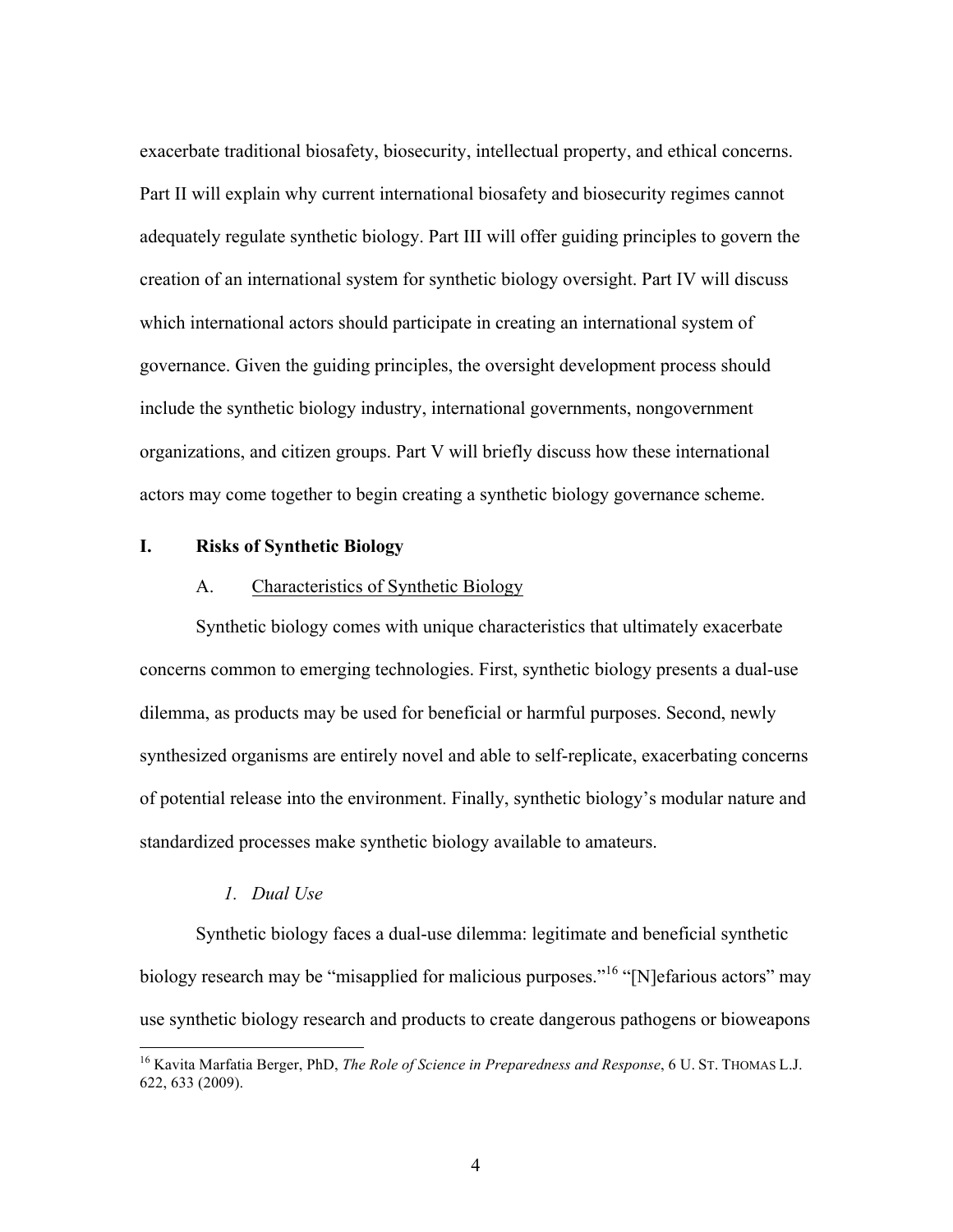of mass destruction.<sup>17</sup> Synthetic biology's dual-use potential creates significant biosafety concerns and exacerbates potential threats arising from "open source" databases.

The National Science Advisory Board for Biosecurity advises the scientific community to address the dual use concern by "rais[ing] awareness of the issue and strengthen[ing] the culture of understanding within the scientific community and public."<sup>18</sup> Further, a recent report sponsored by the Synthetic Biology Engineering Research Center notes that some of synthetic biology's positive uses can "directly counteract potential abuses."19 For example, accelerated vaccine production and the development and production of new antibodies can quickly counteract new and harmful pathogens and diseases.<sup>20</sup> Despite these reassurances, synthetic biology's dual-use potential substantially impacts risk assessment and aggravates safety and security concerns.

#### *2. Risk Associated with Synthetic Biology Products*

Scientists do not know how synthetic biology products will behave and interact with non-laboratory environments. Synthetically engineered microorganisms are "radically different" from GMOs and other biological predecessors.<sup>21</sup> Synthetic biology boasts a greater degree of genetic transfer than conventional genetic engineering.<sup>22</sup> Thus, new synthetic creations may show "unpredictable and emergent properties" that make

 <sup>17</sup> *Id.* <sup>18</sup> Kuzma & Tanji, *supra* note 4, at 100-01. 19 Mukunda et al., *supra* note 10, at 11-12. <sup>20</sup> *Id.* <sup>21</sup> Tait, *supra* note 1, at 145. <sup>22</sup> Kuzma & Tanji, *supra* note 4, at 95.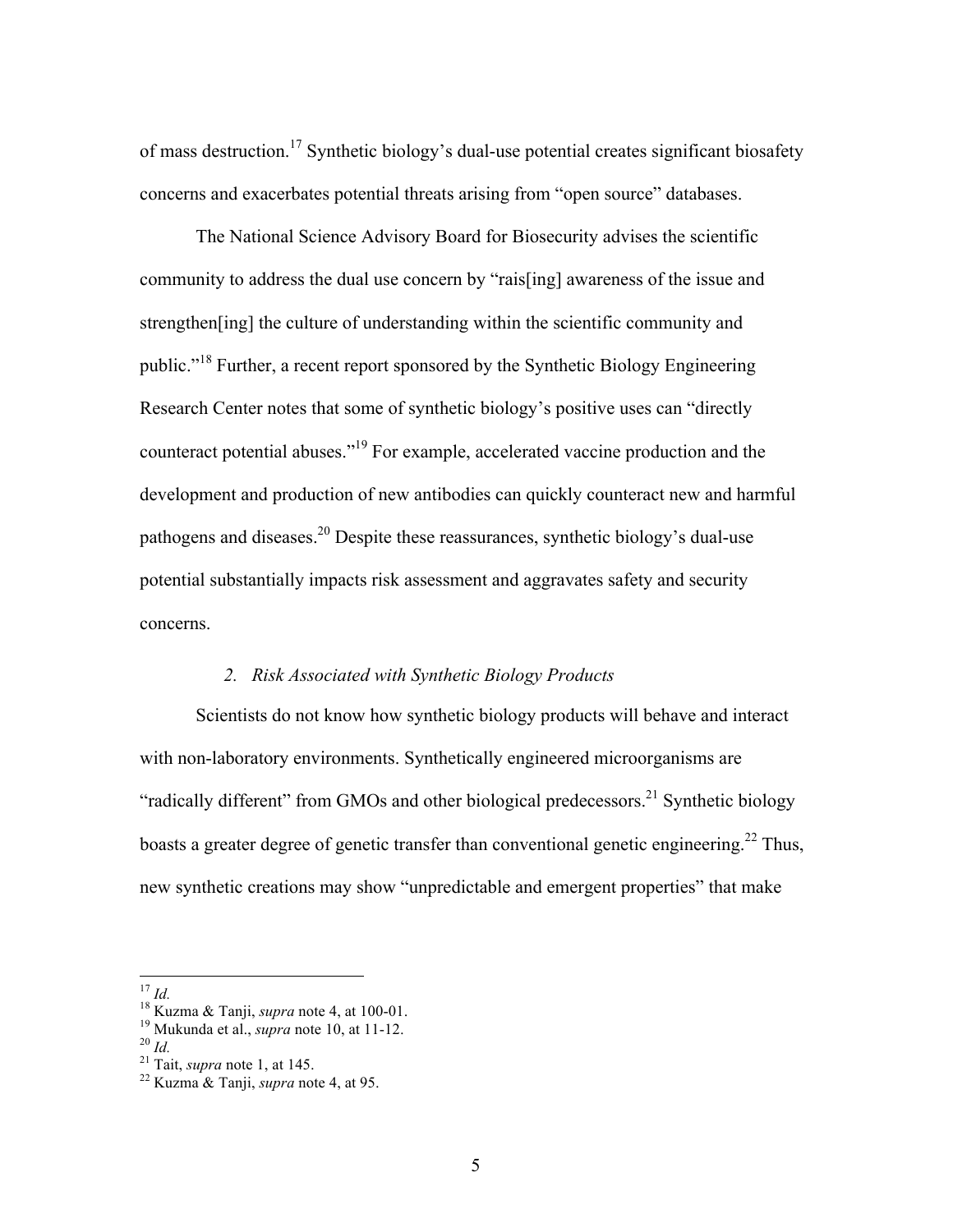risk assessment difficult.<sup>23</sup> These differences limit the applicability of current GMO oversight mechanisms to synthetic biology.<sup>24</sup>

Further, synthetically produced organisms differ from other emerging technologies, such as new chemical technologies, because synthetic biology products are "alive" and thus capable of self-replication.<sup>25</sup> The ability to multiply, combined with unpredictable characteristics associated with the high level of genetic transfer, make an intentional or accidental release of synthetic biology products especially risky and potentially uncontrollable.

## *3. Modular Nature and Standardized Processes Make Synthetic Biology Available to Amateurs*

Increased modularity and streamlined synthetic biology procedures allow unskilled and amateur biologists to participate in synthetic biology. Conventional genetic engineering inserts new genetic material into an existing genome; the resulting gene interactions may cause unanticipated effects or functions.<sup>26</sup> To combat these unexpected effects, synthetic biologists create "standardized modular biological parts" that can be pieced together to create novel organisms.<sup>27</sup> With fewer or no unexpected gene interactions, it is hoped that new synthetic biology creations will have minimal unexpected effects. Along with increased modularity, synthetic biologists replace "*ad hoc* experimental design" with increasingly routine, standardized, and reliable synthetic

<sup>&</sup>lt;sup>23</sup> Tait, *supra* note 1, at 145.<br><sup>24</sup> *See* discussion *infra* Part II.A.<br><sup>25</sup> Schmidt, *supra* note 1, at 92; Deplazes, *supra* note 1, at 432. This general observation has limitations, however, as software and computer viruses may be technically capable of self-replication. Schmidt, *supra* note 1, at 92. 26 Mukunda et al., *supra* note 10, at 14. <sup>27</sup> *Id.*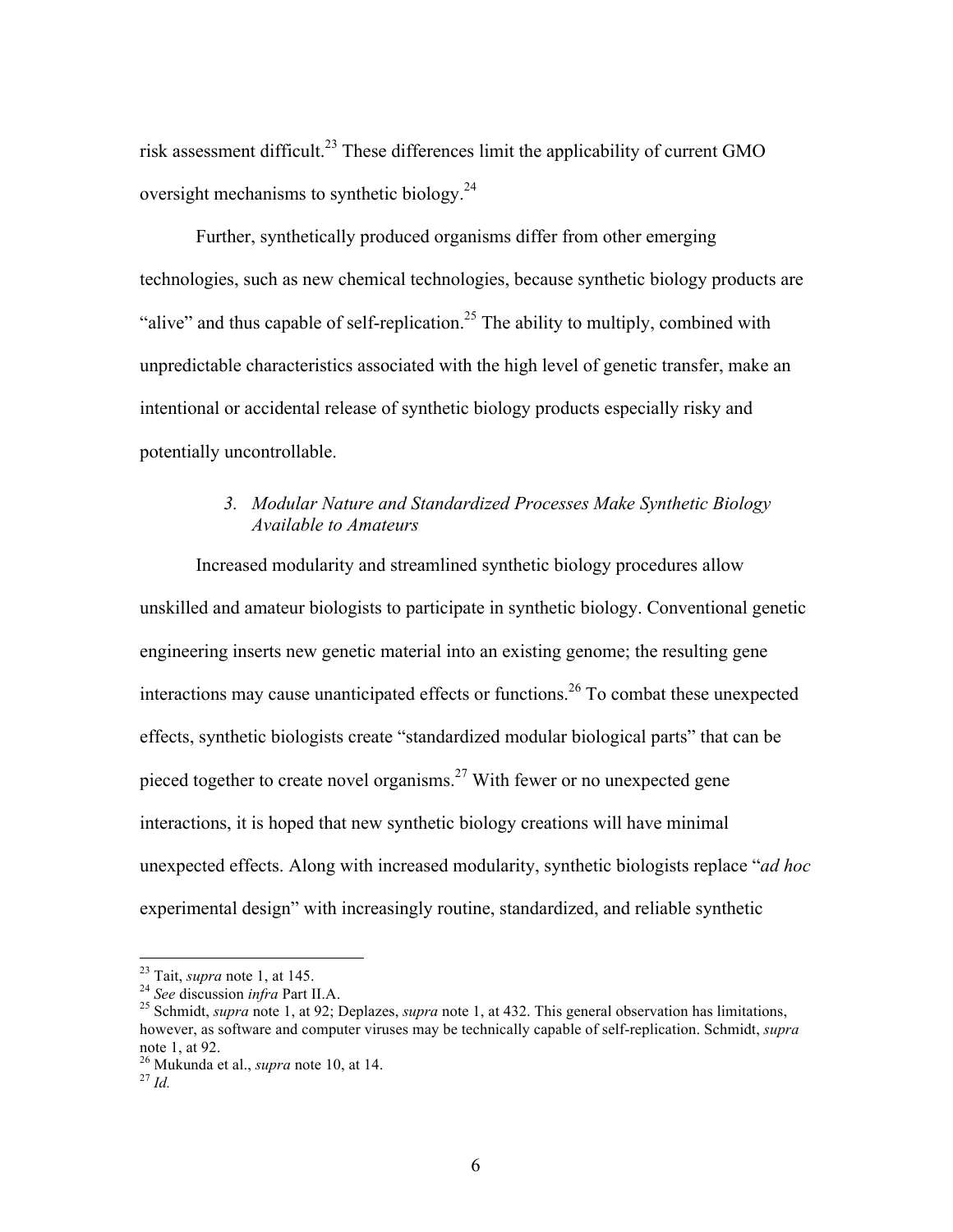biology procedures.<sup>28</sup> Modularity and streamlined procedures decrease the "tacit" knowledge" needed participate in synthetic biology and allow amateurs heightened access to experimentation.<sup>29</sup>

Academic institutions and the synthetic biology industry encourage this "deskilling" and expanded access to synthetic biology experimentation. Researchers advocating open access to synthetic biology parts created "BioBricks" — functional, interchangeable DNA segments designed to easily assemble into a larger structure.<sup>30</sup> MIT's Registry of Standard Biological Parts provides public access to BioBricks and design methodologies, making experimentation widely available to unskilled biologists.<sup>31</sup> This and other databases provide "a toolbox to design biological systems" without the hassle of extensive research.<sup>32</sup> Academic institutions further encourage aspiring bioengineers with competitions such as the annual iGEM (International Genetically Engineered Machines) competition.<sup>33</sup> The iGEM competition helps students develop basic synthetic biology skills while "acquiring self-confidence and enthusiasm about their ability to engineer organisms."<sup>34</sup>

These features making synthetic biology simple, inexpensive, and widely accessible also create a community of amateur "do-it-yourself" (DIY) biologists and

<sup>&</sup>lt;sup>28</sup> *Id.* at 7; *see* Tait, *supra* note 1, at 145.<br><sup>29</sup> Mukunda et al., *supra* note 10, at 14 ("Synthetic biology is unique, however, in the extent to which it is explicitly devoted to the minimization of the importance of tacit knowledge.").

<sup>&</sup>lt;sup>30</sup> *Id.* at 7 (analogizing BioBricks to interchangeable parts that served as a "a cornerstone of the industrial revolution").

<sup>31</sup> Kuzma & Tanji, *supra* note 4, at 96; Mukunda et al., *supra* note 10, at 7. 32 Schmidt, *supra* note 1, at 95. <sup>33</sup> Mukunda et al., *supra* note 10, at 15. <sup>34</sup> *Id.*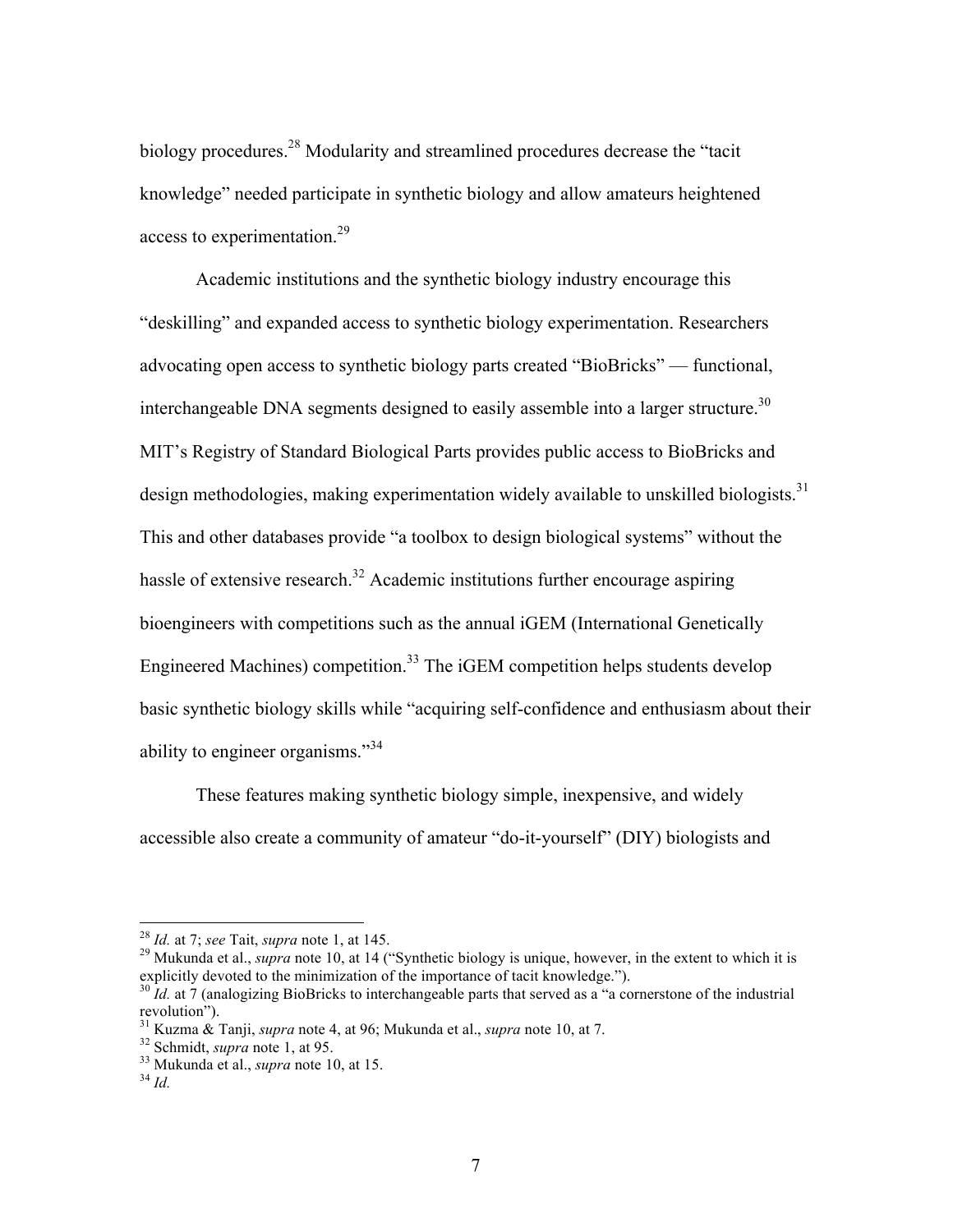"biohackers."35 DIY biologist — unskilled amateurs — may soon create novel biological systems in the comforts of their own homes.<sup>36</sup> The benefits and risks of a garage biotechnology industry exacerbate synthetic biology's dual-use dilemma.<sup>37</sup> While some scientists are excited for a DIY community,<sup>38</sup> all acknowledge that DIY projects may put amateurs, their communities, and the local environment at "unprecedented risk."<sup>39</sup> Scientists and policymakers further fear "garage biohackers" may one day pose a threat similar to that of computer hackers who steal information from closed sources for malicious purposes.40 Thus, while synthetic biology's unique characteristics have benefits, they also create extensive concerns that policymakers must address while creating a synthetic biology governance scheme.

# B. Synthetic Biology Characteristics Create Biosafety, Biosecurity, Intellectual Property, and Ethical Concerns

Synthetic biology's unique characteristics exacerbate traditional biosafety, biosecurity, intellectual property, and ethical concerns.

# *1. Biosafety*

Synthetic biology exacerbates biosafety concerns. Also known as "bioerror,"<sup>41</sup> biosafety concerns include laboratory accidents and the unintentional exposure to — and release of — pathogens and toxins.<sup>42</sup> Scientists must additionally account for biosafety

<sup>&</sup>lt;sup>35</sup> Schmidt, *supra* note 1, at 95.<br>
<sup>36</sup> See id.; Mukunda et al., *supra* note 10, at 15.<br>
<sup>37</sup> See Mukunda et al., *supra* note 10, at 15.<br>
<sup>39</sup> Schmidt, *supra* note 1, at 95.<br>
<sup>40</sup> Mukunda et al., *supra* note 10, at *Interests and Identities*, 45 VAL. U. L. REV. 1315, 1324 (2011). 42 *See* Schmidt, *supra* note 1, at 82.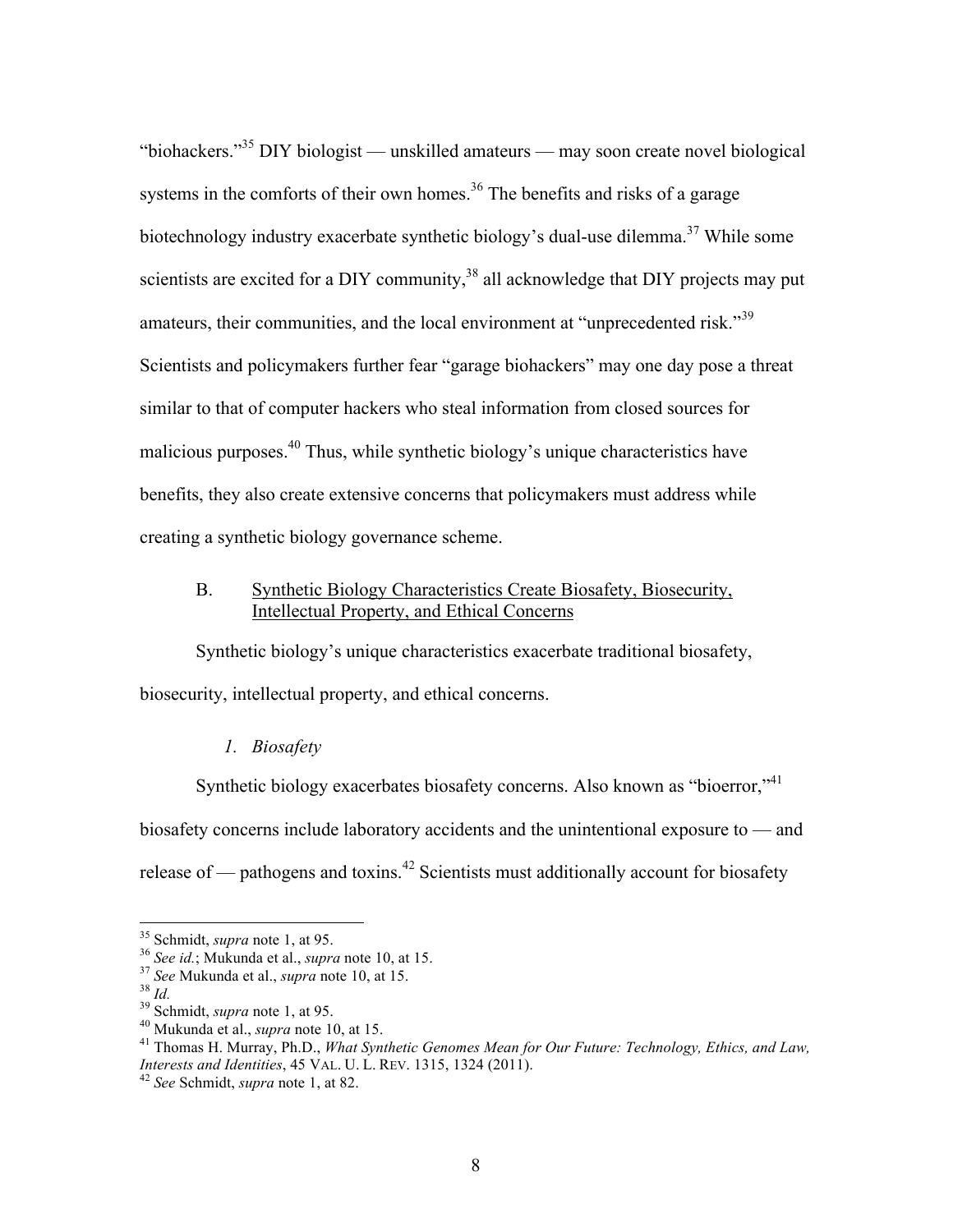concerns arising from synthetic biology's unique characteristics: potential horizontal gene transfer between synthesized and organic organisms, and the ability of synthesized organisms to self-replicate, evolve, and adapt in new environments.<sup>43</sup>

Generally, biosafety measures are forward-looking, created to prevent unintentional contact between humans and the environment.<sup>44</sup> Synthetic biology calls for carefully crafted biosafety measures designed to combat concerns arising from synthesized organisms' unique characteristics. For example, some scientists advocate using "terminator" or "suicide genes" programmed to force a synthesized organisms to self-destruct if unintentionally released into the wild.<sup>45</sup> While careful genetic programming will alleviate some biosafety concerns regarding organisms' ability to selfreplicate, it is insufficient to fully address all biosafety concerns.

#### *2. Biosecurity*

Synthetic biology's unique characteristics create biosecurity concerns. Synthetic biology's increased modularity and the corresponding rise of DIY biologists present one strain of biosecurity concerns. Further, synthetic biology often implicates national and international security concerns arising from the potential to construct bioweapons.<sup>46</sup> Generally, biosecurity measures aim to prevent "loss, theft, misuse, diversion, [and]

http://www.bioethics.gov/documents/synthetic-biology/PCSBI-Synthetic-Biology-Report-12.16.10.pdf.<br><sup>46</sup> See generally Katia Moskvitch, UN: 'More Should be done' to prevent bio-terrorism, BBC NEWS (Sept. 27, 2012), http://www.bbc.co.uk/news/technology-19745045; Rachel Oswald, *Synthetic Biology Industry Poses Security Challenges, Experts Say*, NUCLEAR THREAT INITIATIVE (Feb. 11, 2011), http://www.nti.org/gsn/article/synthetic-biology-industry-poses-security-challenges-experts-say/; *U.N. Official Calls For Stronger International Monitoring of Synthetic Biology*, NUCLEAR THREAT INITIATIVE (Sept. 28, 2012), http://www.nti.org/gsn/article/un-official-calls-stronger-intl-monitoring-syntheticbiology/.

<sup>&</sup>lt;sup>43</sup> Cf. Murray, *supra* note 41, at 1324 (discussing biosafety concerns of genetically modified organisms).<br><sup>44</sup> See Schmidt, *supra* note 1, at 82.<br><sup>45</sup> PRESIDENTIAL COMMISSION FOR THE STUDY OF BIOETHICAL ISSUES, NEW DI

SYNTHETIC BIOLOGY AND EMERGING TECHNOLOGY 63 (2010), *available at*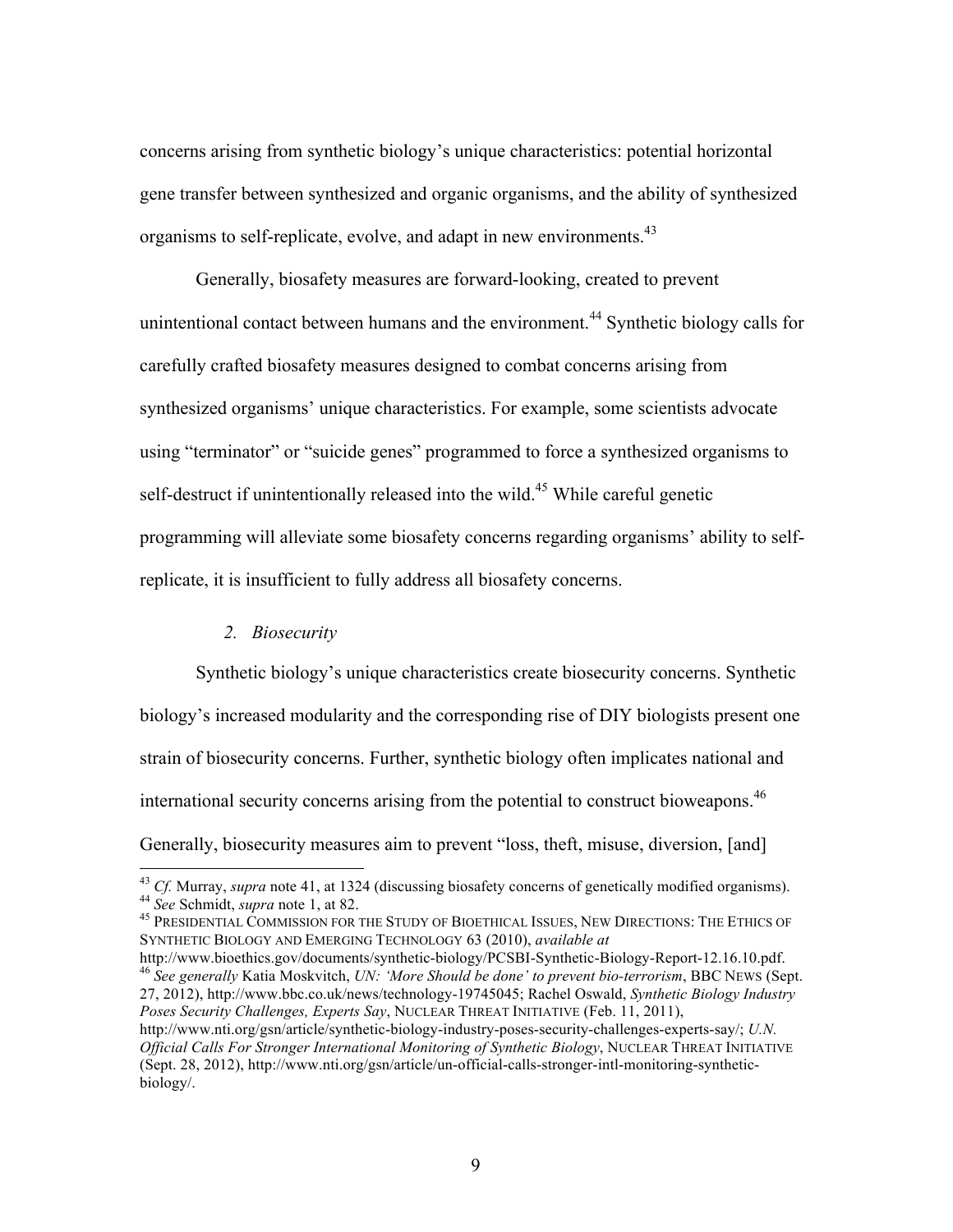*intentional* release pathogens and toxins."<sup>47</sup> But synthetic biology's heightened biosecurity concerns indicate that policymakers will face difficulties constructing and implementing workable biosecurity measures.

Increased modularity and the corresponding rise of DIY biologists combine with expanded scientific knowledge and openness to create significant biosecurity risks. Synthetic biology's heightened modularity, leading to the advent of inexpensive and widely available BioBricks, increase access to the building blocks of potentially dangerous bioweapons.<sup>48</sup> Using these genetic parts, amateur biologists broaden the pool of individuals with the ability "to alter agents in ways useful to potential attackers."<sup>49</sup> Further, many scientists and academics advocate for the open sharing of biological information — including pathogen genomics. Open knowledge could potentially give DIY biologists easy access to the blueprints for lethal pandemics or plagues.<sup>50</sup> For example, scientists recently released the genome for the 1918 influenza virus. A New York Times opinion piece describes this move as "extremely foolish," essentially publishing "the design of a weapon of mass destruction."<sup>51</sup>

Amateur biologists present biosafety concerns arising from increased access to genetic material and information. While these "garage biohackers" and DIY biologists

<sup>&</sup>lt;sup>47</sup> Schmidt, *supra* note 1, at 82.<br><sup>48</sup> *See generally* Mukunda et al., *supra* note 10, at 3 ("Yet even at this relatively early stage of development, concerns over the security implications of DNA synthesis and synthetic biology are driven by a belief that their continued advance will improve the effectiveness of biological weapons while reducing impediments to their acquisition and utilization by state and non-state actors alike.").<br><sup>49</sup> *Id.* at 16.<br><sup>50</sup> Kuzma & Tanji, *supra* note 4, at 100; *see* JEZ LITTLEWOOD, MANAGING THE BIOLOGICAL WEAPONS

PROBLEM: FROM THE INDIVIDUAL TO THE INTERNATIONAL 4 (2006) (arguing that "knowledge which has both legitimate peaceful and (illegitimate) hostile applications" may affect biological weapons production), *available at* www.un.org/disarmament/education/wmdcommission/files/no14.pdf.

<sup>&</sup>lt;sup>51</sup> Ray Kurzweil & Bill Joy, Op-Ed., *Recipe for Destruction*, N.Y. TIMES (Oct. 17 2005) http://www.nytimes.com/2005/10/17/opinion/17kurzweiljoy.html? $r=1&$ .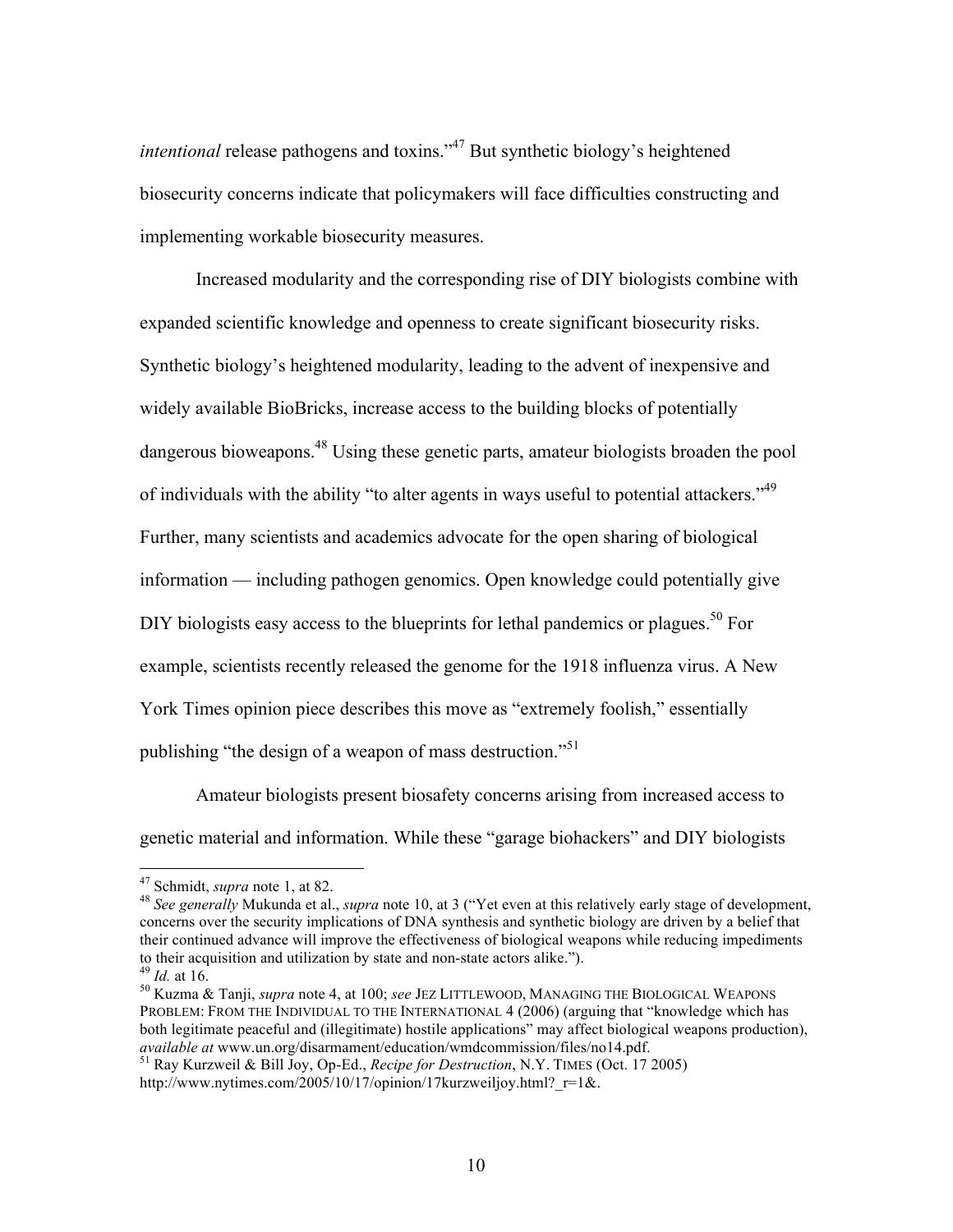may not immediately conjure images of bioterrorist organizations, perhaps they should. On a larger scale, the biosecurity concerns discussed above easily amount to national and international security threats from bioterrorism.<sup>52</sup>

At the extreme, synthetic biology's potential to create bioweapons may suggest state-sponsored biowarfare or a bioweapons arms race. One report argues that serious biosecurity risks are unlikely in the near future.<sup>53</sup> But it concedes that customized biological weapons are likely a threat in the long term that will prompt state action.<sup>54</sup> An increased bioweapon threat would likely incentivize states to research "offensive biological weapons" on the grounds that the research is "purely defensive."<sup>55</sup> This "research" may lead to an arms race among technologically advanced states.<sup>56</sup> Though far off, these projections illustrate synthetic biology's potential for harm.

Planning and implementing a sufficient biosecurity regime will be difficult, especially since synthetic biology poses dual use concerns. Policymakers attempting to alleviate synthetic biology's biosecurity concerns must understand the complex problems posed by the new technology.<sup>57</sup> They must be willing to "go well beyond the traditional arms control/disarmament paradigm" and commit to on-going and permanent management.<sup>58</sup> On the international stage, such planning and implementation may require collaboration with other nations to integrate new biosecurity strategies into international

 <sup>52</sup> Murray, *supra* note 41, at 1324. 53 Mukunda et al., *supra* note 10, at 10. 54 *Id.* <sup>55</sup> *Id.* <sup>56</sup> *Id.* <sup>57</sup> *See* LITTLEWOOD, *supra* note 50, at 4. <sup>58</sup> *Id.*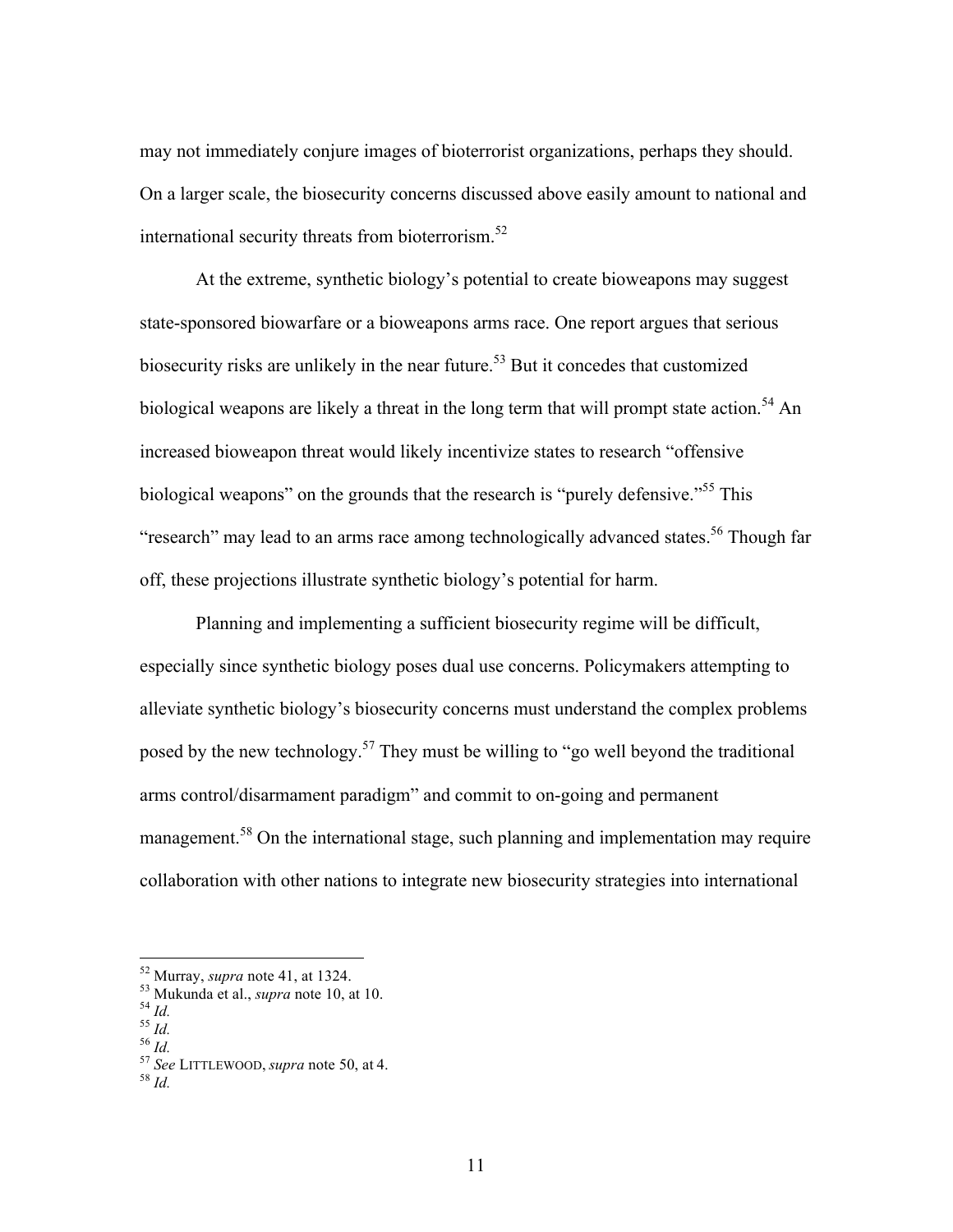agreements, such as the 1972 Biological Weapons Convention.<sup>59</sup> New domestic and international infrastructure will be difficult to implement, but necessary to combat synthetic biology's biosecurity threats.<sup>60</sup>

#### *3. Intellectual Property*

Synthetic biology raises intellectual property concerns: intellectual property attorneys struggle to extend existing technology protections to synthetic biology. Synthetic biology operates "at the intersection of biotechnology, software[,] and electronics."61 Because it utilizes advances from these various fields, patent and copyright issues in each sector further complicate synthetic biology's intellectual property issues.<sup>62</sup> Synthetic biology's emphasis on modularity exacerbates this confusion. The "parts agenda" suggests that intellectual property rights will be difficult to identify, as they are "fragmented across many owners and sometimes overly broad."63 Because of this confusion, intellectually property laws surrounding synthetic biology are still in flux  $64$ 

But arguably synthetic biology's "open source" approach presents the field's largest intellectual property concern. Many of the field's early proponents argued for "open source" databases to house "portfolios of technological building blocks" — such as

<sup>&</sup>lt;sup>59</sup> See id.<br><sup>60</sup> See generally ANDREAS PERSBO & ANGELA WOODWARD, NATIONAL MEASURES TO IMPLEMENT WMD TREATIES AND NORMS: THE NEED FOR INTERNATIONAL STANDARDS AND TECHNICAL ASSISTANCE (2005), *available at* www.un.org/disarmament/education/wmdcommission/files/No32.pdf<sub>2</sub><br><sup>61</sup> Tait, *supra* note 1, at 146.<br><sup>62</sup> See Jerome H. Reichman & Rochelle Cooper Dreyfuss, *Harmonization Without Consensus: Critical* 

*Reflections on Drafting A Substantive Patent Law Treaty*, 57 DUKE L.J. 85, 112-13 (2007); *see also* Mike May, *Engineering a New Business*, 27 NATURE BIOTECHNOLOGY 1102, 1120 (2009) (discussing synthetic biology's legal and regulatory challenges involving patents).

<sup>63</sup> Joachim Henkel & Stephen M. Maurer, *Parts, Property & Sharing*, 27 NATURE BIOTECHNOLOGY 1095, 1095 (2009).

<sup>64</sup> Tait, *supra* note 1, at 146.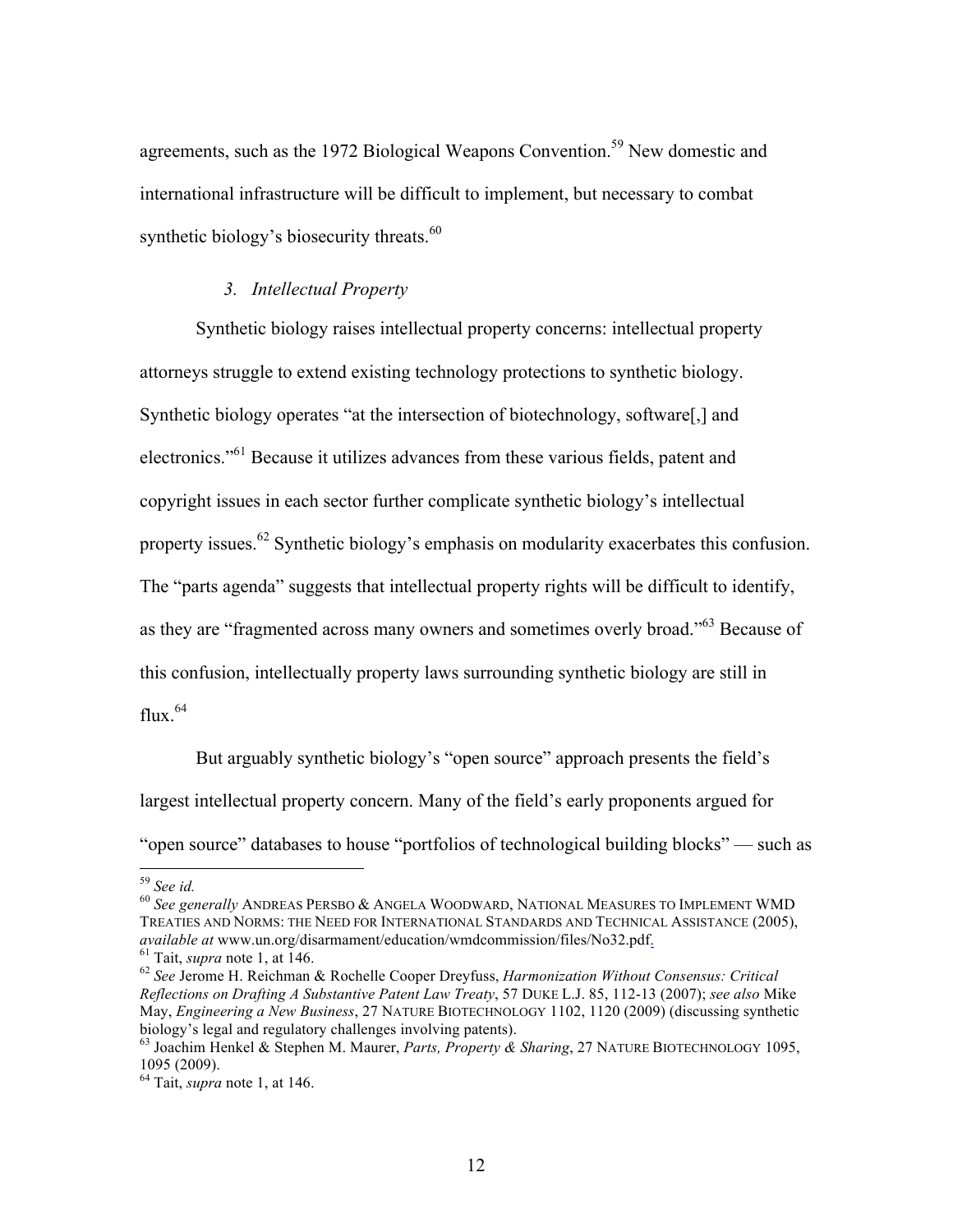BioBricks — and the corresponding blueprints to create organisms.<sup>65</sup> Theoretically, this would create a "commons" of genetic knowledge.<sup>66</sup> Open source advocates argue that data sharing is essential to grow the synthetic biology community.<sup>67</sup> But others suggest that synthetic biology advancements require stringent intellectual property protection to incentivize scientists and industry to continue researching and creating.<sup>68</sup> Ultimately, the intellectual property regime chosen for synthetic biology will affect information sharing, the distribution of wealth, and other equity issues. These concerns indicate that — in addition to biosafety and biosecurity concerns — policymakers must be sensitive to the intellectual property ramifications of an international synthetic biology governance scheme.

## *4. Ethics*

Synthetic biology raises bioethical concerns. Scientists may use synthetic biology to re-engineer existing organisms and, ultimately, create novel life forms. The field's critics argue that this is not morally responsible.<sup>69</sup> Critics and supporters alike urge policymakers to look into the "implications of these new manipulative possibilities for the human future $[.]$ <sup>"70</sup> National and international policymakers must examine how synthetic biology's advances will affect the nature and scope of the "human experience

 <sup>65</sup> Katherine J. Strandburg, *Evolving Innovation Paradigms and the Global Intellectual Property Regime*, 41 CONN. L. REV. 861, 879 (2009).<br>
<sup>66</sup> *Id.*<br>
<sup>67</sup> Kuzma & Tanji, *supra* note 4, at 99-100.<br>
<sup>68</sup> *Id.*; Tait, *supra* note 1, at 147.<br>
<sup>69</sup> Tait, *supra* note 1, at 145.<br>
<sup>70</sup> Nigel M. de S. Cameron & Arthur Caplan, *O* 

<sup>1104 (2009).</sup>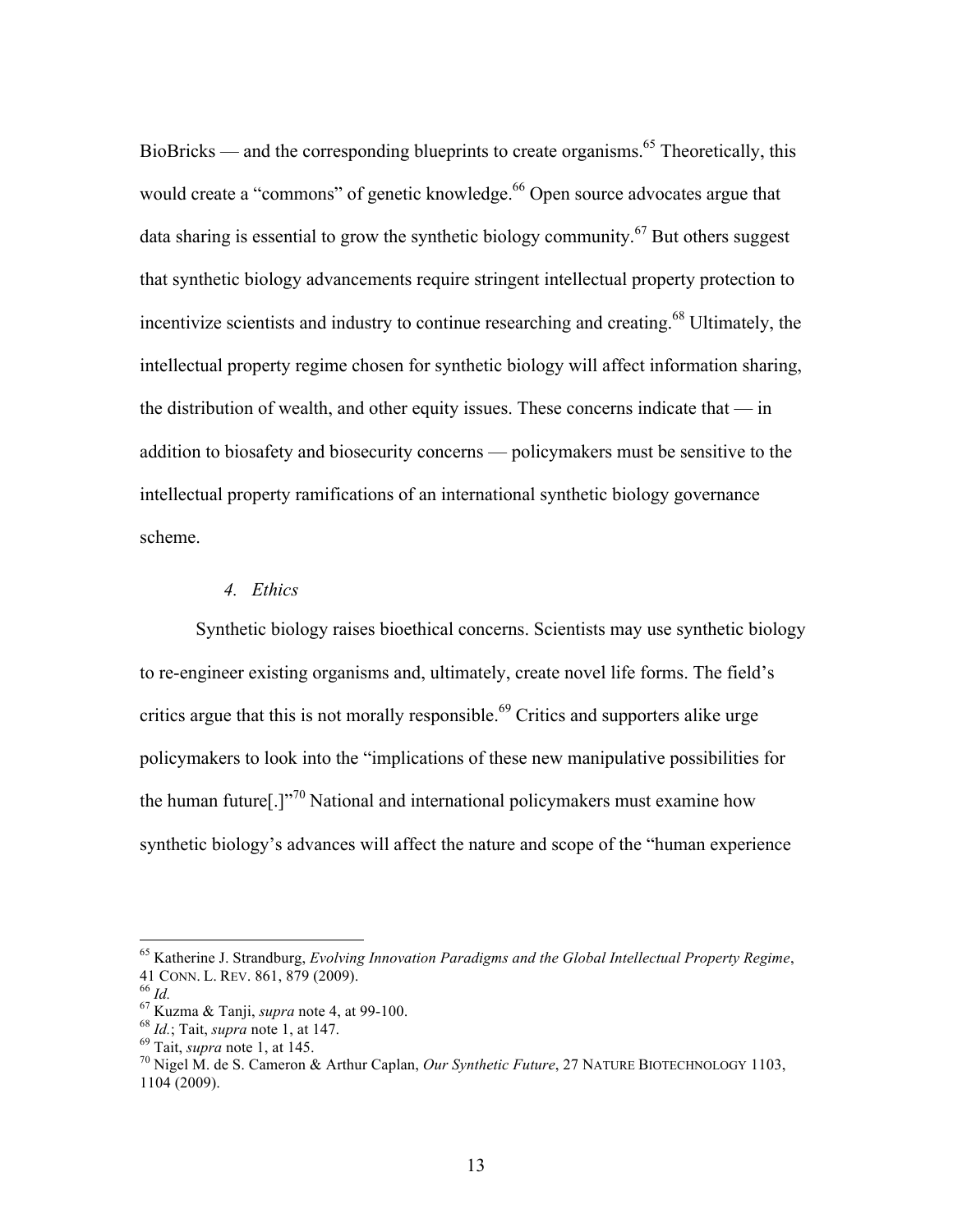and lifespan."<sup>71</sup> While synthetic biology raises significant ethical concerns, the extent to which these concerns should inform policy decisions is unclear.

# **II. Legal Background: Current International Biosafety and Biosecurity Regimes Cannot Adequately Regulate Synthetic Biology**

Current international biosafety and biosecurity regimes cannot sufficiently govern synthetic biology. The Cartagena Protocol on Biosafety to the Convention on Biological Diversity addresses some biosafety concerns posed by "living modified organisms" when moved across borders.72 The Biological Weapons Convention provides a framework to address international biosecurity threats.<sup>73</sup> But many synthetic biology threats fall outside the scope of these regimes.

# A. Biosafety: The 1992 Convention on Biological Diversity and the Cartagena Protocol

Current biosafety regimes cannot comprehensively address synthetic biology's unique biosafety risks and leave substantial regulatory gaps. The Convention on Biological Diversity (CBD) opened for signature in 1992 and entered into force in 1993.74 The CBD encourages the conservation of biodiversity and includes provisions on benefits sharing and intellectual property.<sup>75</sup> The CBD's three main goals are to promote the conservation of biodiversity, the sustainable use of its components, and the fair and

<sup>&</sup>lt;sup>71</sup> *Id.* MIT's Registry of Standard Biological Parts registers BioBricks and illustrates this concept. Mukunda et al., *supra* note 10, at 7; Tait, *supra* note 1, at 147.

<sup>&</sup>lt;sup>72</sup> Cartagena Protocol on Biosafety to the Convention on Biological Diversity, *opened for signature* Jan. 29, 2000, 39 I.L.M. 1027, 1027 (entered into force Sept. 11, 2003) [hereinafter Cartagena Protocol].<br><sup>73</sup> Convention on the Prohibition of the Development, Production and Stockpiling of Bacteriological

<sup>(</sup>Biological) and Toxin Weapons and on Their Destruction, *opened for signature* April 10, 1972, 26 U.S.T. 583, T.I.A.S. No. 8062, 1015 U.N.T.S. 163 (entered into force Mar. 26, 1975) [hereinafter Biological

<sup>&</sup>lt;sup>74</sup> *History of the Convention*, CONVENTION ON BIOLOGICAL DIVERSITY, http://www.cbd.int/history/ (last visited Mar. 4, 3013).

<sup>75</sup> *See generally* Convention on Biological Diversity, *supra* note 13.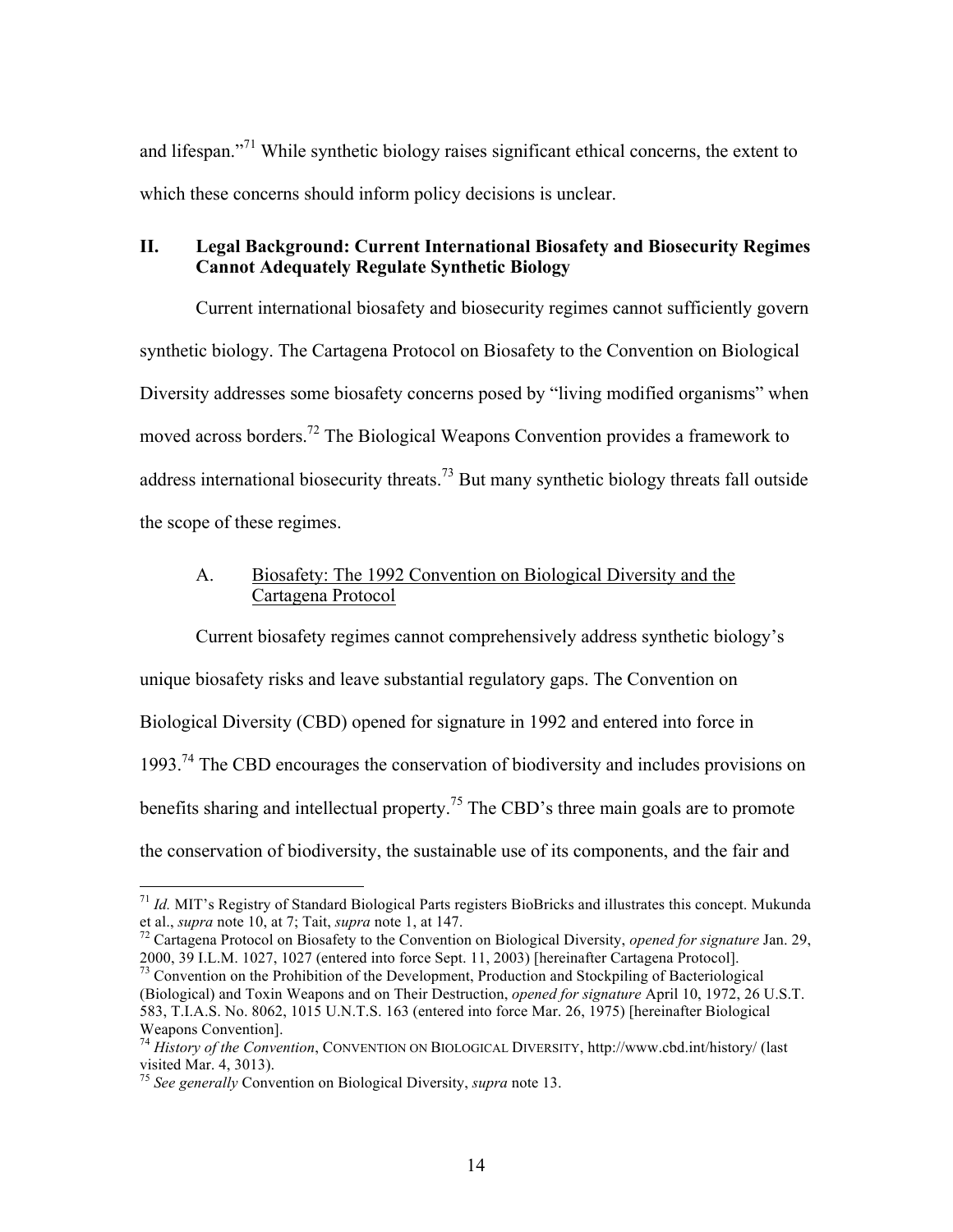equitable sharing of benefits arising out of the use of genetic resources.<sup>76</sup> The CBD's drafters likely did not contemplate synthetically engineered microorganisms when crafting the CBD. This emergent technology brings new biodiversity threats and equity concerns and thus complicate the CBD's three main goals.

In 2000, the international community adopted the Cartagena Protocol on Biosafety to the Convention on Biological Diversity (Cartagena Protocol) as a supplement to the CBD.<sup>77</sup> The Cartagena Protocol governs the safe transfer, handling, and use of "living modified organisms" (LMOs).<sup>78</sup> LMOs include "any living organism that possesses a novel combination of genetic material obtained through the use of modern biotechnology."<sup>79</sup> The Cartagena Protocol only applies to the "transboundary" movement, transit, handling[,] and use" of living modified organisms; $^{80}$  it does not directly regulate their research or production within countries.

Whether synthetic biology parts and products generally fall within the definition of LMOs is debatable. The International Civil Society Working Group on Synthetic Biology (ICSWG) assumes that the Cartagena definition of "LMO" includes synthesized

 <sup>76</sup> *See* Convention on Biological Diversity art. 1, *supra* note 13, at 823 (discussing objectives); *A Brief Introduction to the Convention on Biological Diversity*, IISD LINKAGES, http://www.iisd.ca/biodiv/cbdintro.html (last updated Feb. 18, 2000).

<sup>&</sup>lt;sup>77</sup> About the Protocol, BIOSAFETY CLEARING-HOUSE, http://bch.cbd.int/protocol/background/ (last visited Feb. 25, 2013); *see also* Ruth Makenzie et al., *An Explanatory Guide to the Cartagena Protocol on Biosafety*, IUCN ENVIRONMENTAL POLICY LAW PAPER NO. 46 (2003); *Frequently Asked Questions about the Cartagena Protocol on Biosafety*, COMISIÓN NACIONAL DE RECURSOS FITOGENÉTICOS, http://www.conarefi.ucr.ac.cr/Bioseguridad1.htm (last visited Mar. 1, 2013). The Cartagena Protocol

entered into force in 2003. About the Protocol, supra.<br><sup>78</sup> Cartagena Protocol art. 2, *supra* note 72, at 1028 (discussing general provisions).<br><sup>79</sup> Cartagena Protocol art. 3, *supra* note 72, at 1028. The Cartagena Proto organism" as "any biological entity capable of transferring or replicating genetic material, including sterile organisms, viruses and viroids." *Id.* <sup>80</sup> Cartagena Protocol art. 4, *supra* note 72, at 1029.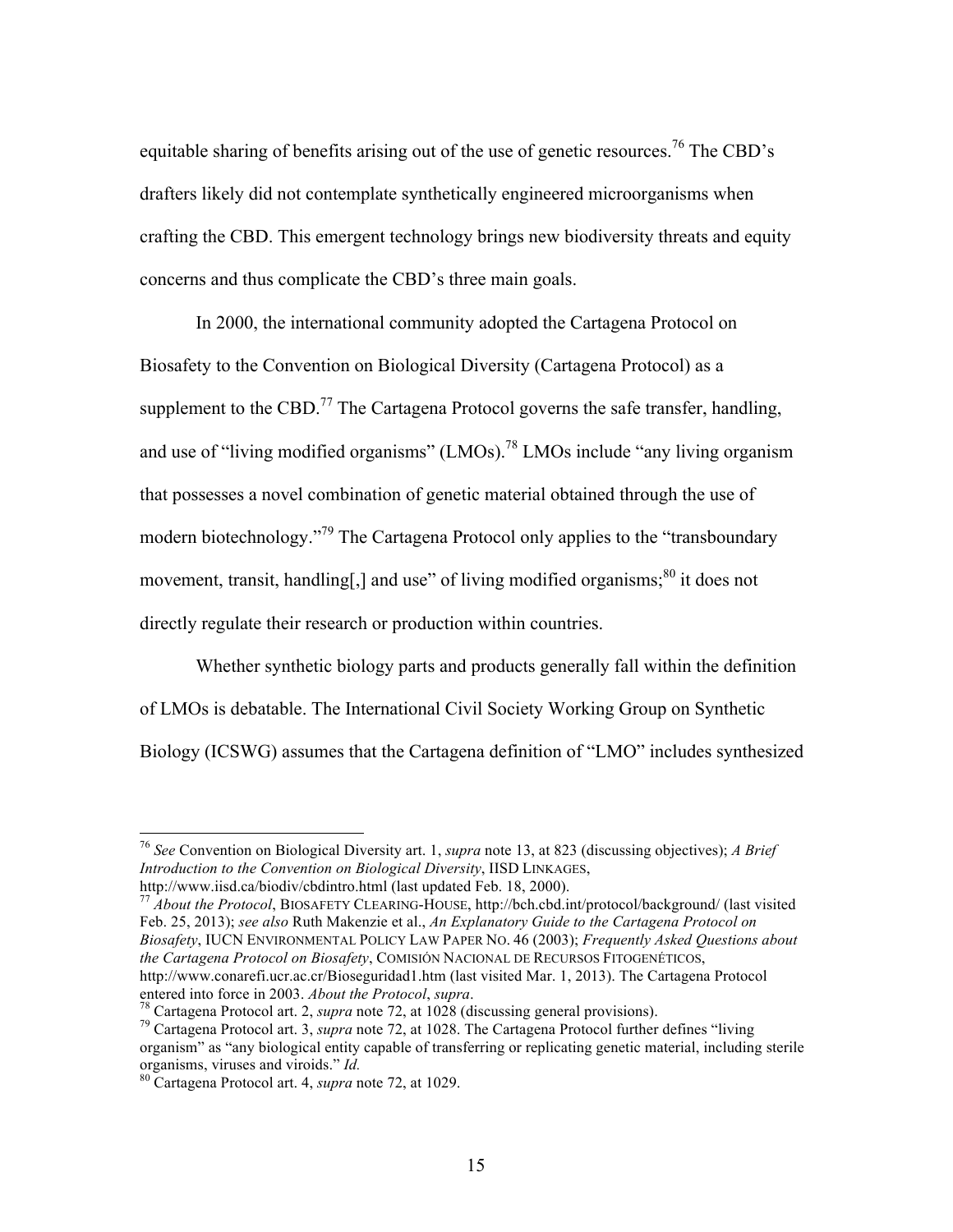microorganisms.<sup>81</sup> But even if we accept that the Cartagena Protocol governs the transboundary movement of synthetically engineered organisms, the protocol cannot adequately regulate synthetic biology.

Many synthetic biology processes and transactions fall outside the scope of the Cartagena Protocol. First, the Cartagena Protocol only applies to physical transfer; it does not apply to the virtual (digital) transfer of LMO genetic material.<sup>82</sup> Second, the protocol covers whole living organisms and cannot regulate ready-to-assemble constituent genetic parts.<sup>83</sup> Finally, the Cartagena Protocol has a limited scope and cannot apply to research, creation and synthesis of biological parts, or the end use of the products.

But even if the Cartagena Protocol could apply to most synthetic biology parts and transactions, should it? Conventional genetic engineering and synthetic biology differ substantially in processes and products. Synthetic biology allows the transfer of whole systems, potentially including "hundreds or thousands of traits (genes/parts) from different donor organisms."<sup>84</sup> While GMOs are not without risks, the extent of genetic transfer is much more limited in conventional genetic engineering.<sup>85</sup> Given these differences, it may be unwise to extend the Cartagena Protocol to synthetically produced organisms. Synthetic biology's high engineering complexity, systems scope, and novel life forms suggest that a novel governance regime is necessary.

 <sup>81</sup> INTERNATIONAL CIVIL SOCIETY WORKING GROUP ON SYNTHETIC BIOLOGY, <sup>A</sup> SUBMISSION TO THE CONVENTION ON BIOLOGICAL DIVERSITY'S SUBSIDIARY BODY ON SCIENTIFIC, TECHNICAL AND TECHNOLOGICAL ADVICE (SBSTTA) ON THE POTENTIAL IMPACTS OF SYNTHETIC BIOLOGY ON THE CONSERVATION AND SUSTAINABLE USE OF BIODIVERSITY 24 (2011) [hereinafter ICSWG].<br><sup>82</sup> *Id.* at 24-25.<br><sup>83</sup> *Id.* at 25; see also discussion supra Part I.A.3 (discussing the high degree of modularity).<br><sup>84</sup> Schmidt, supra n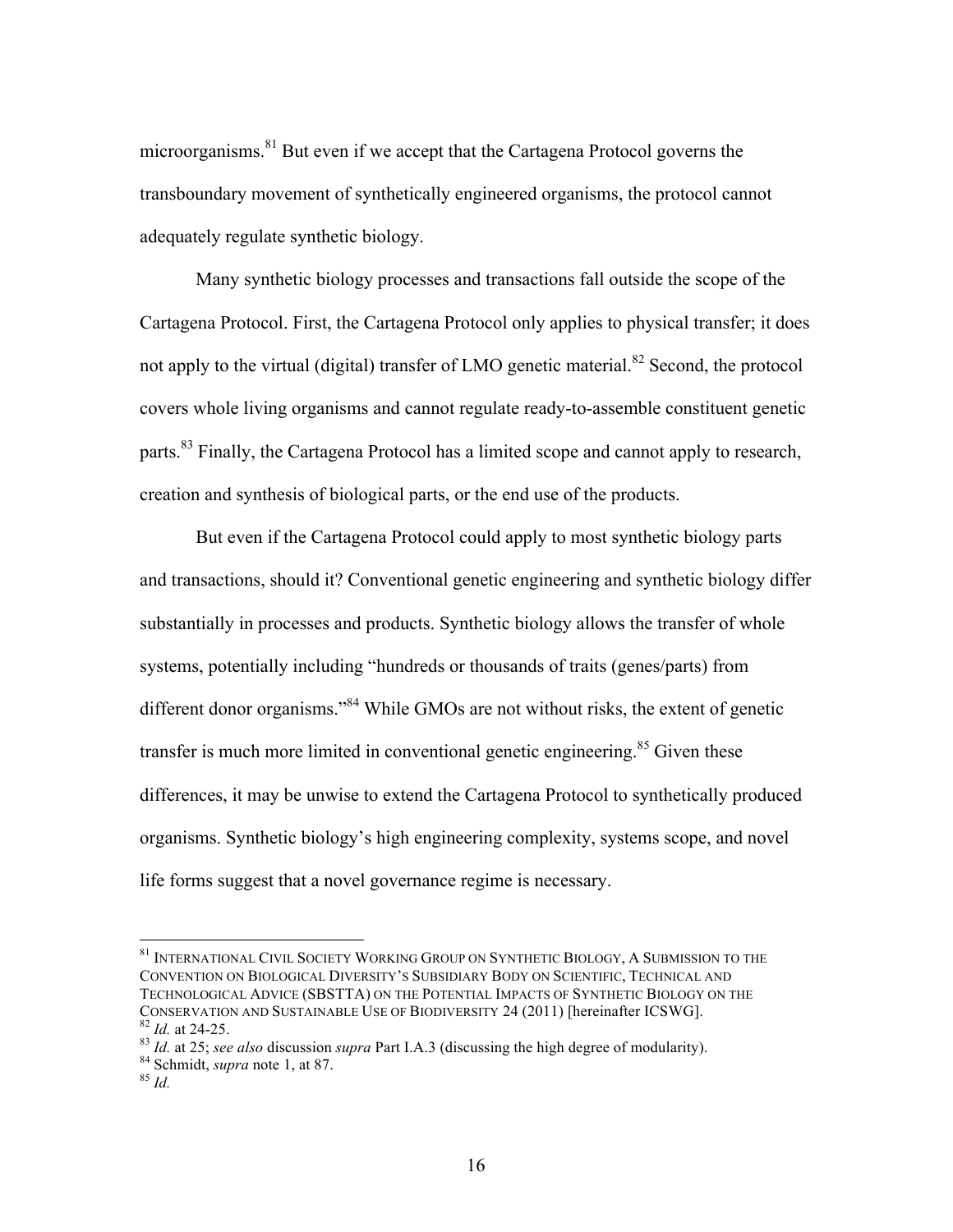#### B. Biosecurity: The 1972 Biological Weapons Convention

Current biosecurity measures also cannot fully address synthetic biology's risks and characteristics. In 1972, the international community confronted growing bioweapon concerns with the Biological Weapons Convention  $(BWC)$ .<sup>86</sup> The multinational disarmament treaty builds on the Geneva Protocol of 1925, which prohibited the use but not production of biological and chemical weapons. $87$  The BWC bans development, production, stockpiling, acquisition, and retention of toxins and biological agents "of types and in quantities" that lack "protective or other peaceful purposes."<sup>88</sup> Parties to the convention may not assist in producing, "directly or indirectly" transfer, or otherwise acquire bioweapons.<sup>89</sup> Further, parties must take necessary measures to implement the BWC provisions domestically.<sup>90</sup> The BWC broadly applies to bioweapons and thus theoretically governs synthetic biology products used for nefarious purposes.

The BWC addresses general biosecurity concerns, but the broad framework does not address problems specific to synthetic biology. First, the BWC — and perhaps any treaty designed solely to lessen biosecurity concerns — cannot account for synthetic biology's dual-use dilemma. The heart of synthetic biology is legitimate research used to bring positive societal advancements, but ill-willed actors may use its achievements for

 <sup>86</sup> *Disarmament: Disarmament in Geneva*, UNITED NATIONS OFFICE AT GENEVA,

http://www.unog.ch/80256EE600585943/%28httpHomepages%29/\$first?OpenD ocument (last visited Aug. 18, 2013). The convention's full title is: Convention on the Prohibition of the Development, Production and Stockpiling of Bacteriological (Biological) and Toxin Weapons and on Their Destruction.

<sup>&</sup>lt;sup>87</sup> See Protocol for the Prohibition of the Use in War of Asphyxiating, Poisonous or Other Gases, and of Bacteriological Methods of Warfare, June 17, 1925, 26 U.S.T. 571, 94 L.N.T.S. 65. The agreement is commonly called the "Geneva Protocol."

<sup>&</sup>lt;sup>88</sup> Biological Weapons Convention arts. I, IV, *supra* note 73.<br><sup>89</sup> *Id.* art. III. 90 *Id.* art. IV.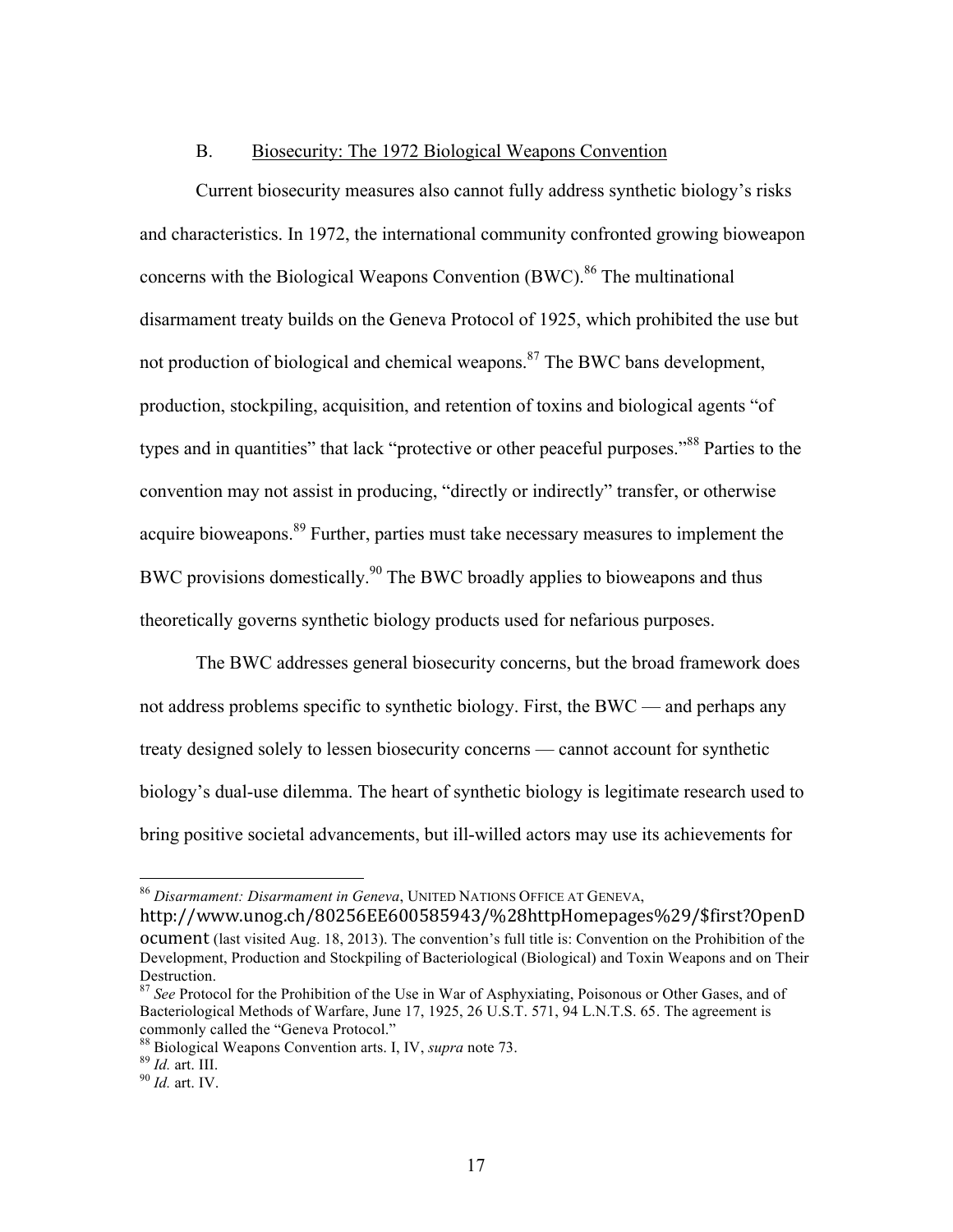malicious purposes.<sup>91</sup> The international community could list and ban the most dangerous synthetic biology products (i.e., the most likely to be used as bioweapons), but this would not be an easy task. While synthetic biology parts and processes may become weaponized in the wrong hands, they are not inherently "weapons" and would be difficult to classify. Further, Article IV directs parties to implement the BWC's objectives domestically. There is no international consensus to guide parties in creating domestic regulations. A new international governance scheme for synthetic biology must address the shortcomings of both the BWC and the CBD, discussed above.

# **III. Guiding Principles**

Nations share the high risks of synthetic biology across borders. A governance system should similarly cross borders and provide an international solution. To better bring about this system, this section urges policymakers to take a precautionary approach, ensure transparency of process, create a regime that can adapt to changing technology, address benefits sharing and other equity concerns, and respect ethical concerns.

## A. Precautionary Approach

An international governance regime should employ the "precautionary approach" or "precautionary principle" to account for synthetic biology's substantial risks and uncertainties. Emerging technology oversight may be promotional, permissive, precautionary, or preventative in approach.<sup>92</sup> Promotional policies hasten the development and spread of technology, while preventative policies do the opposite and

 <sup>91</sup> *See* discussion *supra* Part I.A.1. 92 Kuzma & Tanji, *supra* note 4, at 106.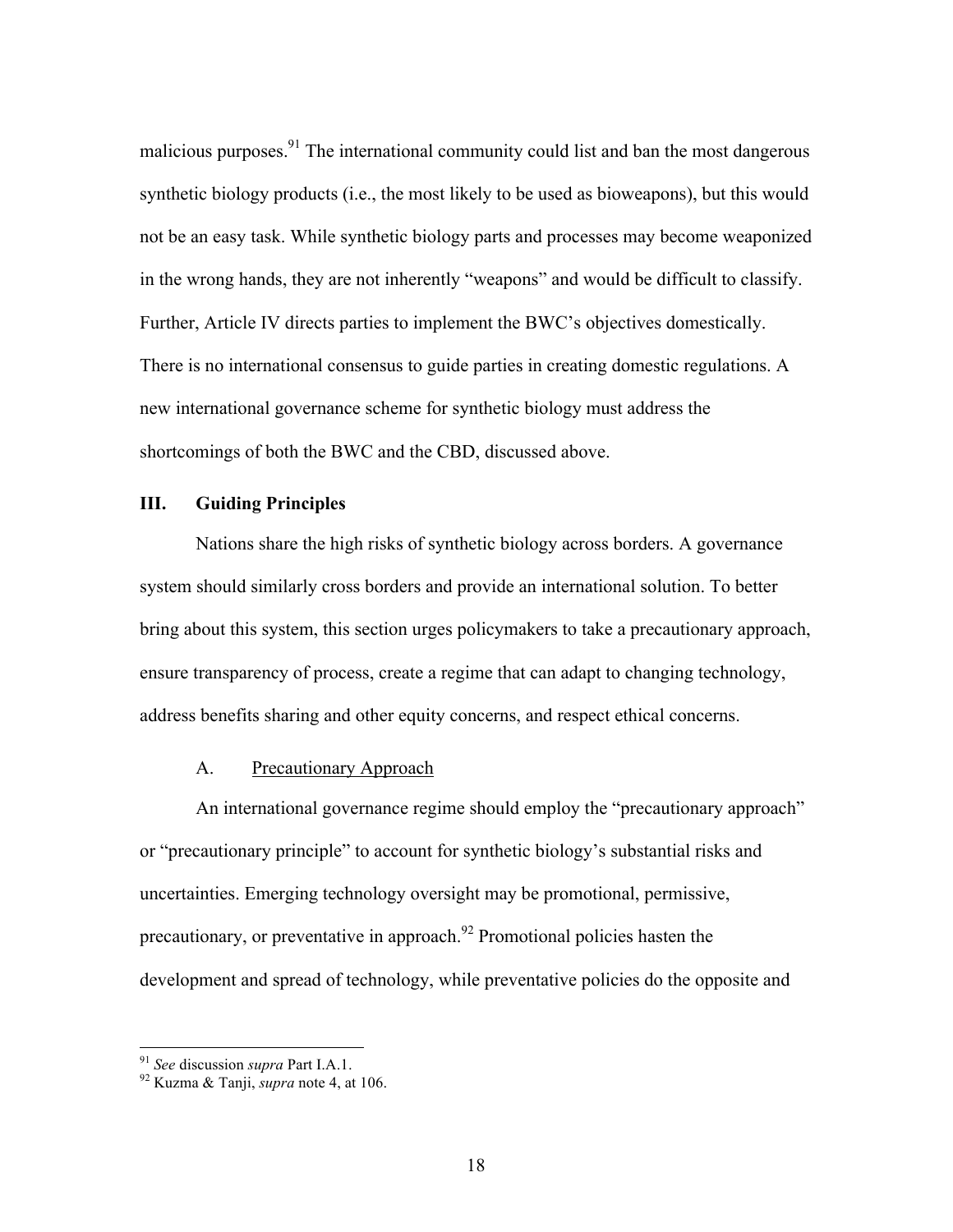block or ban new technology.<sup>93</sup> Permissive oversight does not aim to promote or prohibit but is instead neutral toward emergent technology.<sup>94</sup> The precautionary approach falls between permissive and full preventative oversight, effectively slowing the dispersal of emergent technology.<sup>95</sup>

Under the precautionary principle, policymakers may not avoid or postpone "costeffective" environmental protection measures for "lack of scientific certainty."<sup>96</sup> Rather, the principle encourages policymakers to anticipate and act against "threats of serious or irreversible damage,"<sup>97</sup> especially when faced with high risks and uncertainties.<sup>98</sup> On the international stage, States apply the precautionary approach "according to their capabilities."99 The precautionary principle's application and scope are debatable. Critics of the principle's modern application contend that policymakers take "precaution" to the extreme, stifling trade and scientific and economic development.<sup>100</sup> For example, one biotech crop advocate argues that the European Union's "erroneous adoption" of the principle "ignores the benefits of biotech crops in favor of testing commodity imports for every possible trace of an unapproved variety."<sup>101</sup>

93 *Id.*<br><sup>94</sup> *Id.*<br><sup>95</sup> *Id.*<br><sup>96</sup> United Nations Conference on Environment and Development, Rio de Janiero, Braz., June 3-14, 1992, *Rio Declaration on Environment and Development*, princ. 15, U.N. Doc. A/CONF.151/26 (Vol.1), Annex I (Aug. 12, 1992) [hereinafter Rio Declaration], *available at*

http://www.un.org/documents/ga/conf151/aconf15126-1annex1.htm. This definition is the most widely accepted articulation of the precautionary approach. DAVID HUNTER ET AL., INTERNATIONAL

ENVIRONMENTAL LAW AND POLICY 478 (4th ed. 2011).<br><sup>97</sup> Rio Declaration, *supra* note 96, at princ. 15.<br><sup>98</sup> DANIEL BODANSKY, THE ART AND CRAFT OF INTERNATIONAL ENVIRONMENTAL LAW 32 (2010).<br><sup>99</sup> Rio Declaration, *supra* note

*Impacts on U.S. Grain Exports*, ABA AGRIC. MGMT. COMMITTEE NEWSL., April 2012, at 12. <sup>101</sup> *Id.*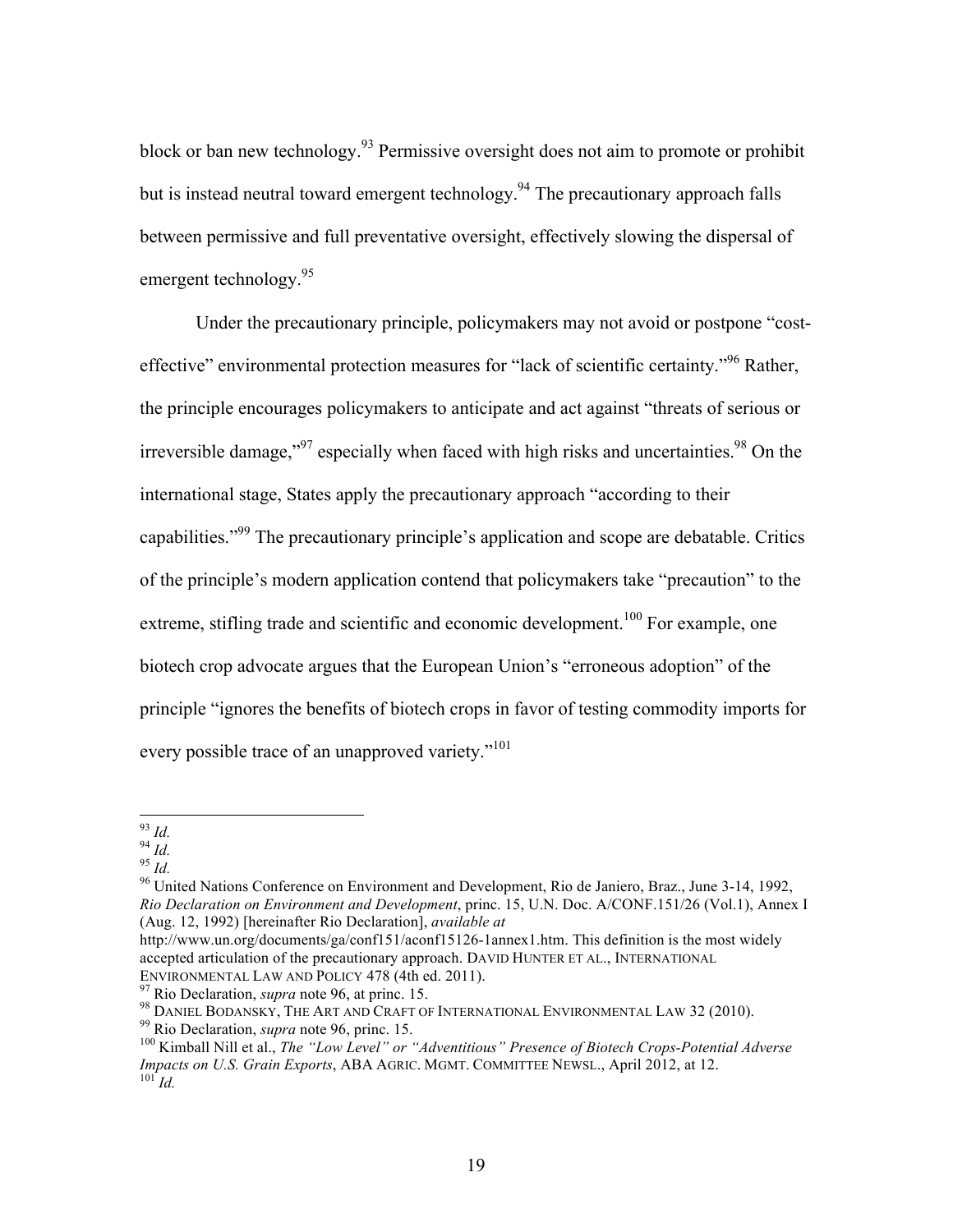The precautionary principle is a widely accepted principle of international law.<sup>102</sup> The 1992 Rio Declaration on Environment and Development advocates for the international community to employ the precautionary approach to prevent environmental degradation.<sup>103</sup> Produced at the United Nations' "Earth Summit," the Rio Declaration early established that the international community should take anticipatory action to combat environmental threats.<sup>104</sup> Further, the Cartagena Protocol explicitly advocates for a precautionary approach to regulate LMOs.<sup>105</sup> International policymakers should similarly apply the precautionary principle when creating an international governance scheme for synthetic biology and other emergent technologies.

Life science research and high-risk emerging technologies call for a greater degree of precaution, so governing bodies should employ substantial precaution in synthetic biology oversight. Life science research comes with a "presumption of regulation . . . on a precautionary basis and at very early stages in research and innovation[.]"<sup>106</sup> Synthetic biology's ability to create and manipulate novel biological systems suggests that policymakers apply this presumption of precautionary regulation.<sup>107</sup>

 <sup>102</sup> In the international arena, "hard law" includes treaties, customs, and general principles. *See generally* BODANSKY, *supra* note 98, at 98 (citing Article 38 of the Statute of the International Court of Justice). Though accepted by many academics, the precautionary principle is perhaps not a principle that rises to the authority level of "general principles" or customary law. *See generally id.* at 199-203 (discussing the duty to prevent transboundary pollution and the precautionary principle).

<sup>&</sup>lt;sup>103</sup> Rio Declaration, *supra* note 96, princ.15. One should note that the Rio Declaration, while an international document, is a declaration and thus a form of "soft law."<br><sup>104</sup> See generally DAVID HUNTER ET AL., *supra* note 96.

<sup>&</sup>lt;sup>105</sup> Cartagena Protocol, *supra* note 72, at 1028 (art. 1).<br><sup>106</sup> Tait, *supra* note 1, at 148.<br><sup>107</sup> Kuzma & Tanji, *supra* note 4, at 96.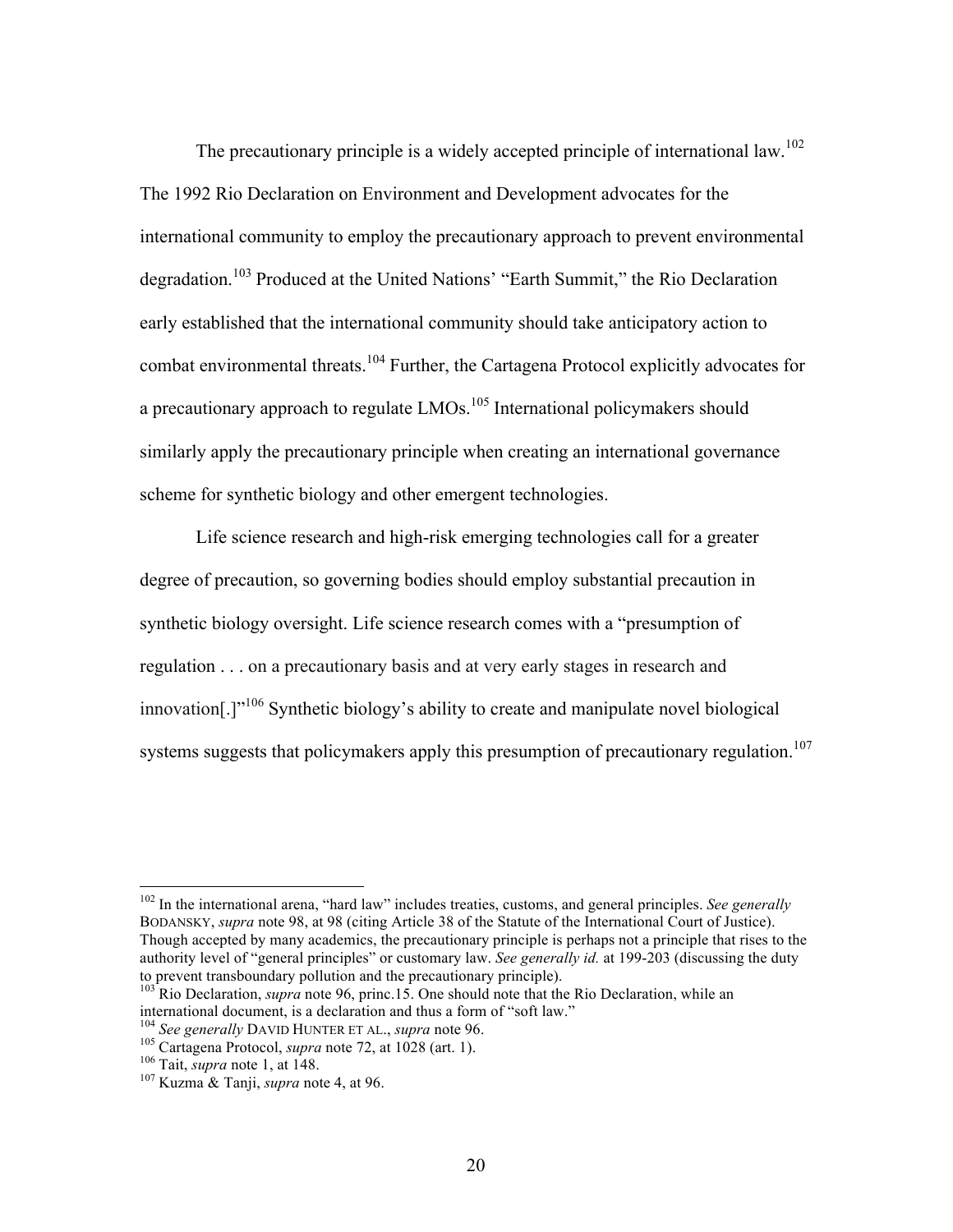Further, both living and nonliving emerging technologies with higher risks call for a greater degree of precaution.<sup>108</sup> This correlation relates to the uncertainty of emerging technology. An approach based entirely on risk assessment may be inadequate because knowledge of the risks is incomplete. A risk assessment approach could under-project risk or misinterpret risk calculations, ultimately causing harm. Nano-biotechnology illustrates this; the field has greater perceived risks, even by admission of its own scientists, than other areas of nanotechnology development.<sup>109</sup> Nano-biotechnology research correlates with a greater need for "earlier-stage, more precautionary approaches to regulation.<sup>"110</sup> Likewise, synthetic biology brings substantial risks and uncertainties environmental, social, and others<sup>111</sup> — that mandate a precautionary approach.

### B. Transparency of Process

International actors should be transparent in their efforts, motives, and goals while creating a synthetic biology regulatory regime. As will be discussed later, synthetic biology includes a wide array of stakeholders. Scientists, companies producing standardized parts, state governments, community groups, and indigenous peoples have various interests in how synthetic biology will be regulated.<sup>112</sup> Synthetic biology's

<sup>&</sup>lt;sup>108</sup> Tait, *supra* note 1, at 149 (discussing nanotechnology).<br><sup>109</sup> *Id.* 110 *Id.* at 148 (conceding that this claimed need may not be justified in this area, as much biotechnology falls within general nanotechnology governance). 111 *See* discussion *supra* Part I (discussing synthetic biology's risks); *see also* Kenneth W. Abbott, *An* 

*International Framework Agreement on Scientific and Technological Innovation*, *in* THE GROWING GAP BETWEEN EMERGING TECHNOLOGIES AND LEGAL-ETHICAL OVERSIGHT, *supra* note 10, at 127, 133-34 (discussing technical, normative, and political uncertainties).

<sup>112</sup> *See* discussion *infra* Part IV.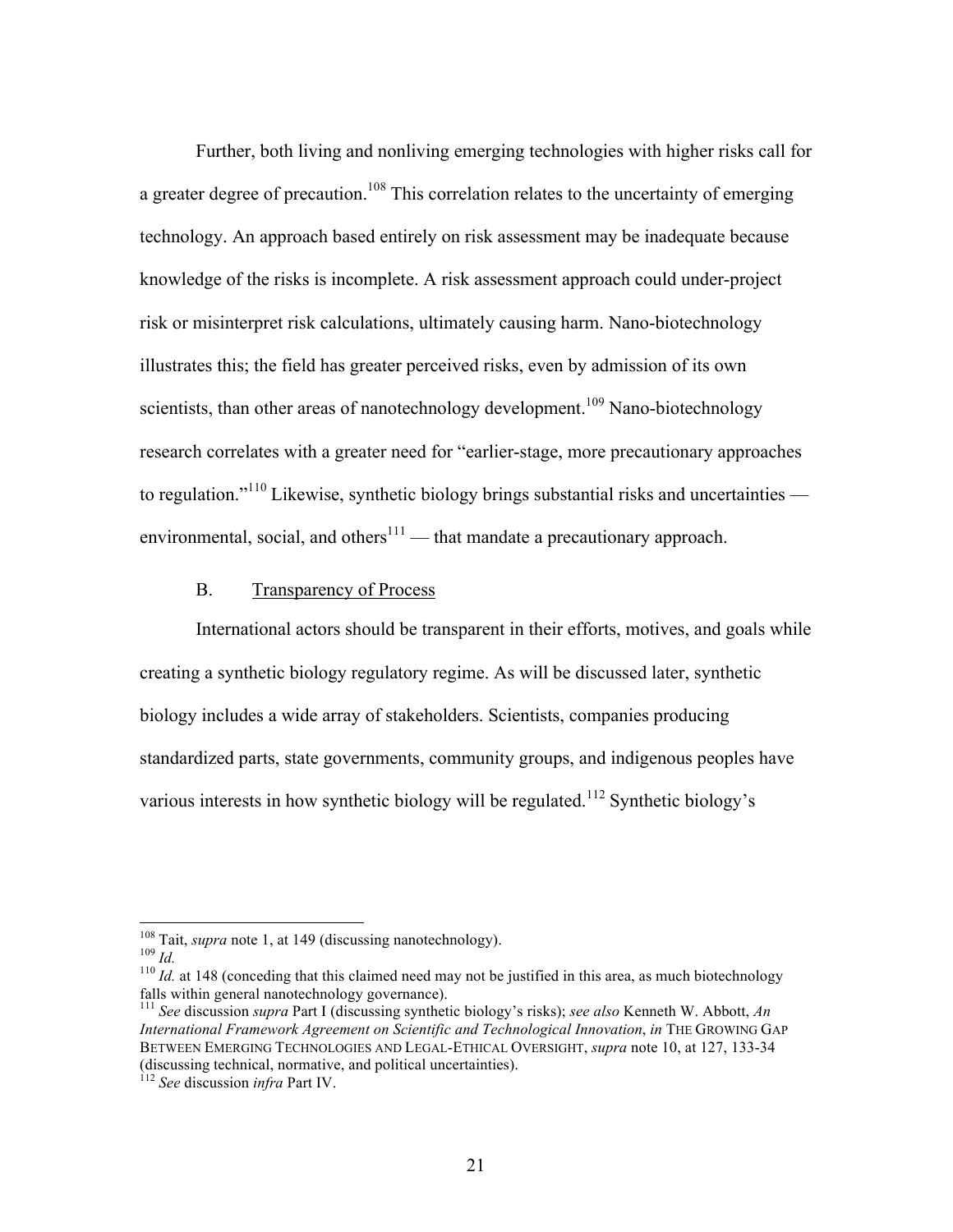oversight development process requires transparency for these diverse groups to trust and "buy into" the international system of governance.<sup>113</sup>

Private industry codes of conduct for synthetic biology screening procedures provide examples of transparent and nontransparent processes. The private synthetic biology industry produced two codes, one by the International Association of Synthetic Biology (IASB) and the other by the International Gene Synthesis Consortium (IGSC).<sup>114</sup> Similar in substance, both codes require human experts to investigate customer orders resembling pathogen or toxin gene sequences.<sup>115</sup> But the synthetic biology codes differ in "openness."<sup>116</sup> While the IASB wrote its code with a great deal of transparency, the more exclusive IGSC completed its protocol behind closed doors.<sup>117</sup> Scholarship advocates wider adoption of the IASB code because its creation was more transparent and, relatedly, more trusted by industry and inclusive of stakeholders.<sup>118</sup> These two industry codes and the academic response to each illustrate the need for transparency — albeit in larger scale oversight than simply screening procedures.

<sup>&</sup>lt;sup>113</sup> Kuzma & Tanji, *supra* note 4, at 94.<br><sup>114</sup> Markus Fischer & Stephen M. Maurer, *Harmonizing Biosecurity Oversight for Gene Synthesis*, 28 NATURE BIOTECHNOLOGY 20, 20 (2010) [hereinafter Fischer & Maurer, *Harmonizing Biosecurity Oversight*]. For the IASB code, see INTERNATIONAL ASSOCIATION SYNTHETIC BIOLOGY, IASB CODE OF CONDUCT FOR BEST PRACTICES IN SYNTHETIC BIOLOGY (2009), *available at* http://www.iasb.eu/tasks/sites/synthetic-biology/assets/File/pdf/iasb\_code\_of\_conduct\_final.pdf; and see also *Code of Conduct for Best Practices in Gene Synthesis*, International Association Synthetic Biology, http://www.iasb.eu/go/synthetic-biology/synthetic-biology/code-of-conduct-for-best-practices-in-gene-synthesis/ (last visited Mar. 4, 2013). For the IGSC code, see INTERNATIONAL GENE SYNTHESIS CONSORTIUM, HARMONIZED SCREENING PROTOCOL (2009), *available at*

http://www.genesynthesisconsortium.org/wp-content/uploads/2012/02/IGSC-Harmonized-Screening-Protocol1.pdf.<br><sup>115</sup> Fischer & Maurer, *Harmonizing Biosecurity Oversight*, *supra* note 114, at 21.<br><sup>116</sup> Id.: see Stephen M. Maurer, *Bevond Treaties and Regulation: Using Market Forces to Control Du* 

*Technologies* 3 (Goldman Sch. of Pub. Policy, Working Paper No. GSPP10-010, 2010) [hereinafter

Maurer, *Beyond Treaties*], *available at http://papers.ssrn.com/sol3/papers.cfm?abstract\_id=1705630.*<br><sup>117</sup> Fischer & Maurer, *Harmonizing Biosecurity Oversight, supra* note 114, at 20; *see also* Maurer, *Beyond Treaties* 

*Treaties*, *supra* note 116, at 3-5. <sup>118</sup> *See* Fischer & Maurer, *Harmonizing Biosecurity Oversight*, *supra* note 114, at 21-22.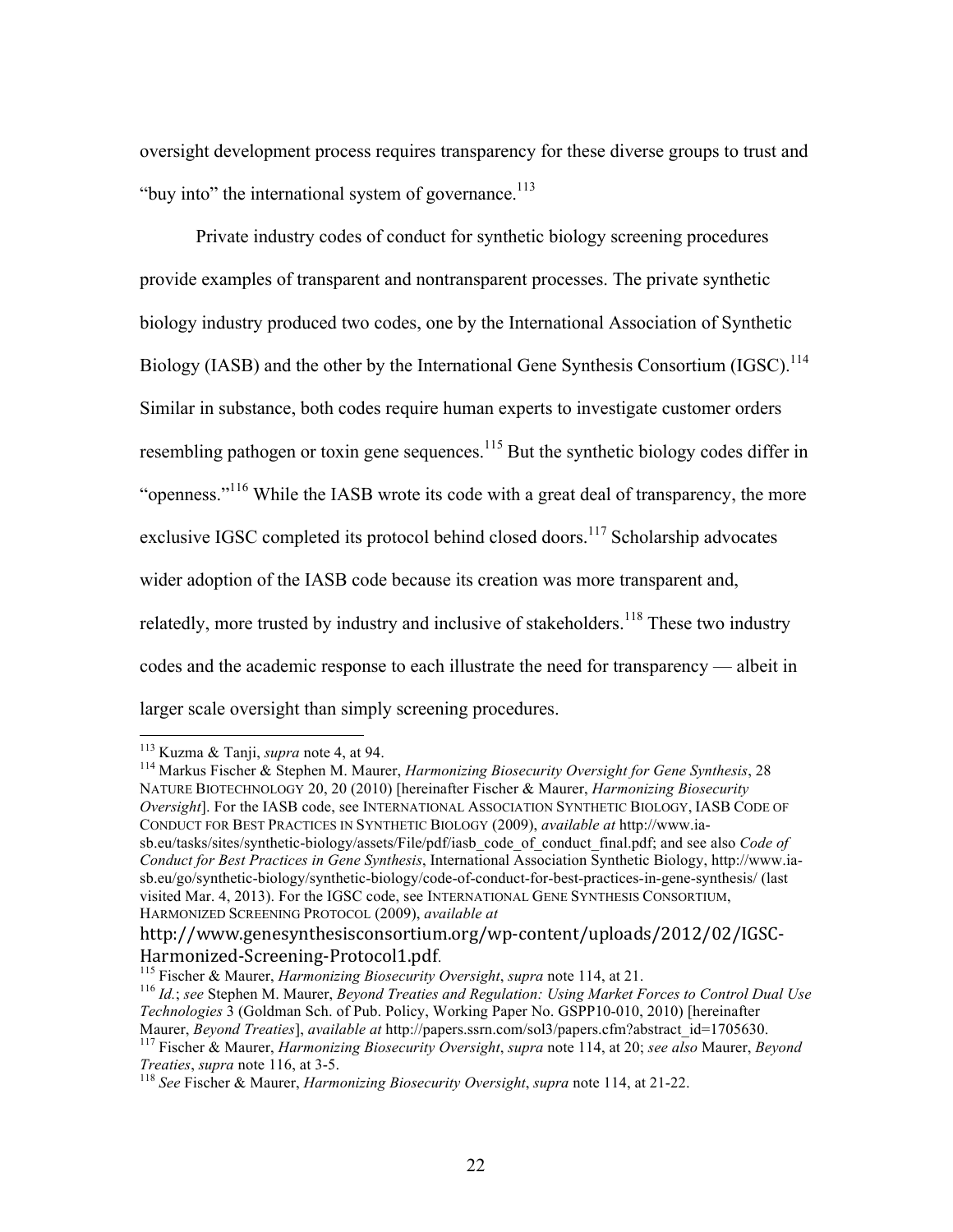## C. Flexibility and Adaptability

Synthetic biology governance must be flexible and able to adapt to the field's continuous advancements. Like many emerging technologies, synthetic biology faces a pacing problem: scientific advancement outpaces regulatory regimes.<sup>119</sup> This pacing problem has multiple dimensions.<sup>120</sup> First, existing legal frameworks often lack workable flexibility mechanisms, ignoring the "dynamic view of society and technology."<sup>121</sup> For example, the United States Clean Air Act tied air pollution requirements to the existing ozone standard with "no flexibility or anticipation that the [Environmental Protection Agency] ozone standard may change."<sup>122</sup> Second, courts, legislatures, and administrative agencies do not have the capacity to keep up with changing technologies.<sup>123</sup> Legal institutions and existing legal frameworks simply cannot adapt to synthetic biology's research and development advances, especially at the international level. Thus, any future system of governance must consider the drawbacks of traditional frameworks and institutions.

The same risks and uncertainties that make synthetic biology oversight necessary also mandate that any successful oversight scheme contain flexibility mechanisms. Extensive unknown risks suggest that policymakers cannot know with certainty "what would constitute an optimum regulatory system."<sup>124</sup> Further, inflexible regulation risks "long term rigidity of innovation systems" and would likely hinder future synthetic

<sup>119</sup> *See* Marchant, *supra* note 10, at 19.<br>
<sup>120</sup> *Id.* at 23.<br>
<sup>121</sup> *Id.*<br>
<sup>123</sup> *Id.* <sup>124</sup> Tait, *supra* note 1, at 144.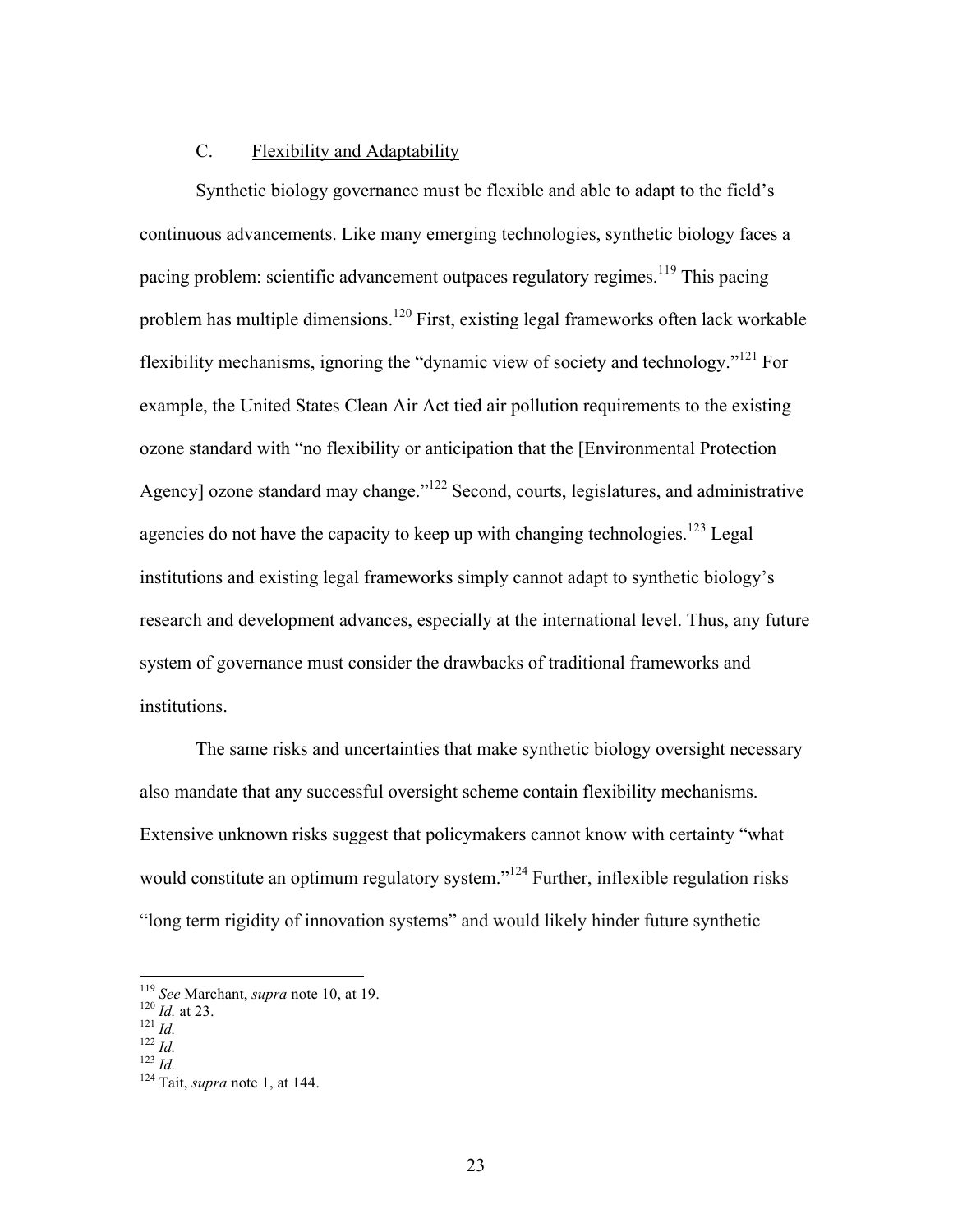biology research and development.<sup>125</sup> Some scientists argue that regulation for developing technology, such as nanotechnology, is thus premature.<sup>126</sup> But these uncertainties more likely indicate that policymakers should avoid rigid, inflexible systems. Flexible systems can safely allow technological advancement and avoid regulations that "inappropriately 'lock in' inferior technology choices."<sup>127</sup>

Emerging technology oversight proposals highlight the need for flexibility. Kenneth Abbott advocates an international framework convention for emerging technologies, emphasizing its "particularly flexible" nature.<sup>128</sup> The proposed convention would not include strict substantive requirements.<sup>129</sup> Rather, it would promote "*objectives*, *principles*[,] and *general commitments* to guide national and collective action."<sup>130</sup> Gary Marchant suggests oversight by independent international institutions.<sup>131</sup> These institutions' expertise and independent status would allow quick, effective policy adjustments in response to technological developments.<sup>132</sup> Bioethics leader Thomas Murray comments on various recommendations' abilities to address risk assessment and  $cost\text{-}beneft \text{ concerns.}^{133}$  He advises that any oversight approach — whether selfgovernance or top-down control mechanisms — should extend to the private sector and be "flexible enough to deal with an evolving technology."<sup>134</sup> These proposals and

<sup>&</sup>lt;sup>125</sup> *Id.*<br><sup>126</sup> Marchant, *supra* note 10, at 27.<br><sup>127</sup> *Id.*<br><sup>128</sup> Abbott, *supra* note 111, at 129.<br><sup>129</sup> *Id.* at 136.<br><sup>130</sup> *Id.*<br><sup>131</sup> Marchant, *supra* note 10, at 29-30 (citing the Internet Corporation for Assign (ICANN) as a successful example).<br> $^{132}$  *Id.* 

<sup>132</sup> *Id.* <sup>133</sup> Murray, *supra* note 41, at 1328. <sup>134</sup> *Id.*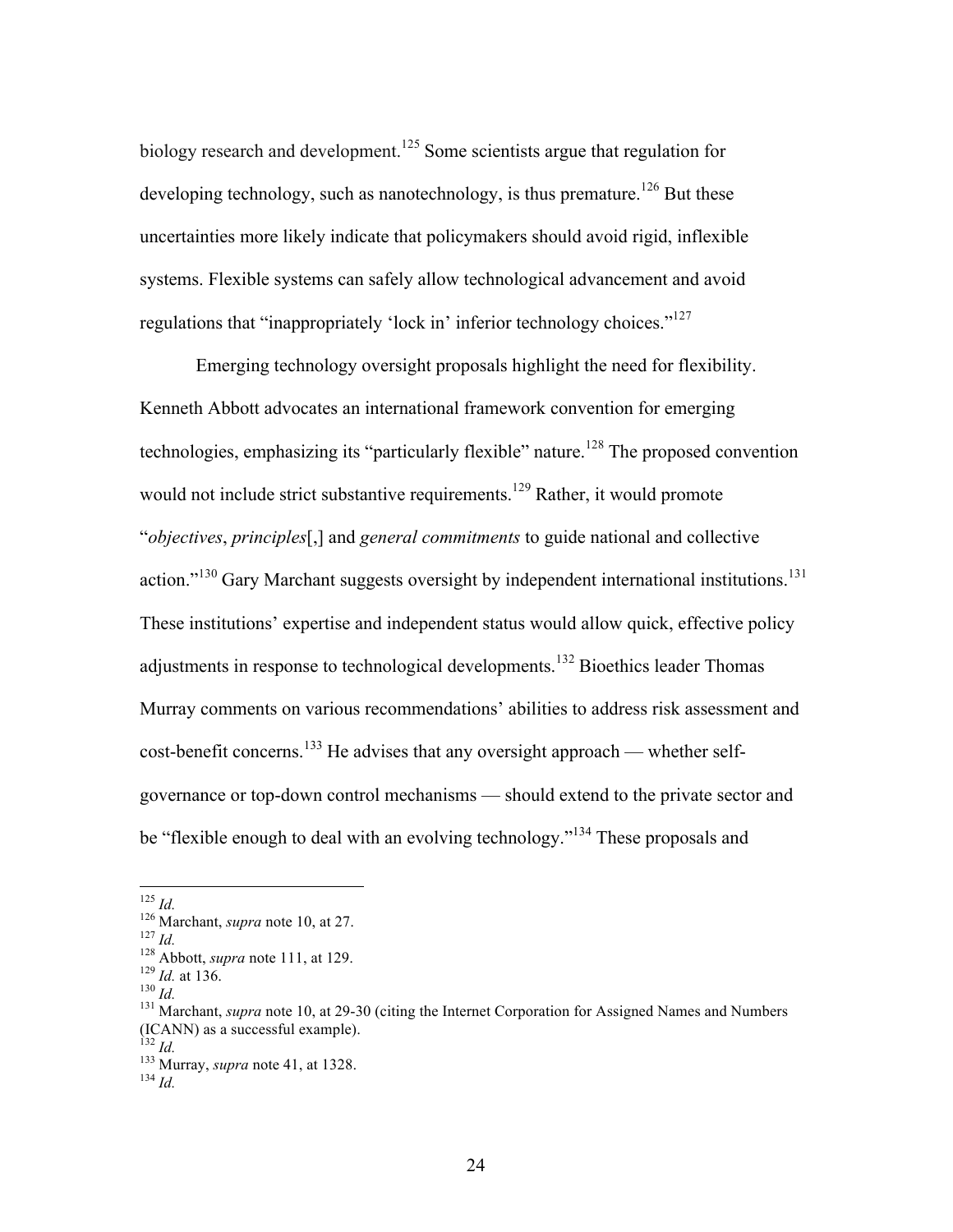commentaries highlight the need for an adaptable and flexible governance scheme able to keep pace with synthetic biology developments.

#### D. Assurances of Benefits Sharing and Other Equity Concerns

A synthetic biology governance regime should address benefits sharing and other equity concerns. The International Civil Society Working Group on Synthetic Biology (ICSWG) identified various social and equity concerns in its 2011 report to the CBD Subsidiary Body on Scientific, Technical and Technological Advice (SBSTTA).<sup>135</sup> Synthetic biology will have wide-ranging social impacts, especially in the developing world. Synthesized products and the growing "bioeconomy" may help developing economies to access and implement environmental sustainability practices.<sup>136</sup> These new developments may also help agricultural and industrial productivity.<sup>137</sup> A synthetic biology governance regime should help developing economies to have safe access to these benefits.

But these advancements come at a price. First, new synthesized organisms pose a substantial risk to existing ecosystems. Scientists do not know how the novel genomes will interact with existing organisms and systems. Second, synthetic biology developments may negatively impact food and livelihood security as synthetic substitutes replace natural products, adversely impacting traditional commodity markets.<sup>138</sup> Many natural compounds of economic importance, such as natural oils and aroma chemicals,

<sup>&</sup>lt;sup>135</sup> ICSWG, *supra* note 81, at 28-32. The SBSTTA listened to these concerns and discussed them in SBSTTA 16, Recommendation XVI/12, *available at*

http://www.cbd.int/recommendation/sbstta/default.shtml?id=13061.

<sup>136</sup> ICSWG, *supra* note 81, at 28. <sup>137</sup> *Id.* <sup>138</sup> *Id.* at 30.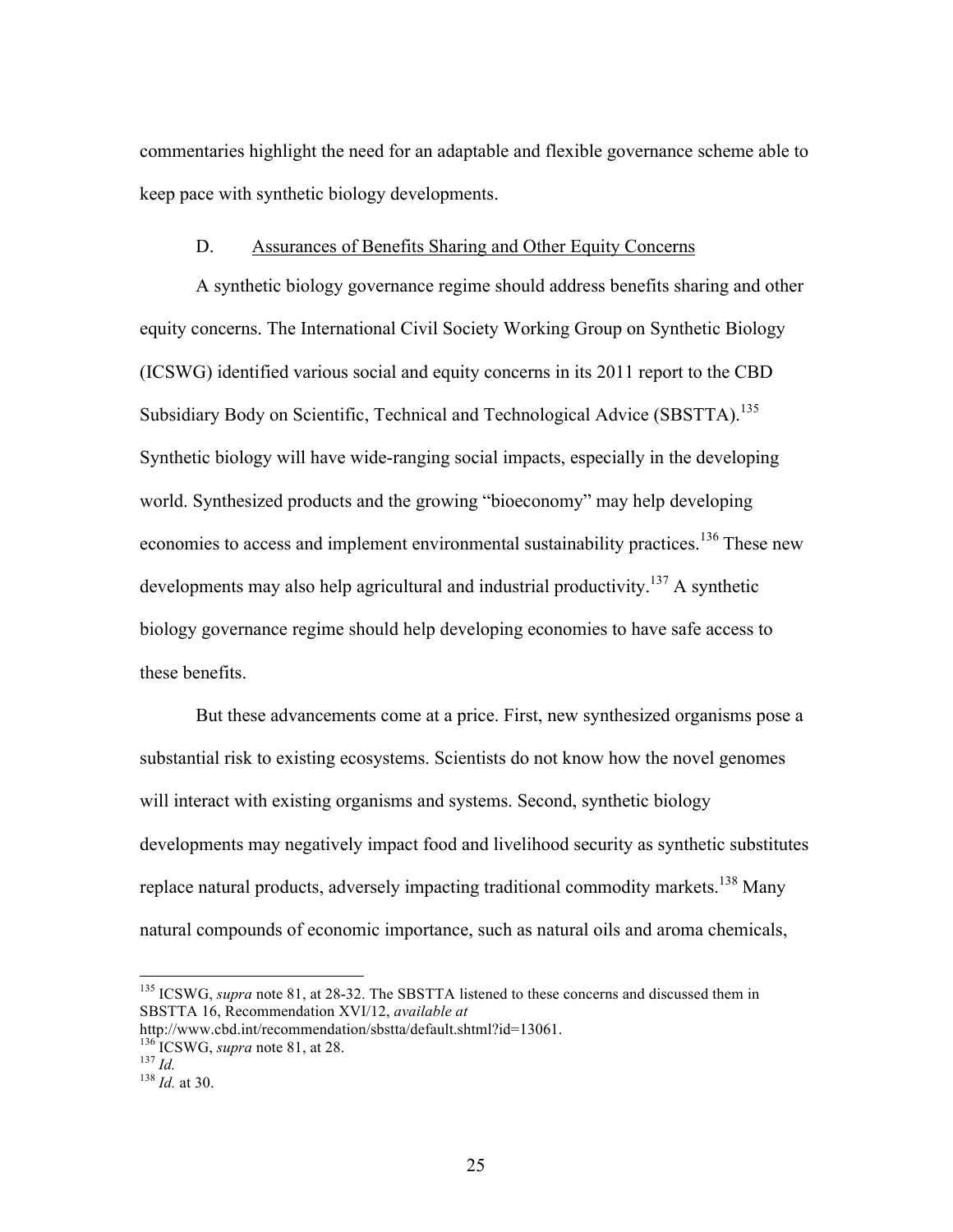originate in the global South.<sup>139</sup> Synthetic biologists often work to replace these "highvalue ingredients and commodities" with cheaper compounds produced by microorganisms.<sup>140</sup> If successful, synthetic biology's commercial applications will destabilize developing economies, disrupt trade and markets, and displace workers.<sup>141</sup> Finally, synthetic biology may negatively and inequitably impact global biodiversity.<sup>142</sup> Agricultural and industrial processes will become more efficient as a result of synthetic biology's advances in "metabolic pathway engineering."<sup>143</sup> These efficient processes require significantly greater biomass to run.<sup>144</sup> The ICSWG fears that industrial and agriculture groups will turn to the species- and biomass-rich tropics and subtropics for biomass supplies.<sup>145</sup> Businesses in need of biomass already turn to developing countries in these areas.<sup>146</sup> Thus, synthetic biology's efficiency measures may cause further harm to biodiversity—especially in the tropics and subtropics.<sup>147</sup>

Past treaties and protocols address benefits sharing and other equity concerns, indicating the international community's willingness to address such social justice concerns on the international stage. Beginning in 1992, the CBD attempted to address these concerns through its third major goal: to promote "the fair and equitable sharing of

<sup>&</sup>lt;sup>139</sup> *Id.*<br>
<sup>140</sup> *Id.*<br>
<sup>141</sup> *Id.* at 30-32.<br>
<sup>142</sup> *Id.* at 28.<br>
<sup>143</sup> *Id.*<br>
<sup>144</sup> *Id.*<br>
<sup>144</sup> *Id.*<br>
<sup>144</sup> *Id.*<br>
<sup>144</sup> *Id.*<br>
<sup>144</sup> *Id.*<br>
<sup>146</sup> *Id.* ("With an estimated 86% of global biomass stored in the tropic are already being tapped as the major source of biomass to supply industrial-scale feedstock for fermentation tanks and biorefineries[.]") <sup>147</sup> *Id.*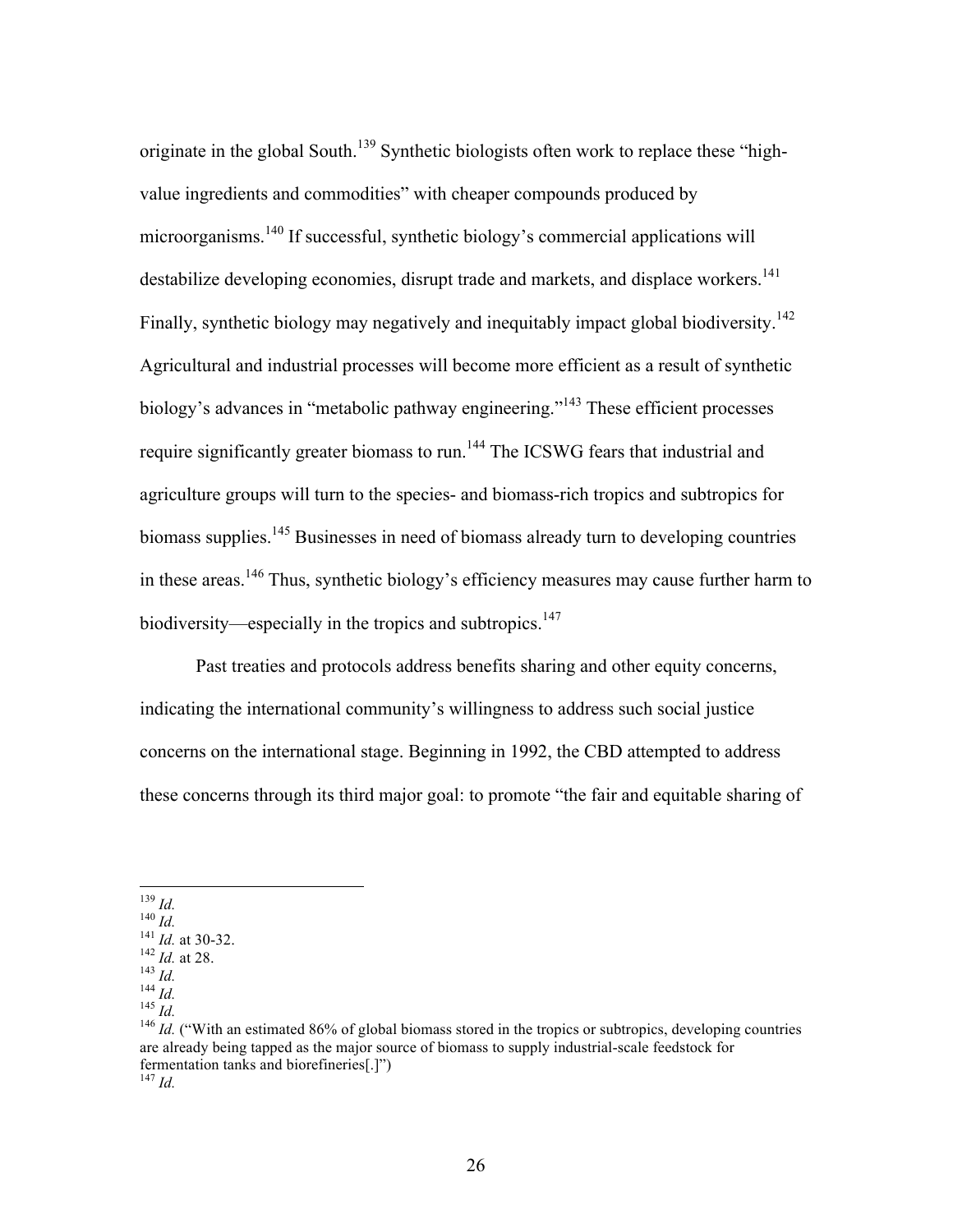the benefits" arising from genetic resources.<sup>148</sup> The Cartagena Protocol added to this broad framework with provisions for "information sharing" and a "Biosafety Clearing-House."<sup>149</sup> It was not until 2010 that the international community earnestly addressed the CBD and Cartagena Protocol's shortcomings through the Nagoya Protocol.<sup>150</sup> The Nagoya Protocol aimed to fulfill the CBD's third goal through the "appropriate access to genetic resources" and by the "appropriate transfer of relevant technologies."<sup>151</sup> It includes a provision on financial mechanisms to help developing countries with "capacity-building and development requirements" to implement the protocol.<sup>152</sup> Unfortunately, though the Nagoya Protocol has 92 signatories, only sixteen countries have ratified it. $153$ 

These past attempts suggest that any new system of governance should similarly address benefits sharing and other equity concerns — and early in the creation process. Further, the international community's long road to Nagoya indicates that a workable scheme of equitable sharing takes time, effort, and determination. A synthetic biology governance scheme should address benefits sharing and equity concerns early in the planning process.

<sup>&</sup>lt;sup>148</sup> Convention on Biological Diversity, *supra* note 13, at 823 (art. 1) (discussing objectives).<br><sup>149</sup> Cartagena Protocol, *supra* note 72, at 1036 (art. 20).<br><sup>150</sup> See generally Nagoya Protocol on Access to Genetic Re Benefits Arising from their Utilization to the Convention on Biological Diversity, COP Decision X/1 (Oct. 29, 2010) [hereinafter Nagoya Protocol], *available at*

https://www.cbd.int/decision/cop/default.shtml?id=12267; *see also The Nagoya Protocol on Access and Benefit-sharing*, CONVENTION ON BIOLOGICAL DIVERSITY, http://www.cbd.int/abs/ (last visited Mar. 4, 2013).<br><sup>151</sup> Nagoya Protocol, *supra* note 150, at art. 1 (discussing the objective).

<sup>&</sup>lt;sup>152</sup> *Id.* at art. 25 (discussing "Financial Mechanisms and Resources").<br><sup>153</sup> *List of Parties: Nagova Protocol*, Convention on Biological Diversity (last visited Apr. 28, 2013), *available at* https://www.cbd.int/convention/parties/list/default.shtml#tab=2.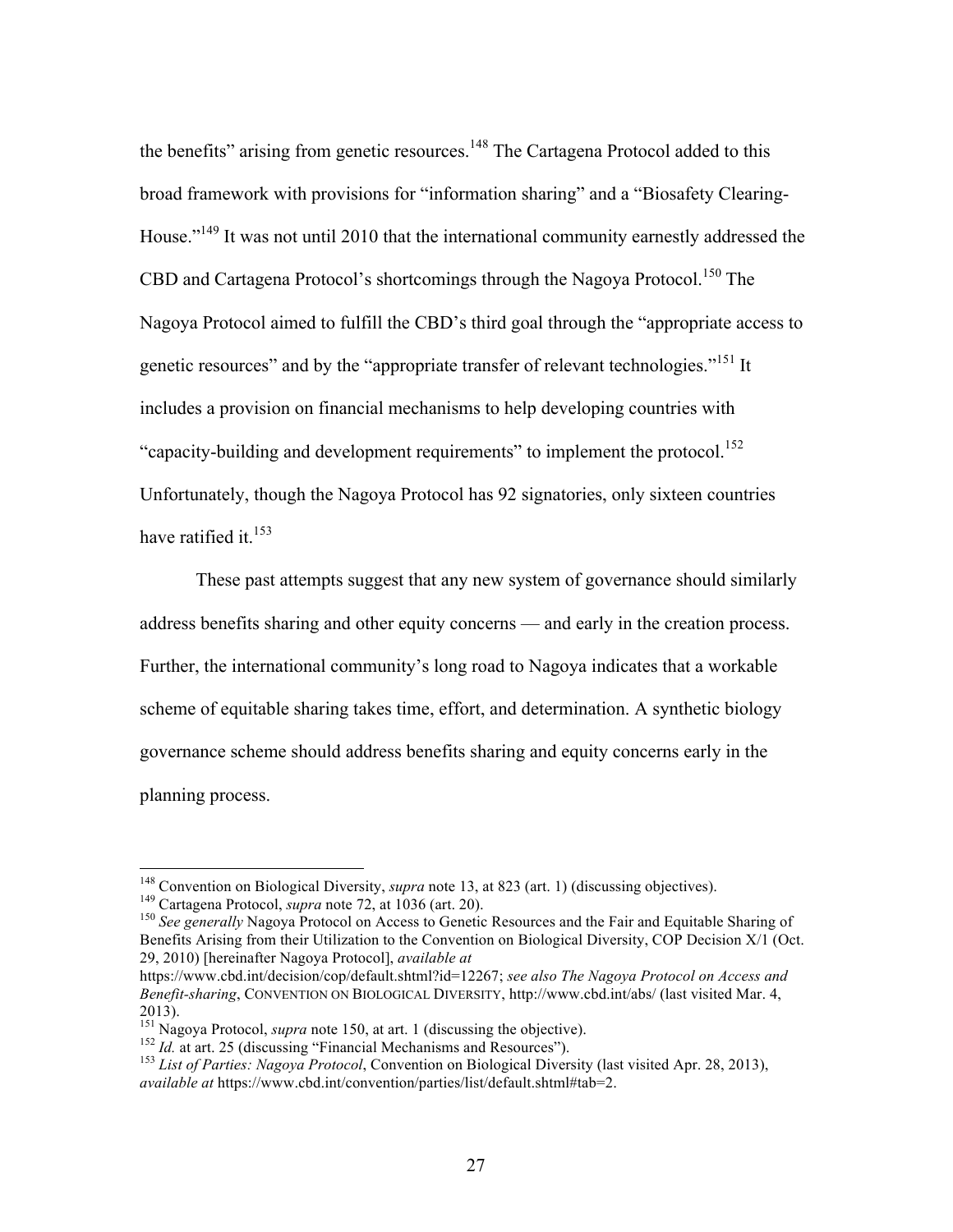Synthetic biology's international governance scheme should address multiple components of this new field's equity issues. First, it should address access issues, including access to "open source" databases and, more broadly, the new synthetic biology technology. Increased access potentially brings both positive and negative ramifications: while new technology can help developing countries become more efficient producers and manufacturers, it can also harm existing economies. Further, policymakers should consider what mechanisms are necessary to combat the negative secondary effects from benefits in the global North.

#### E. Respect for Ethical Concerns

The international community should acknowledge and discuss ethical concerns, but the extent to which ethical concerns should inform policy decisions is widely debated. Academics widely acknowledge ethical concerns related to synthetic biology. Many individuals and citizen groups oppose the creation and use of novel life forms;<sup>154</sup> some also oppose "ownership" of life under intellectual property laws.<sup>155</sup> Some groups may cite religious or moral grounds for these ethical concerns.<sup>156</sup>

However, academics do not discuss the extent to which ethical concerns should contribute to synthetic biology oversight — if at all. Respect for and discussion of ethical concerns may facilitate public participation and increase transparency of the process. An earnest effort to address ethical concerns may also increase widespread international acceptance of the finished product. But these benefits may be true of increased respect

 <sup>154</sup> *See* Kuzma & Tanji, *supra* note 4, at 94; Tait, *supra* note 1, at 148. 155 *See* Tait, *supra* note 1, at 148. <sup>156</sup> Kuzma & Tanji, *supra* note 4, at 94.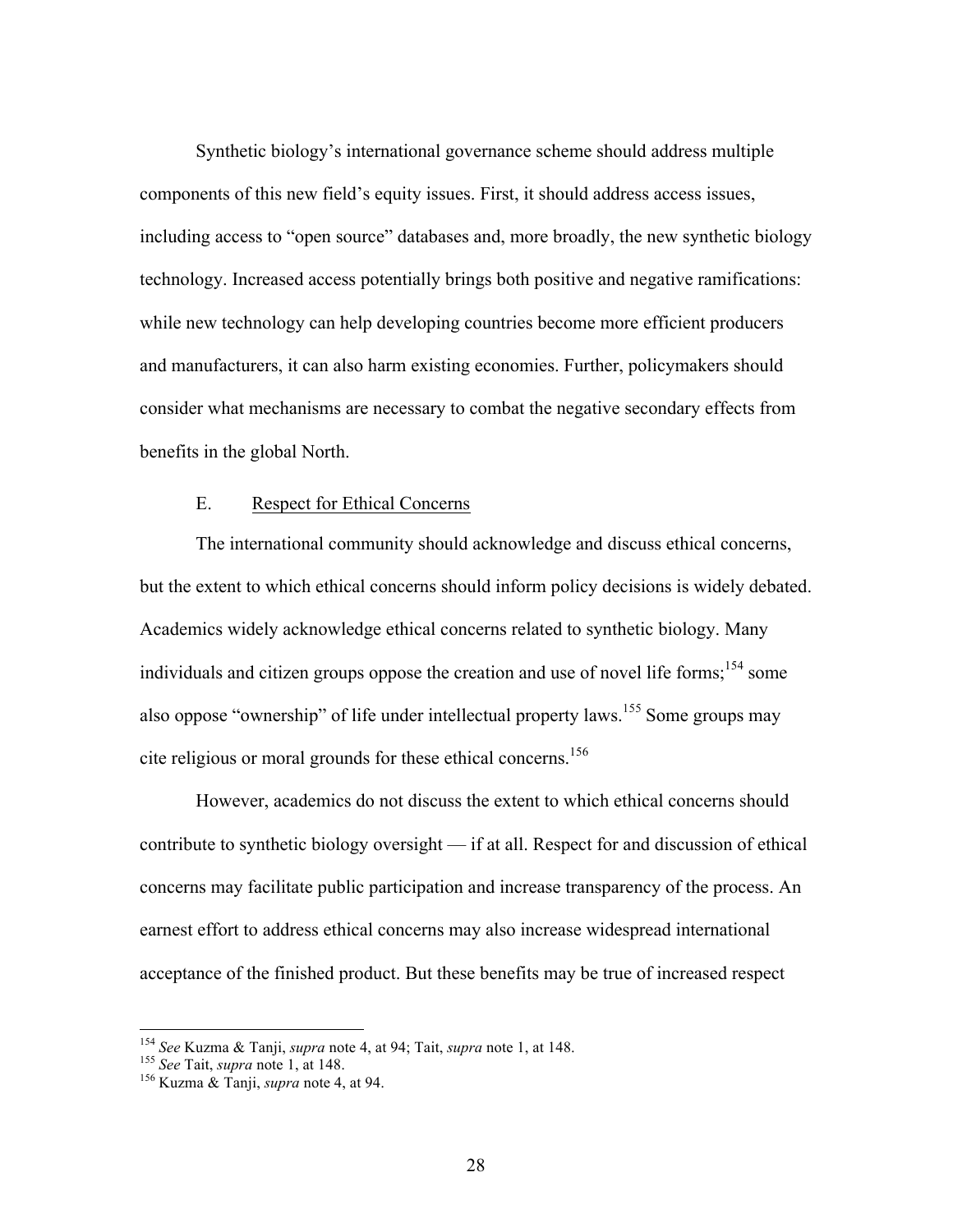and discussion generally. Perhaps ethical concerns should receive heightened acknowledgement simply because they evoke such harsh criticism from groups normally skeptical of environmental concerns, on the grounds that it implicates creating "life."<sup>157</sup> Respect for and discussion of ethical concerns, combined with the prior four process principles, will help the international community to create an effective system of synthetic biology governance.

#### **IV. Actors**

Synthetic biology requires some sort of cohesive, uniform, international governance system. Further, the actors involved in creating this governance scheme should work to ensure the five process principles discussed above. But the international community faces a dilemma: who should create a system of governance for synthetic biology? Implicit in this question are others: Who is best able to analyze and regulate synthetic biology's unique but substantial risks?<sup>158</sup> Who is best able to adapt to the field's ever-increasing advancements? What actors would give a scheme international legitimacy and encourage broad participation? And more broadly, what level of stakeholder involvement must be achieved to set a positive, workable precedent for future emerging technologies? This section argues for the involvement of three broad stakeholder groups: the synthetic biology industry, national governments acting on the international stage, and nongovernmental organizations (NGOs) and citizen groups.

 <sup>157</sup> *See generally* Dan M. Kahan et al., *Risk and Culture: Is Synthetic Biology Different?*, 3 (Cultural Cognition Project, Working Paper No. 29, 2009) (discussing the cultural inversion theory), *available at* http://papers.ssrn.com/sol3/papers.cfm?abstract\_id=1347165; *infra* text accompanying notes 208-210. 158 *See generally* Murray, *supra* note 41, at 1328.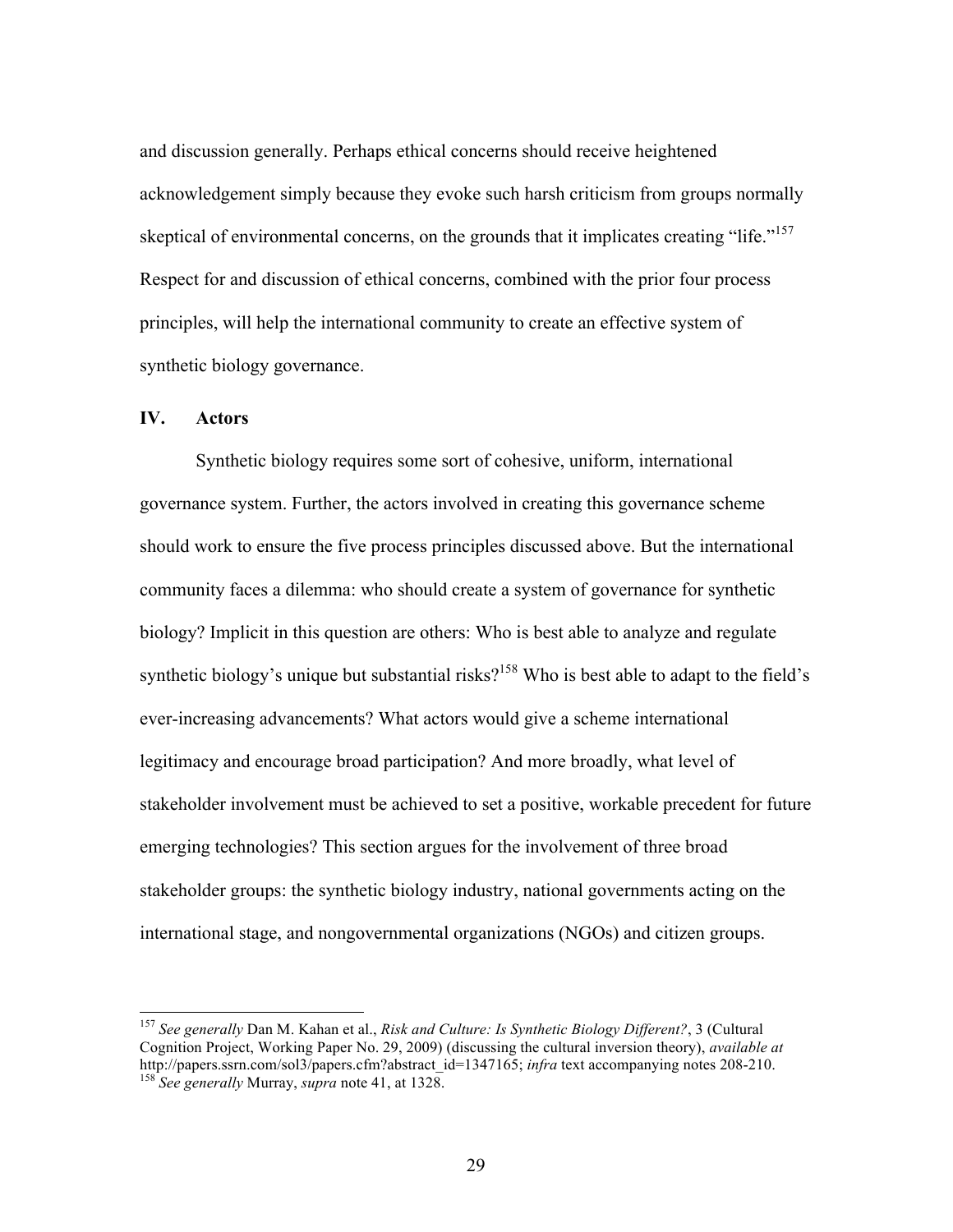#### A. Synthetic Biology Industry

The synthetic biology industry must participate in creating a synthetic biology governance regime. This category of stakeholders includes two subgroups: scientists engaged in synthetic biology research and development and science- and technologybased business firms. DIY synthetic biologists sit at the intersection of scientists and citizens groups. Though DIY biologists are difficult to identify, a potential governance scheme should still discuss and address their concerns. Many members of the synthetic biology industry advocate heavily for DIY biology and, theoretically, should advocate for their interests as well. But this process may reveal that the different risks associated with DIY biology correlate with a different set of interests. In that case, DIY interests should be considered a citizen group interest, which will be discussed later.<sup>159</sup>

Three factors suggest that synthetic biology industry actors must play a significant role in creating a synthetic biology governance regime. First, synthetic biology scientists and businesses have expertise on this new technology.<sup>160</sup> Second, and related to their expertise, they must respond to and implement any new legal regime.<sup>161</sup> Finally, these actors created and drove forward the synthetic biology market — a market that may transform significant sections of the world economy.

Scientists and businesses have expertise in the field and are most knowledgeable about synthetic biology's risks and potential future developments.<sup>162</sup> Their intimate

<sup>&</sup>lt;sup>159</sup> NGO and citizen group interests will be discussed *infra* Part IV.C. <sup>160</sup> *See* Abbott, *supra* note 111, at 130. <sup>161</sup> *Id.* <sup>162</sup> *Id*.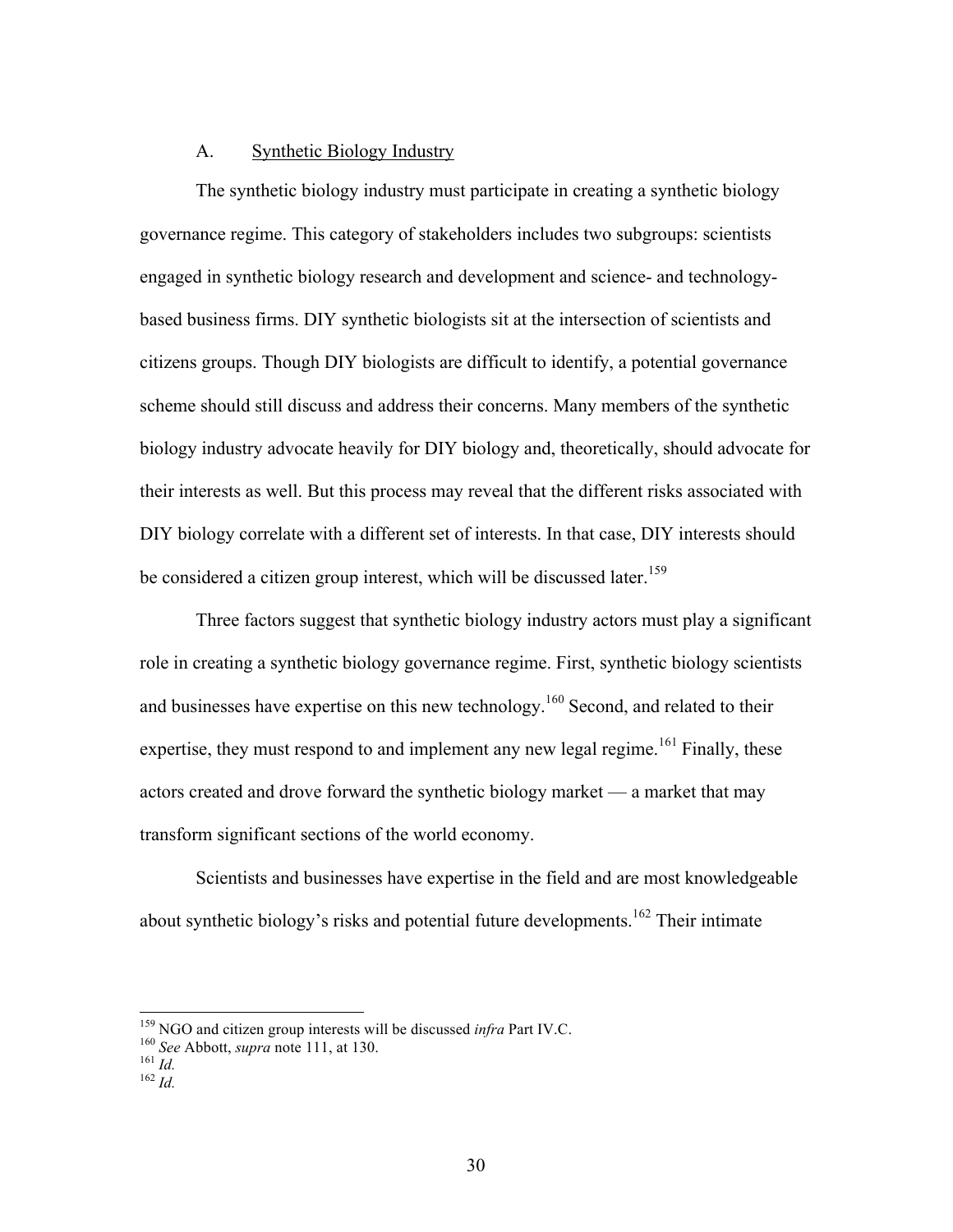knowledge of synthetic biology gives them legitimacy and authority within the field.<sup>163</sup> This expertise will help the international community assess risks, which in turn will allow policymaking bodies to determine necessary precautionary measures in line with the precautionary approach.164 The industry's knowledge will also help the international community to identify where a synthetic biology governance scheme must include flexibility mechanisms.

Additionally, the synthetic biology industry must respond to any new legal regime and implement its provisions in laboratories and businesses.<sup>165</sup> Scientists and business firms have the "authority, access[,] and information to produce meaningful compliance with legal rules on a day-to-day basis in the lab or factory."<sup>166</sup> As the regulated actors, they provide valuable input concerning what regulation is practical and feasible. Their input further relates to transparency of process: the more the regulated parties participate in creating an international governance scheme, the more likely they are to commit to the finished product.

Finally, synthetic biology scientists and businesses created a market for synthetic biology parts and services.<sup>167</sup> Modular genomic parts may become a market of their own, and the ability to modify biological systems impacts agriculture production, industrial

 <sup>163</sup> *Cf.* Ching-Fu Lin, *Global Food Safety: Exploring Key Elements for an International Regulatory Strategy*, 51 VA. J. INT'L L. 637, 662 (2011) (discussing private actors' "scientific and technical expertise," and thus advantage in setting food safety standards).

<sup>&</sup>lt;sup>164</sup> This does not take into account the industry's biases against the precautionary approach; more accurate knowledge of the risks does not automatically indicate precautionary measures.<br><sup>165</sup> See Abbott, *supra* note 111, at 130.<br><sup>166</sup> Id.<br><sup>167</sup> See generally May, *supra* note 62 (discussing biosafety concerns of the new market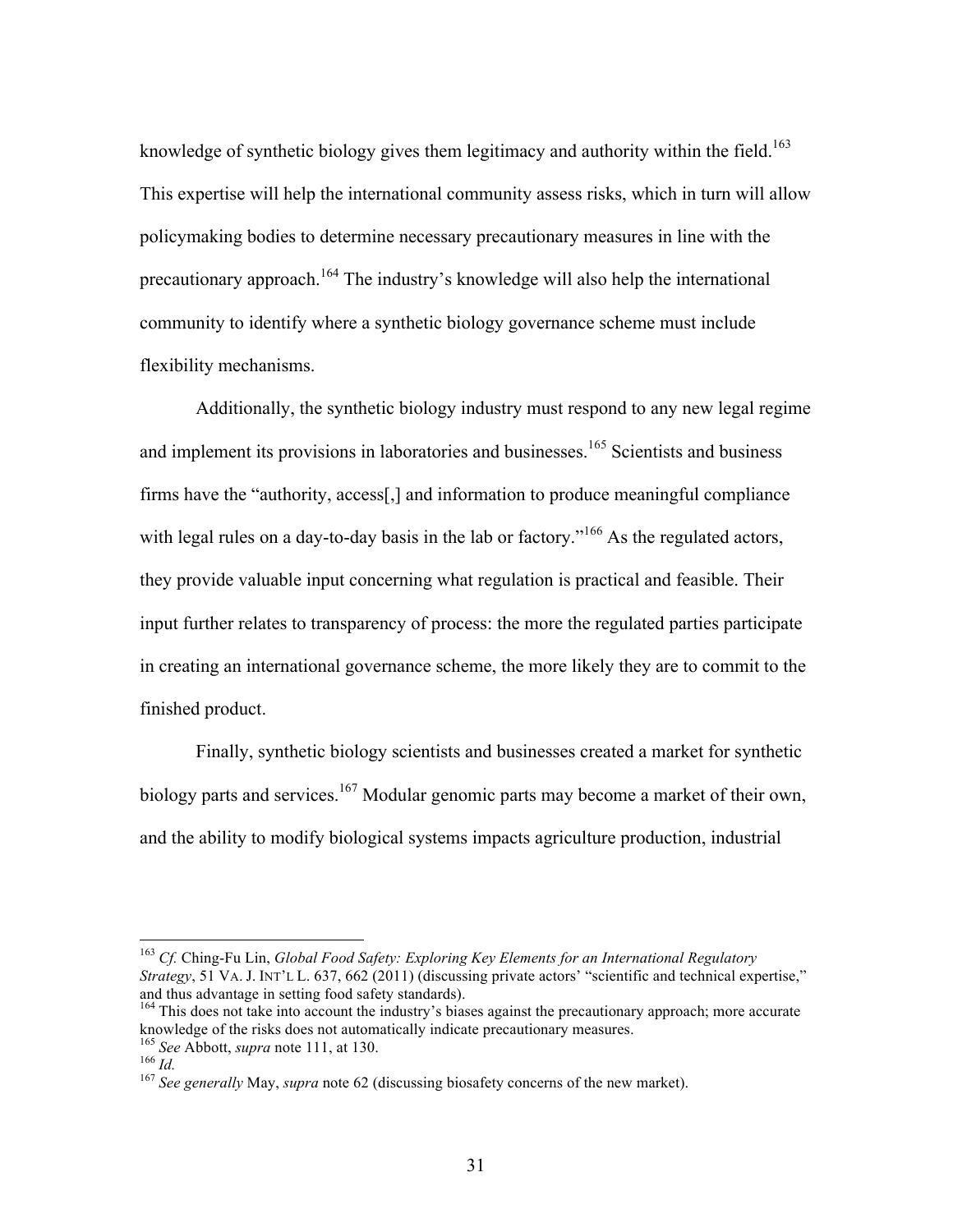efficiency, and commodity manufacturing worldwide.<sup>168</sup> The synthetic biology market may thus "[transform] significant sections of the world economy."<sup>169</sup> Further, regulation affects investments in emerging technologies. Venture capitalists and other biotechnology investors need a clear idea of an emerging technology regulatory system before investing in its development.<sup>170</sup> Regulation determines "pay-back time" on investments, reassures investors of an "eventual market for emerging products," helps determine ultimate profitability.<sup>171</sup> These market concerns support the industry's participation in oversight development: not only are scientists and businesses important stakeholders, but they are also the force driving a powerful, growing market.

Regardless of whether the international community turns to the synthetic biology industry for guidance, the industry will likely participate in governance.<sup>172</sup> Industry responded to the growing call for synthetic biology oversight and made strides toward self-governance in the absence of state-level regulation, discussing codes of conduct as early as 2003.<sup>173</sup> As discussed above, these codes illustrate the need for transparency of process. Codes provide further benefits to the international community. A form of soft law, codes take less time to develop compared to formal oversight.<sup>174</sup> They allow interested parties with intimate knowledge of the field to customize regulations and best

<sup>&</sup>lt;sup>168</sup> See generally Mukunda et al., *supra* note 10, at 7.<br>
<sup>169</sup> Id.<br>
<sup>170</sup> Tait, *supra* note 1, at 144.<br>
<sup>170</sup> Tait, *supra* note 1, at 144.<br>
<sup>171</sup> Id.<br>
<sup>172</sup> See id. at 102 ("Regardless, the [synthetic biology] commun similar to the Asilomar Conference.")

<sup>173</sup> Stephen M. Maurer, *End of the Beginning or Beginning of the End? Synthetic Biology's Stalled Security Agenda and the Prospects for Restarting It*, 45 VAL. U. L. REV. 1387, 1416 (2011). 174 Gary E. Marchant et al., *International Governance of Autonomous Military Robots*, 12 COLUM. SCI. &

TECH. L. REV. 272, 310 (2011) [hereinafter Marchant et al., *International Governance*]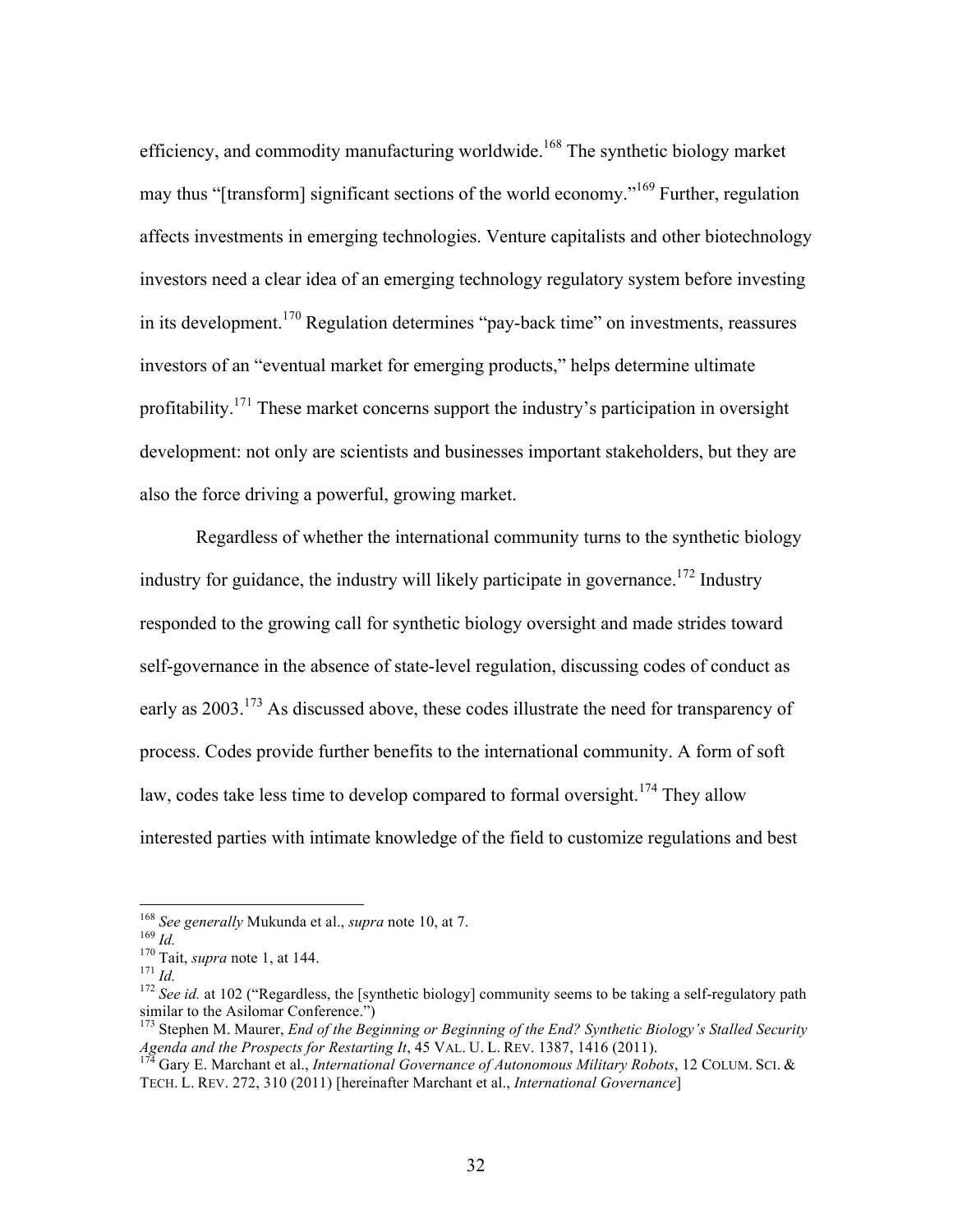address synthetic biology's unique risks.<sup>175</sup> Further, codes are "adept enough to keep pace" with science and technology developments.

But allowing the synthetic biology industry to be the only source of international oversight is problematic. Private industry lacks the infrastructure, support, and legitimacy necessary for sufficient international oversight.<sup>176</sup> Comprehensive oversight encompassing more than screening codes — would require more administrative infrastructure than private companies can currently provide. Adequate planning and administration would be expensive and time consuming. A scheme addressing all synthetic biology concerns and considering all process principles would likely produce more costs than benefits to the synthetic biology industry.<sup>177</sup> Even if the industry could create an adequate system of self-governance, questions would arise about its authority and legitimacy. Synthetic biology codes of conduct illustrate this concept. When multiple codes vie for acceptance, it is unclear which takes precedent.<sup>178</sup> In these situations of ambiguous legitimacy, effective monitoring and enforcement may be difficult.<sup>179</sup>

Oversight by the synthetic biology industry may also have negative implications for the growing synthetic biology market. At the extreme, this market could lead to powerful actors within the synthetic biology industry gaining exclusive control over the creation of life through licenses and patents. Allowing the same actors to regulate synthetic biology may create a dangerous monopoly on the creation and manipulation of

<sup>&</sup>lt;sup>175</sup> *Id.* 175 *Id.* 176 *Cf.* Lin, *supra* note 163, at 663 (discussing food safety governance and its major shortcomings, including: "conflicts of interest, legitimacy deficits, and lack of institutional capacity").<br>
<sup>177</sup> See generally Murray, *supra* note 41, at 1328.<br>
<sup>178</sup> Marchant et al., *International Governance*, *supra* note 174, at

governance, then questions arise about how self-governance should be monitored or enforced.").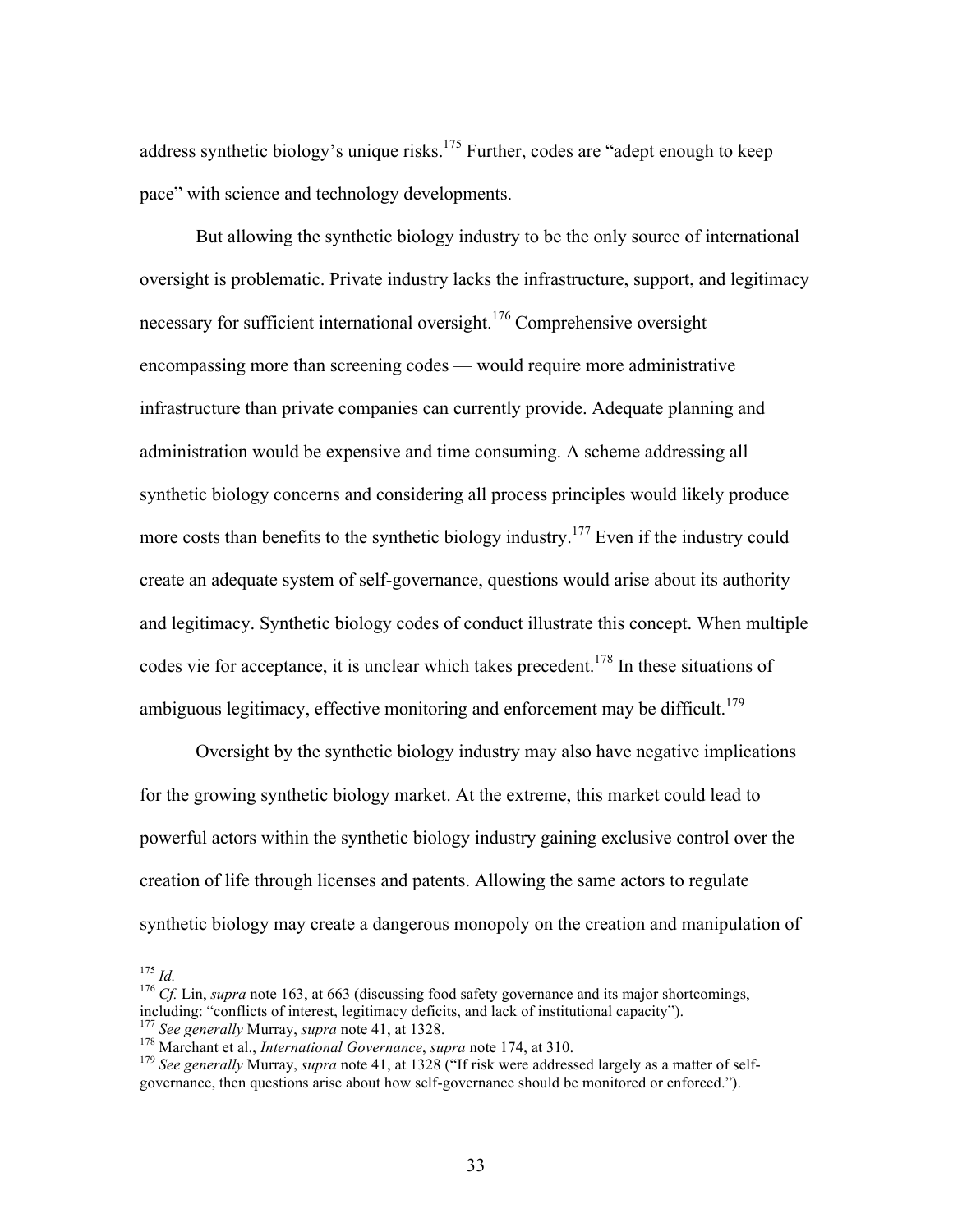life.<sup>180</sup> Further, allowing only a few key actors within synthetic biology to dominate discussions silences the concerns of smaller firms and those new to the industry.<sup>181</sup> Regulatory compliance is difficult for companies new to the sector; these companies must turn to and support "the strategies of the multinational companies" to survive.<sup>182</sup> This further increases the risk of a monopoly. Thus, biologists and synthetic biology firms should help create a system of governance, but they should not be the only actors involved.

#### B. Government (State-Level) Involvement

National governments must participate in creating an international system of governance. State involvement legitimizes regulatory efforts and provides leadership, infrastructure, and international accountability mechanisms. This legitimacy and leadership may ultimately help ensure the process principles discussed above. International legitimacy can further bring the "broad normative coherence" necessary for successful emerging technology oversight on the international stage.<sup>183</sup>

At the very least, actors with state-level authority and legitimacy should address areas of heightened risk outside of private sector control. Private industry self-regulation may provide successful oversight for some synthetic biology practices.<sup>184</sup> But the synthetic biology industry cannot account for all risks — especially those outside of

<sup>&</sup>lt;sup>180</sup> Tait, *supra* note 1, at 147 ("Craig Venter's team has filed for a patent on the smallest genome needed for a living organism, . . . [and it] has received considerable media attention because it has been interpreted as a patent on the essence of life itself.").<br><sup>181</sup> *Id.* at 144.

<sup>182</sup> *See id.*<br><sup>182</sup> *See id.* 184. Faunce, *Nanotechnology in Global Medicine and Human Biosecurity: Private Interests,* <sup>183</sup> *Cf.* Thomas A. Faunce, *Nanotechnology in Global Medicine and Human Biosecurity: Private Inter Policy Dilemmas, and the Calibration of Public Health Law*, 35 J.L. MED. & ETHICS 629, 636 (2007) (discussing international oversight for nanotechnology).

<sup>184</sup> *See* discussion *supra* Part IV.A.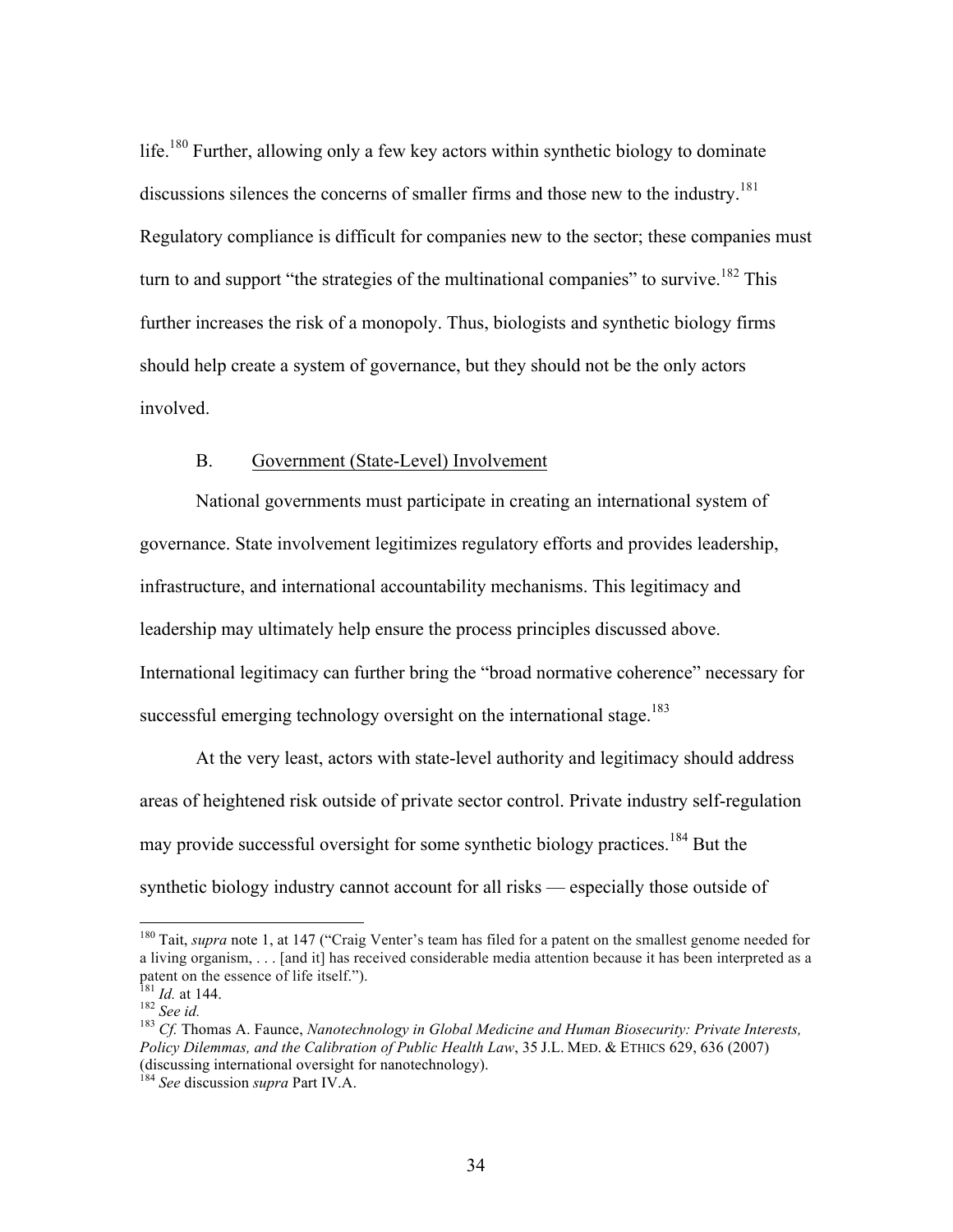private sector control. First, governments should monitor synthetic biology's "open source" information banks. While open databases can have positive equity ramifications, broad sharing and lack of barriers create biosecurity risks.<sup>185</sup> The National Science Advisory Board for Biosecurity suggests "review by institutional and federal oversight systems" for potentially dangerous categories of experimentation.<sup>186</sup> Further, governments should address risks posed by DIY biologists to themselves and their communities.<sup>187</sup> Government-sponsored emergency assistance and other emergency safety mechanisms would help combat risks by garage biologists. Finally, governments should have authority to quickly check and restrain potentially dangerous experiments. For example, some academics suggest that the United States government adopt a "'safety hold' norm similar to that used by Air Traffic Control (ATC) systems."<sup>188</sup> Under a government-enforced "safety hold," any member of the scientific community may halt an experiment based on safety or security concerns.<sup>189</sup> Advocates presented the "safety" hold" idea to the synthetic biology community in 2007 at the international "Synthetic Biology 3.0" conference;<sup>190</sup> whether it could work in practice is unclear. Though it would provide valuable emergency support, scientists could also use this as a tool to slow

<sup>&</sup>lt;sup>185</sup> *See* discussion *supra* Part I.B.2.<br><sup>186</sup> Kuzma & Tanji, *supra* note 4, at 101 (including "increasing virulence or resistance of pathogens" in the categories of experiment to be reviewed).

<sup>187</sup> *See generally* Schmidt, *supra* note 1, at 95 ("A scenario where amateur biologists would design and construct their own pet bugs in their garage would certainly put the health of the amateur, the community around him or her and the environment under unprecedented risk.").

<sup>&</sup>lt;sup>188</sup> Mukunda et al., *supra* note 10, at 18.<br><sup>189</sup> *Id.*<br><sup>190</sup> Gautam Makunda of MIT and Scott Mohr of Boston University presented this novel idea at Synthetic Biology 3.0 on June 25, 2007, in Switzerland. Their presentation can be downloaded online at http://www.docstoc.com/docs/48399173/Synthetic-Biology-30-DNA-Synthesis-Synthetic-Biology-and. Unfortunately, the presentation does not provide details of the mechanisms involved.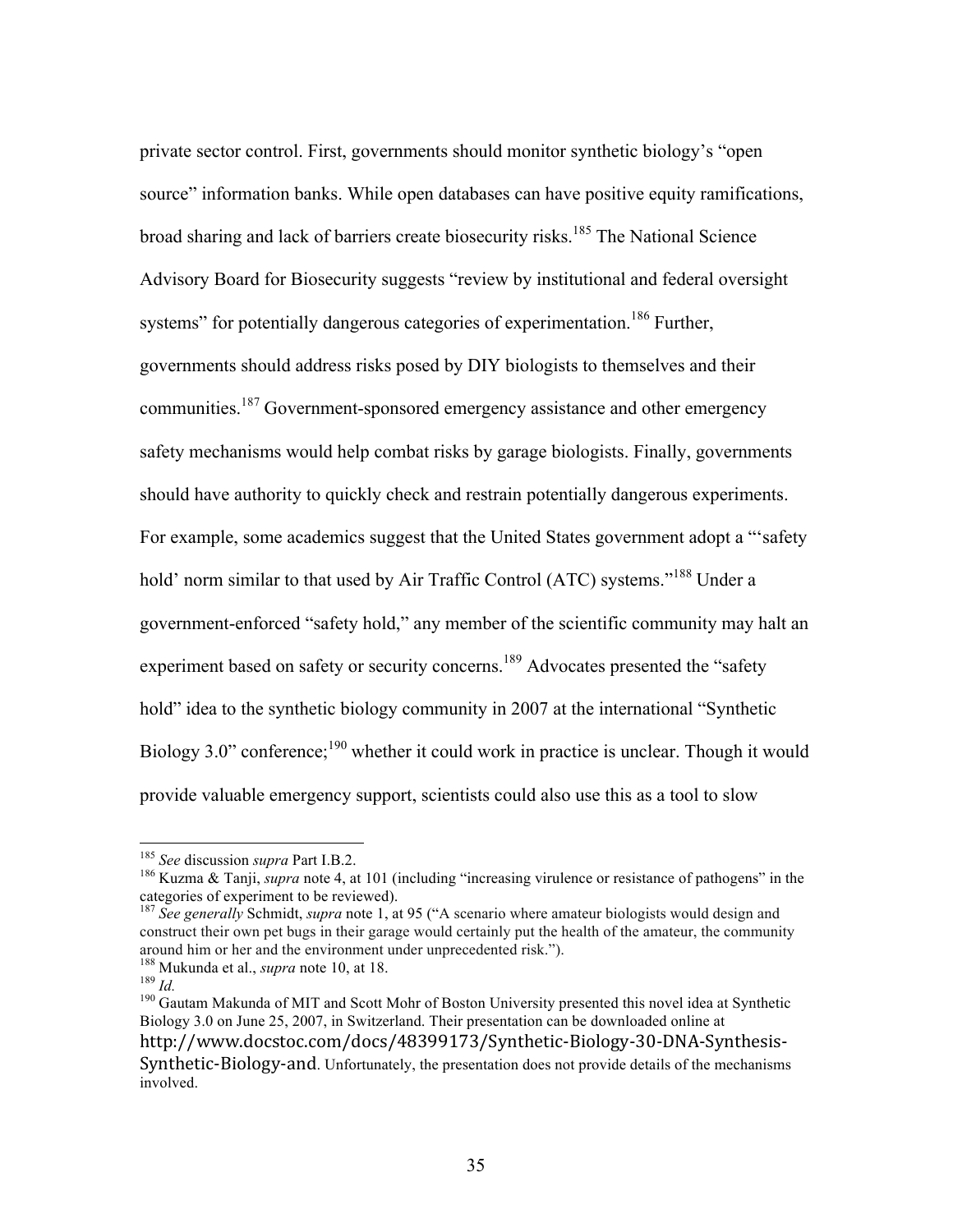competitors' work and force members of the biology community underground. Despite its obvious drawbacks, the "safety hold" illustrates one manner in which the government can restrain potentially dangerous experiments in emergencies. These situations illustrate that government involvement is necessary to address these risks outside of private sector control.

This call for state-level government participation implies international cooperation. Nations working alone leave regulatory gaps through which ill-willed actors may bypass biosafety and biosecurity measures.<sup>191</sup> International cooperation promotes a uniform, standardized system and prevents a "leaky" international regime.<sup>192</sup> Further, early international cooperation facilitates positive information sharing by which states may later discuss and update international governance measures. Coordination facilitates information sharing among states and societal actors, and between actors working at different stages of synthetic biology development.<sup>193</sup> It also improves the quality of information shared by "increasing the comparability of information and assessments from varied sources."194 Effective, open channels of communication will enable the international community to assess an international governance regime and respond to any governance implemented — creating a positive feedback system.

State-level participation may come in many forms. Direct international regulation is possible but unrealistic.<sup>195</sup> Rather, national governments will likely facilitate action on

<sup>&</sup>lt;sup>191</sup> *See* Mukunda et al., *supra* note 10, at 18.<br><sup>192</sup> *See id.* ("[T]he only way to prevent a 'leaky' system would be to implement international agreements where all parties accept the same standards and sanctions.").<br><sup>193</sup> Abbott, *supra* note 111, at 130.

<sup>194</sup> *Id.*<br><sup>194</sup> *Id.* at 127 (explaining that legal institutions are relatively weak on the international stage).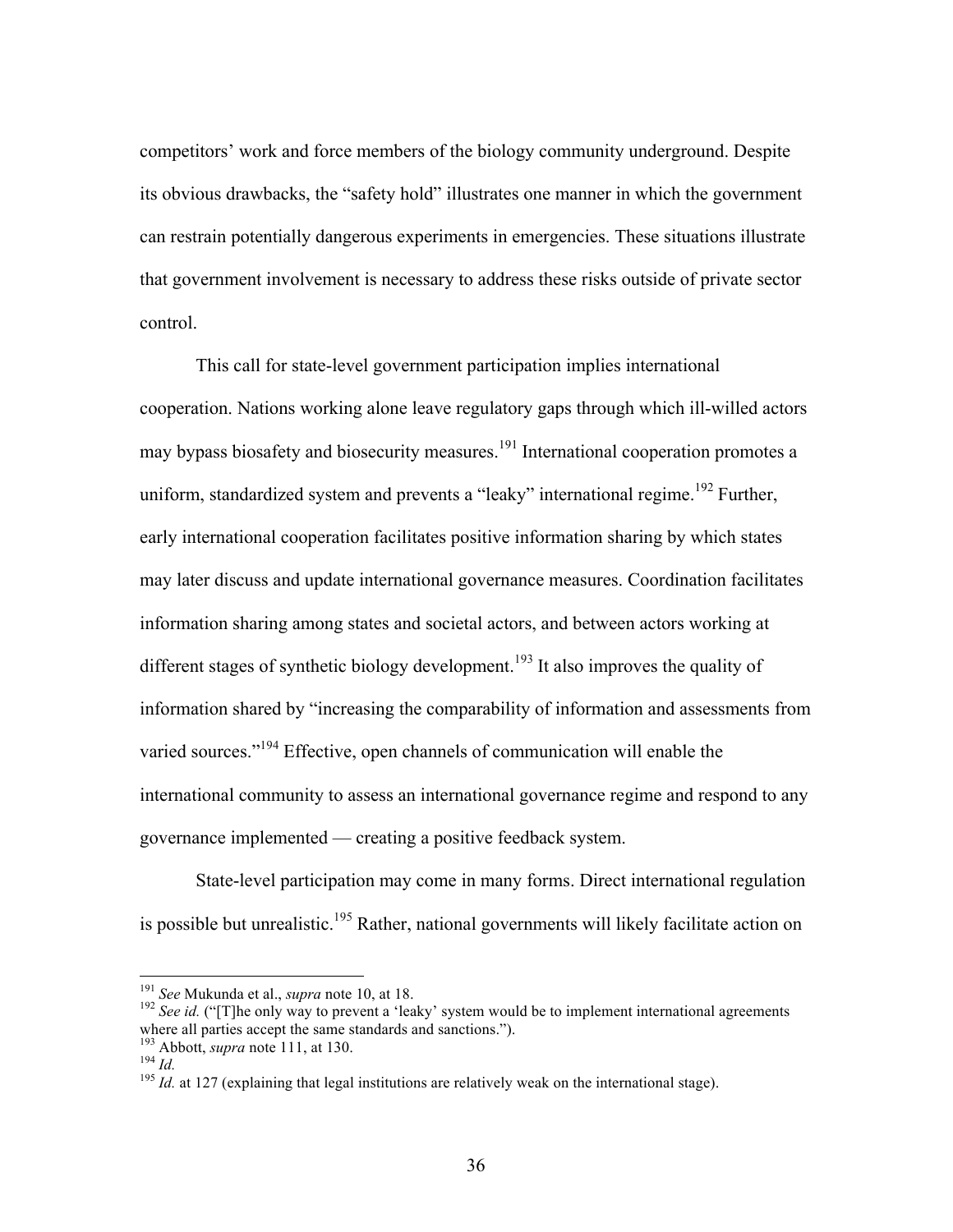the international stage, or support, supplement, and legitimize actions by private industry and other non-governmental organizations. Abbott suggests that state-level governments can take the lead in creating an international framework convention, implemented through a top-down approach.<sup>196</sup> Under this proposal, a state-created framework would provide the broad outlines of oversight.<sup>197</sup> But international institutions, separate from any individual state, would oversee implementation and enforcement of national regulatory actions.<sup>198</sup> Alternately, state governments could look to recommendations from the synthetic biology industry and independent institutions. Stephen Maurer argues that strong self-governance by private industry is feasible, desirable, and the "last, best chance for improved security."199 He urges state governments to support and encourage synthetic biology codes of conduct.<sup>200</sup>

These alternatives to direct state-level governance illustrate why governments should not be the only decisionmakers in creating a synthetic biology governance system. Direct oversight is not feasible. States must either garner support for a top-down international framework, or throw support behind non-government regulation. These options mandate that states cooperate not only with other states on the international stage, but also societal actors, including scientists, private industry, citizen groups, and other community organizations.

<sup>&</sup>lt;sup>196</sup> *Id.* at 137-38 (suggesting this approach for emergent technologies generally).<br><sup>197</sup> *Id.* at 139-42.<br><sup>198</sup> Stephen M. Maurer, *Taking Self-Governance Seriously: Synthetic Biology's Last, Best Chance to Improve Security* 13 (Goldman Sch. of Pub. Policy, Working Paper No. GSPP12-003, 2012), *available at* http://papers.ssrn.com/sol3/papers.cfm?abstract\_id=2183306.  $^{200}$ *Id.*<sup>2</sup>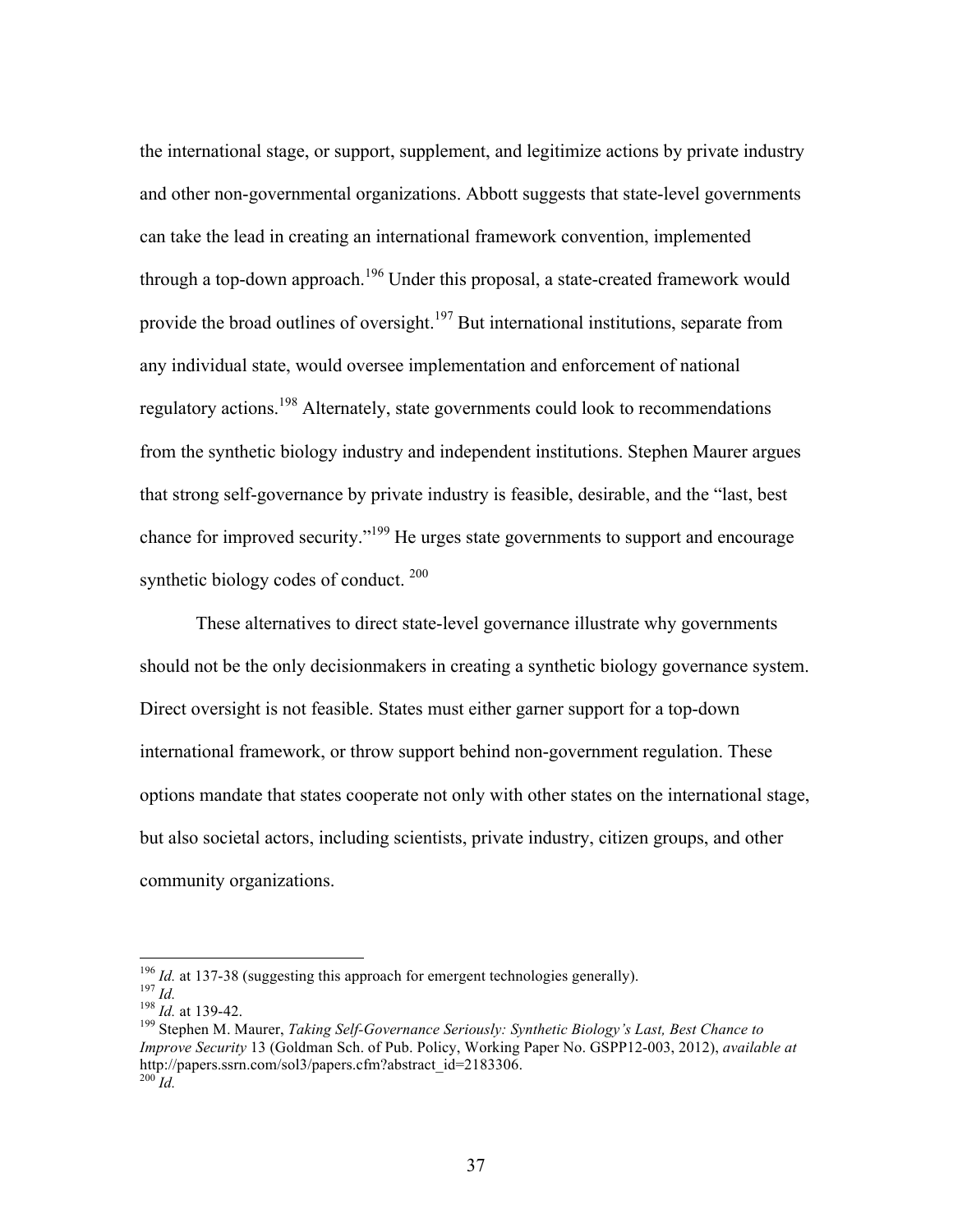# C. Nongovernment Organizations, Citizen Groups, and Indigenous **Communities**

Besides governments and the synthetic biology industry, stakeholders include those affected by synthetic biology innovations and those "concerned with [its] social, cultural[,] and ethical implications."<sup>201</sup> Synthetic biology's novelty and potential social impacts suggest the need for increased public engagement, dialogue, and access to "relevant information" prior to and during oversight development.<sup>202</sup> The increased engagement and dialogue should continue throughout oversight implementation.<sup>203</sup> Public participation will help guarantee that oversight development includes the five process principles discussed above.

First, nongovernment organizations (NGOs) and citizen groups provide a check on industry and government power and discretion, often in line with the precautionary principle. NGOs such as the ETC Group, Greenpeace, and Friends of the Earth object to synthetic biology self-governance on the grounds that it does not provide adequate comprehensive oversight.<sup>204</sup> These groups go so far as to argue for a "moratorium on release and commercialization of synthetic organisms, cells, or genomes" until government bodies have developed a comprehensive regulatory scheme.<sup>205</sup> Further, states whose industries compete in the international synthetic biology market may face

 <sup>201</sup> Abbott, *supra* note 111, at 130. 202 Kuzma & Tanji, *supra* note 4, at 104; *see also* Abbott, *supra* note 111, at 134 (explaining that an "international arrangement . . . should encourage the participation and engagement of stakeholders, relevant epistemic communities and civil society, both within states and transnationally").<br>
<sup>203</sup> Kuzma & Tanji, *supra* note 4, at 104.<br>
<sup>204</sup> Id. at 102-03. See generally FRIENDS OF THE EARTH, PRINCIPLES FOR OVERSIGHT, *supra* n

*See supra* note 10 and accompanying text.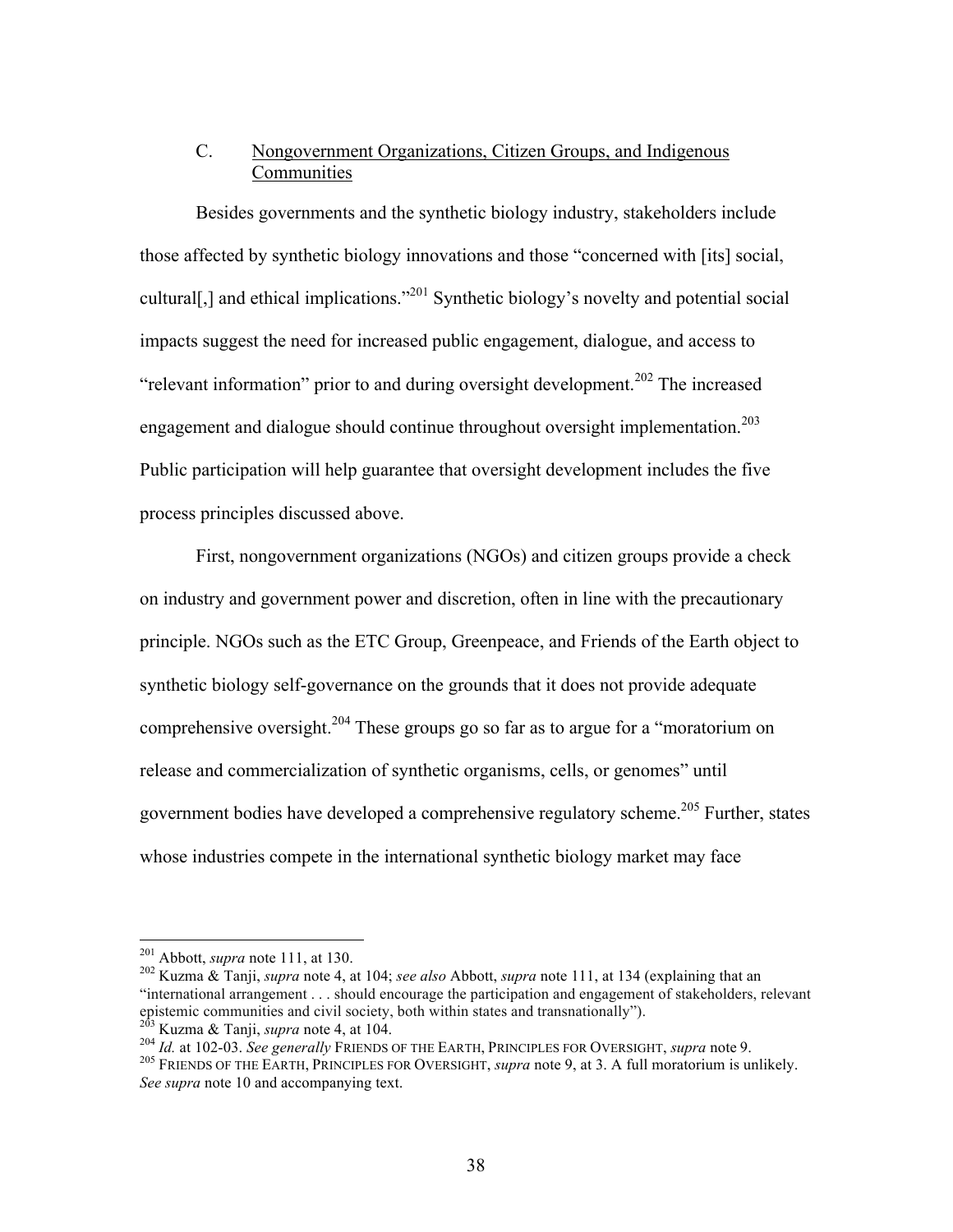incentives to "*under*-regulate" for competitive reasons.<sup>206</sup> As NGOs and citizen groups gain worldwide support and visibility, they force the international community to hear their concerns.

As broad public engagement provides a check on industry and state-level governments, it also protects equity and ethical concerns overlooked by those same groups. Synthetic biology's promise of new living systems has far-reaching societal impacts.<sup>207</sup> These impacts, real and perceived, provoke concerns based on morality, religion, culture, and other societal values. For example, ethics and risk perception overlap in the "cultural inversion" hypothesis.<sup>208</sup> In normal cultural profiles, hierarchical, cultural, and highly religious individuals are generally least concerned and most skeptical about environmental and technological risks.<sup>209</sup> But synthetic biology inverts this cultural profile: those individuals normally least concerned with environmental risks are most concerned about synthetic biology's risks. $^{210}$  The cultural inversion hypothesis illustrates that synthetic biology faces new and unique ethical concerns. Broad public engagement should help to ensure that the international community hears synthetic biology's equity and ethical concerns by promoting discussions and common understanding.

Further, public engagement assures transparency of process and preempts later backlash. Public engagement and transparency are necessary for the oversight development process,  $^{211}$  especially where risks and uncertainties are substantial.

<sup>&</sup>lt;sup>206</sup> Abbott, *supra* note 111, at 131.<br>
<sup>207</sup> See Kuzma & Tanji, *supra* note 4, at 94.<br>
<sup>208</sup> Dan M. Kahan et al., *supra* note 157, at 3.<br>
<sup>209</sup> Id.<br>
<sup>210</sup> Id.<br>
<sup>211</sup> Kuzma & Tanji, *supra* note 4, at 94.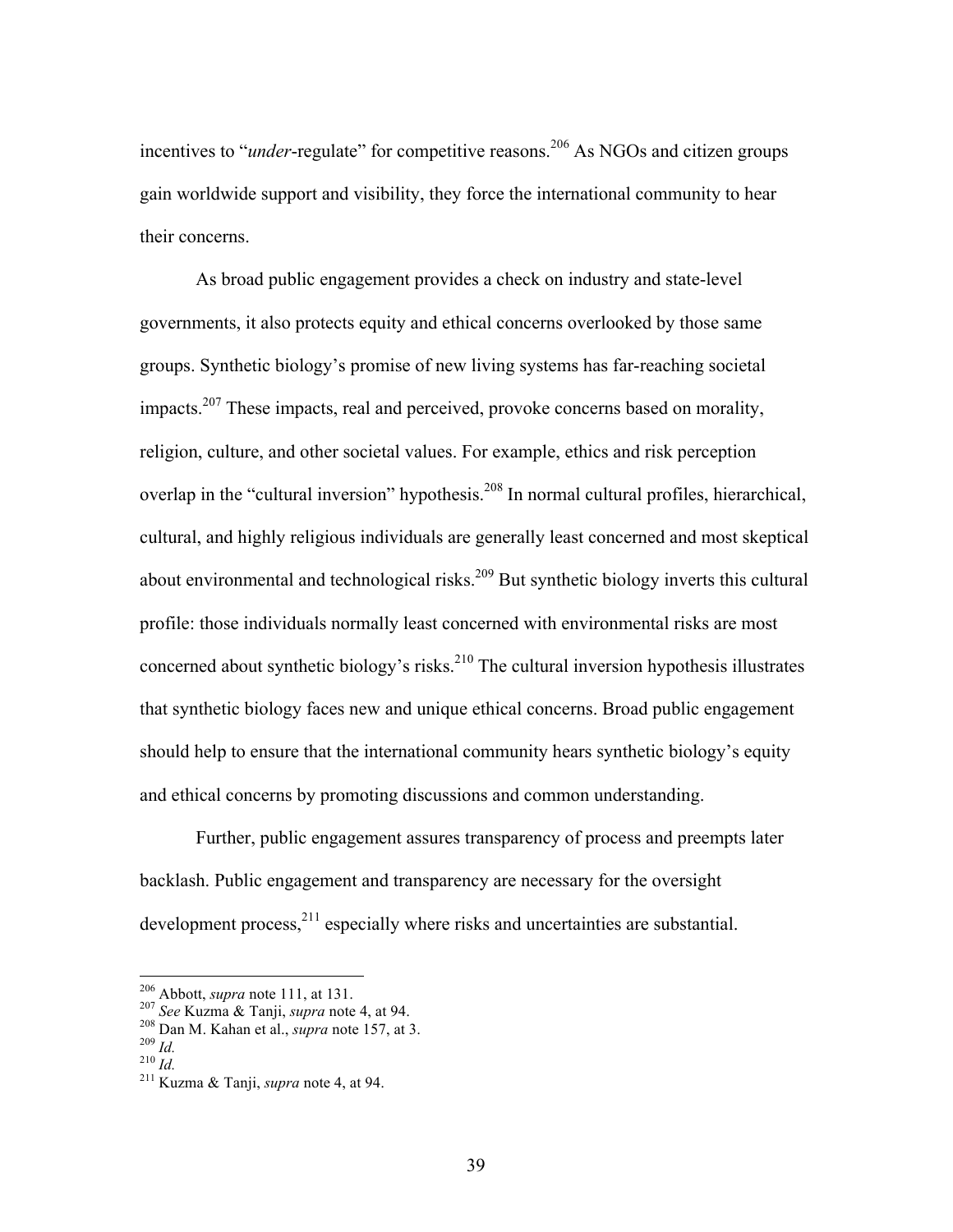Synthetic biology's uncertainty and risks cause substantial fear and produce "sharp reactions, if not overreactions, to potential threats.<sup> $2^{212}$ </sup> This "normative uncertainty," combined with uncertainty of the technology's future, creates "political uncertainty."<sup>213</sup> When faced with political uncertainty, policymakers cannot know what oversight scheme is most effective against the potential risks.<sup>214</sup> In this situation of high risks and uncertainty, public engagement is necessary for an effective oversight development process.215 Public engagement helps policymakers combat political uncertainty and promotes discussion to combat normative uncertainty. It further promotes transparency, which ultimately increases stakeholder acceptance of the final governance scheme. Academics reference early GMO regulation as a system lacking public engagement and advise against a similar failure with synthetic biology.<sup>216</sup>

In the United States and countries with similar legislative processes, public engagement comes with a drawback. Legislatures can only address a certain number of concerns at a time and often address those concerns slowly. NGOs and citizen groups push federal and state legislatures to address concerns of "perceived political urgency and expediency." This can be a benefit: issues important to the general public receive attention first. On the other hand, this is a downside to broad public engagement. The public has the ability to "elevate [an] issue to the front of the priority line" based on

<sup>&</sup>lt;sup>212</sup> Mukunda et al., *supra* note 10, at 16.<br><sup>213</sup> Abbott, *supra* note 111, at 133-34. In normative uncertainty, "[A]t least some individuals find it difficult to reconcile what they know of a technology with personal values or prevailing social norms." *Id*. These individuals "may even find it difficult to determine which values and norms should apply." *Id*.

 $\frac{214}{1d}$ . at 134 (explaining that an "international arrangement . . . should encourage the participation and engagement of stakeholders, relevant epistemic communities and civil society, both within states and transnationally").

<sup>215</sup> *See* Kuzma & Tanji, *supra* note 4, at 94. <sup>216</sup> *See, e.g.*, *id.* at 104; Tait, *supra* note 1, at 151.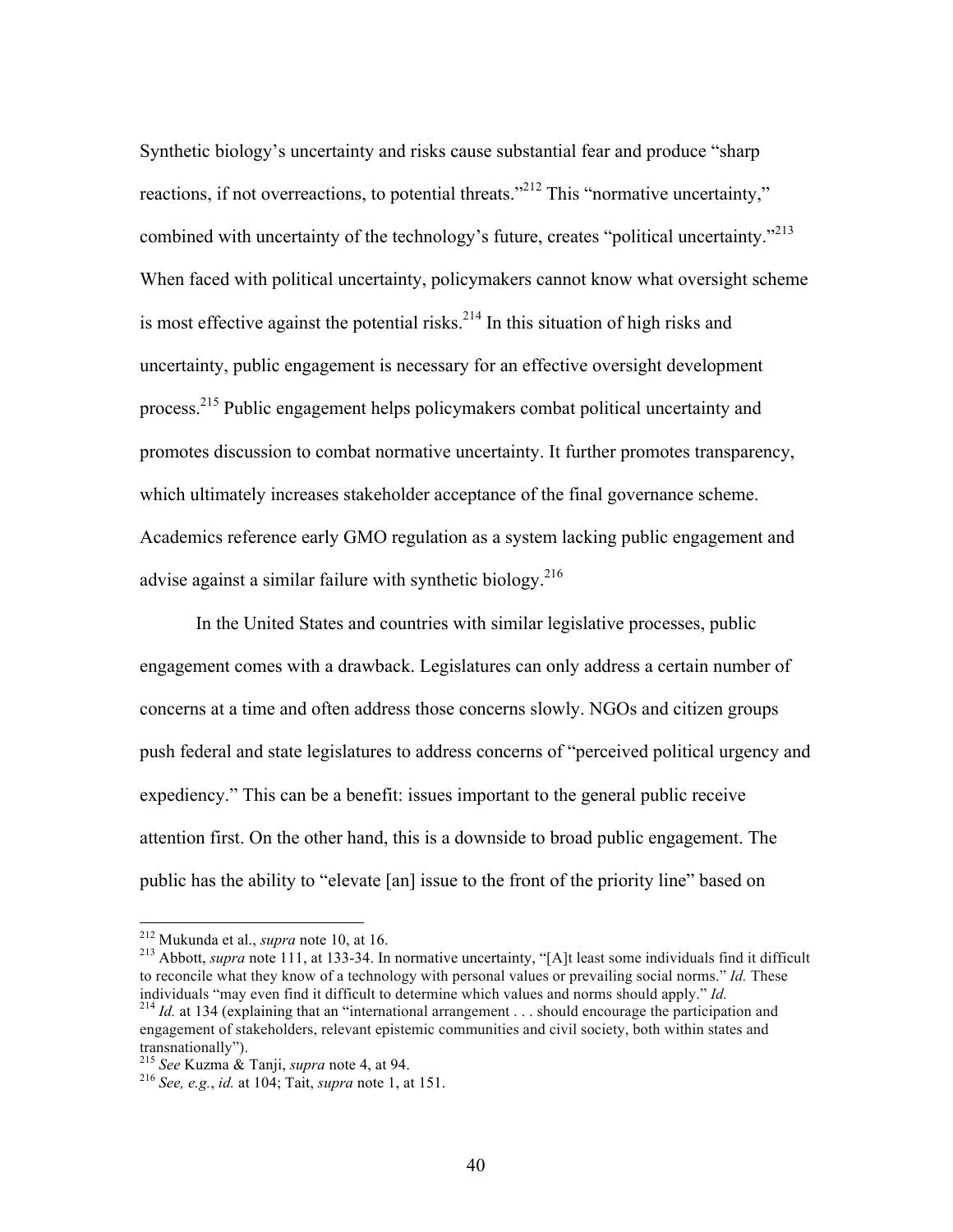perceived, not actual, risks. Applying this principle to synthetic biology, NGOs and citizen groups have substantial power to force legislative action in one area while ignoring substantial but less well-known concerns. Allowing NGOs and citizen groups this authority over synthetic biology's agenda could negatively impact the field's longterm governance scheme. Despite this potential drawback, however, NGO and citizen group involvement is necessary to creating an effective system of international governance.

#### **V. Coming Together**

After identifying five process principles and three stakeholder groups important to creating a synthetic biology governance scheme, we must ask: what comes next? Is it possible for any single governance scheme to adequately ensure each process principle and facilitate participation by each stakeholder group? Though we lack a well-fitting, workable model for this ambitious governance scheme, it may be possible to achieve.

This paper advocates a broad, standard international system of governance for synthetic biology. States should look toward an international system as a goal, but a feasible starting point may require a more humble approach. A single governing body from a domestic agency to an international organization — could bring together a workgroup to discuss a synthetic biology agenda. While called together by policymakers, the workgroup could encourage broad stakeholder participation by reserving seats for members of the synthetic biology community, NGOs, and citizen groups.

Various governing bodies lend themselves to the role of bringing together a synthetic biology workgroup. At the domestic level, the United States Department of

41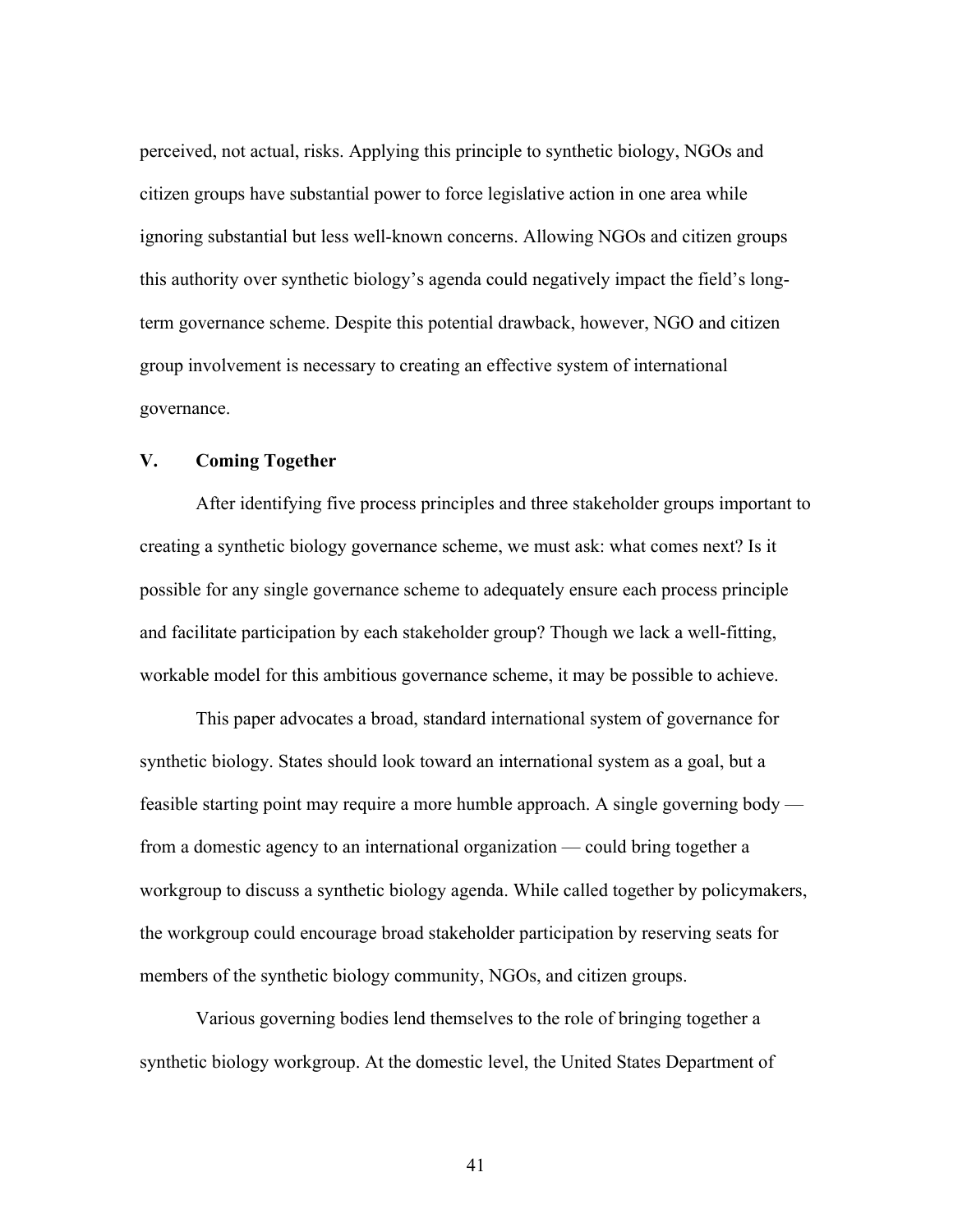Homeland Security or the Federal Bureau of Investigation could call together a workgroup focusing on synthetic biology's biosecurity and dual use concerns.<sup>217</sup> The United States is a developed country and world superpower. These agencies' involvement would certainly showcase synthetic biology as a potential national and international security threat that must be taken seriously. But the country has shied away from other international environmental governance schemes, such as the Kyoto Protocol to the United Nations Framework Convention on Climate Change. Whether the United States would facilitate such an international scheme scheme now — even for international security reasons — is unclear.

Alternately, an international institution could facilitate a synthetic biology workgroup. The United Nations Security Council, another security-related governing body, would be a fitting candidate and could take up the issue as part of its counterterrorism efforts.<sup>218</sup> The European Union, frequently assessing and discussing international risks,  $2^{19}$  is also a desirable forum. The European Union's executive arm has already hosted workshops to discuss synthetic biology's challenges,  $220$  indicating a

<sup>220</sup> *See* Yojana Sharma, *Developing countries face up to synthetic biology challenges*, SCIDEV.NET (Apr. 27, 2012), *available at* http://www.scidev.net/en/agriculture-and-environment/environmental-

policy/features/developing-countries-face-up-to-synthetic-biology-challenges-1.html.

 <sup>217</sup> For information on a workshop that may indicate their interest in this role, see generally *Dual Use Research: Implications for Security*, COUNCIL ON FOREIGN RELATIONS

http://www.cfr.org/projects/world/dual-use-research-repercussions-for-security/pr1637 (last visited Apr. 28, 2013).

<sup>218</sup> *See generally United Nations Security Council Resolution 1540 (2004)*, UN.ORG http://www.un.org/en/sc/1540/ (last visited Apr. 28, 2013). Of course, the United States is a permanent member of the U.N. Security Council and could block the Council's efforts. For a list of the current members of the United Nations Security Council, see *Current Members*, UN.ORG,

http://www.un.org/en/sc/members/ (last visited Aug. 19, 2013). 219 *See generally International Risk Assessment Dialogue*, European Commission: Public Health, http://ec.europa.eu/health/dialogue\_collaboration/international\_dialogue/index\_en.htm (last visited Apr. 28, 2013).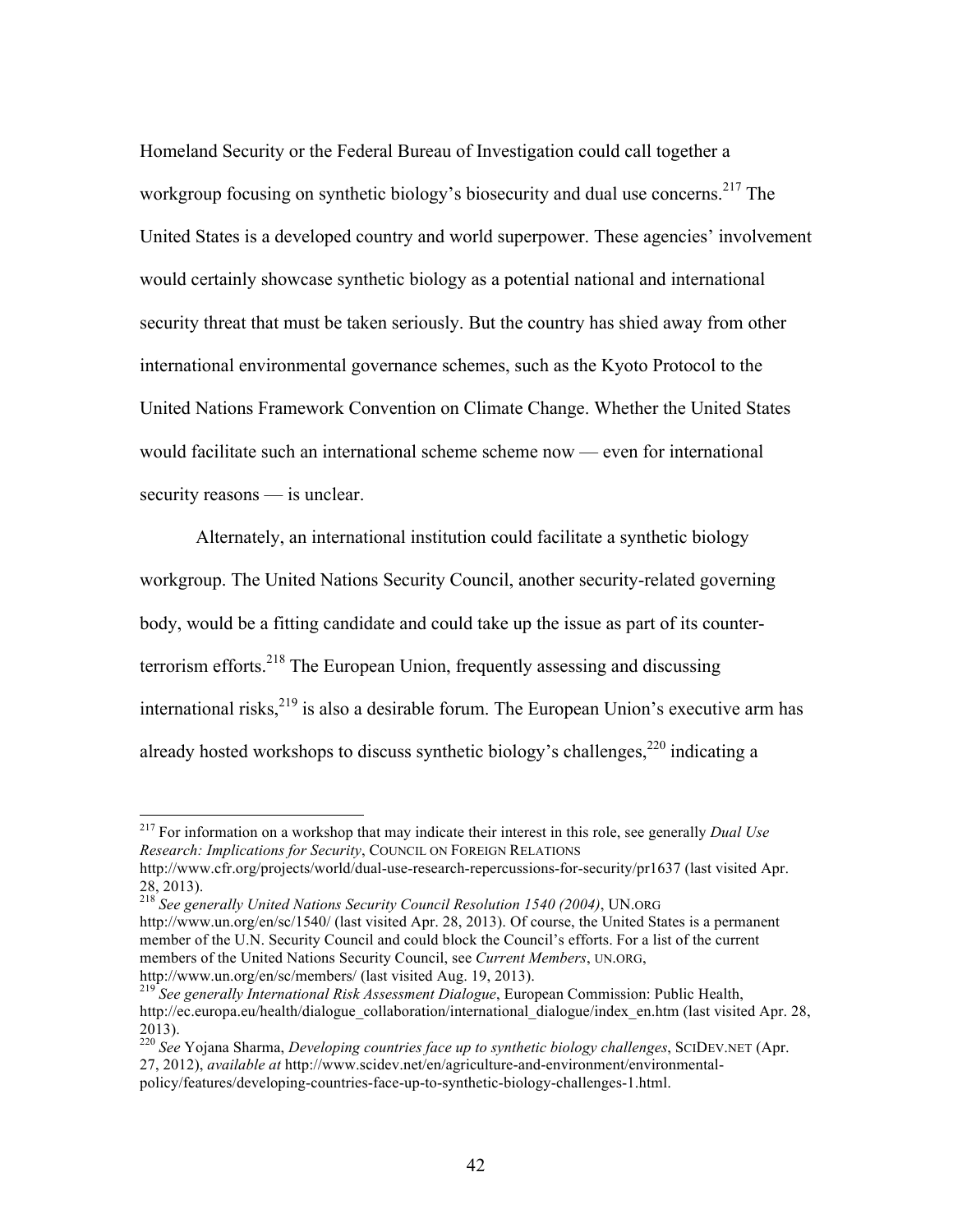willingness to address the issues. These domestic and international examples illustrate potential governing bodies that could bring together a synthetic biology workgroup.

The governing body should reach out to the synthetic biology industry, scientists, NGOs, and citizen groups to serve in the workgroup. Both industry and civil society would likely be willing to participate in a synthetic biology workgroup. Over the past decade, members of the synthetic biology community have discussed and advocated for a standard, international system of governance.<sup>221</sup> Scientists and other members of the synthetic biology industry held multiple international meetings on synthetic biology in 2004 and 2006. Held at UC Berkeley in 2006, "Synthetic Biology 2.0: The Second International Meeting on Synthetic Biology" outlined a set of goals and guidelines for synthetic biology procedures.<sup>222</sup> Synthetic biology businesses similarly recognized the need for multi-national governance and created private codes of conduct for screening through the IASB and IGSC. While the IASB and IGSC codes only address screening procedures, they indicate the industry actors' willingness to create and implement a workable self-governance scheme. National governments and international organizations have not yet adopted a single set of codes or guidelines. The synthetic biology industry's work thus far suggests that members would be willing to participate in a workgroup with government oversight — especially if the governing body showed willingness to ultimately endorse or adopt industry codes of conduct.

<sup>&</sup>lt;sup>221</sup> For a list of past events at which the synthetic biology community discussed a system of international governance, see *Upcoming Events*, SYNTHETICBIOLOGY.ORG, http://syntheticbiology.org/Conferences.html (last visited Apr. 28, 2013).

<sup>222</sup> *See Biosecurity Resolutions*, SYNTHETICBIOLOGY.ORG,

http://syntheticbiology.org/SB2.0/Biosecurity\_resolutions.html (last visited Apr. 28, 2013).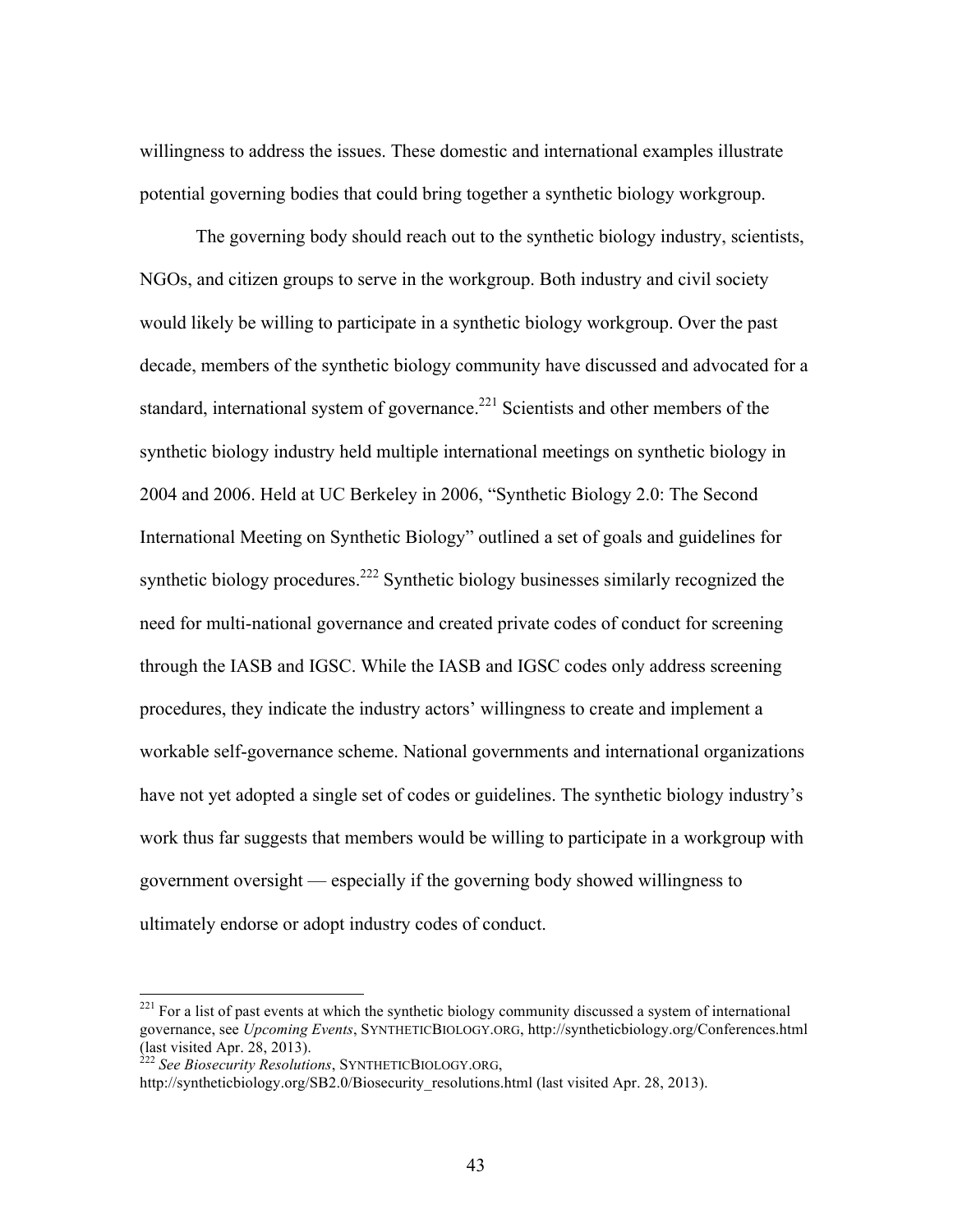A synthetic biology workgroup should also facilitate civil society participation by reserving seats for members of NGOs and other citizen groups. NGOs and citizen groups helped place synthetic biology on the international agenda; they identified biosafety and biosecurity threats and responded vociferously with calls for greater oversight.<sup>223</sup> NGOs, including the ETC Group and Friends of the Earth, already came together in the ICSWG to submit governance recommendations to the CBD's Subsidiary Body on Scientific, Technical and Technological Advice.<sup>224</sup> Their concerns and past involvement indicate that NGOs and citizens groups would willingly participate in a synthetic biology workgroup.

The governing body could set an agenda for the workgroup to discuss areas in need of governance. These are numerous and include: research, licensing of materials to conduct synthesis, $225$  screening orders,  $226$  shipping orders (implicating both domestic and transboundary movement), oversight for end uses, $227$  and emergency assistance. The workgroup could create codes or guidelines for proposed government adoption.

Ultimately, the workgroup model could grow into a system of networked international governance.<sup>228</sup> Synthetic biology policymakers could work toward creating an international scientific advisory body, much like the Intergovernmental Panel on

<sup>&</sup>lt;sup>223</sup> See e.g., Friends of the Earth, Principles for Oversight, *supra* note 9.<br><sup>224</sup> See Sharma, *supra* note 220.<br><sup>225</sup> GEORGE CHURCH & ED REGIS, REGENESIS: HOW SYNTHETIC BIOLOGY WILL REINVENT NATURE AND

OURSELVES 235 (2012).<br><sup>226</sup> See discussion *supra* Parts III.B and IV.A (discussing the IASB and IGSC codes of conduct).<br><sup>227</sup> CHURCH & REGIS, supra note 228, at 236.<br><sup>228</sup> See generally Liliana B. Andonova, *Public-Privat* 

*Hybrid Authority in the Multilateral System*, GLOBAL ENVTL. POL., May 2010, at 25, 26 (2010) (noting that the environmental arena is "particularly conducive" to collaborative systems of governance).